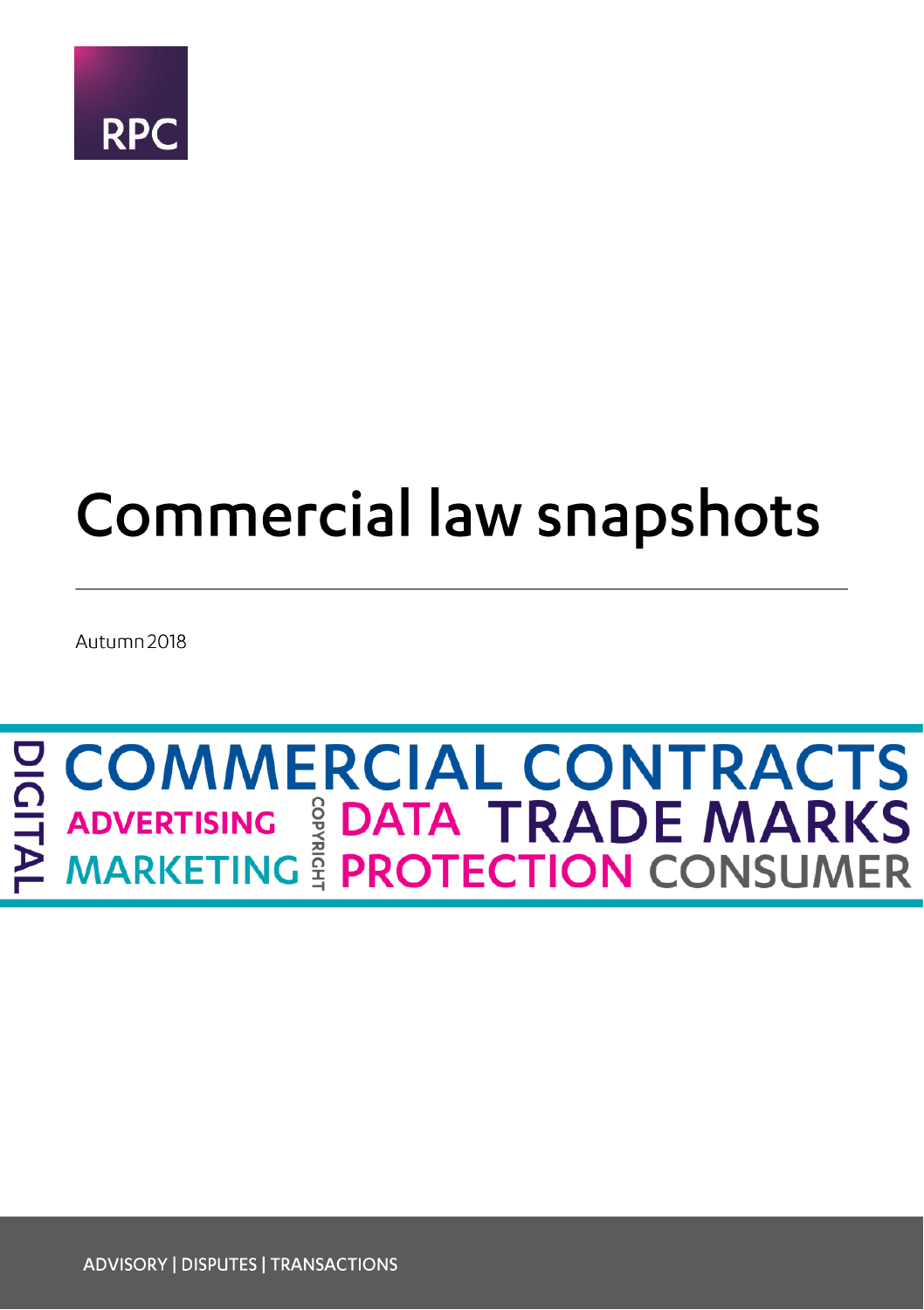## Autumn 2018

## **Contents**

| 1. | <b>Contract terms</b><br>Draft Business Contract Terms (Assignment of Receivables) Regulations 2018                                                | 3  |
|----|----------------------------------------------------------------------------------------------------------------------------------------------------|----|
| 2. | <b>UCTA</b><br>Goodlife Foods Ltd v Hall Fire Protection Ltd                                                                                       | 5  |
|    | First Tower Trustees Ltd and other v CDS (Superstores International) Ltd [2018]<br>EWCA Civ 1396                                                   | 8  |
| 3. | <b>Termination</b><br>Tees Esk & Wear Valleys NHS Foundation Trust v Three Valleys Healthcare Ltd and<br>another [2018] EWHC 1659 (TCC)            | 10 |
|    | Seadrill Ghana Operations Ltd v Tullow Ghana Ltd [2018] EWHC 1640 (Comm)                                                                           | 12 |
| 4. | <b>Implied terms</b><br>Bou-Simon v BGC Brokers LP [2018] EWCA Civ 1525, 5 July 2018                                                               | 14 |
| 5. | <b>Copyright</b><br>Draft Directive on Copyright in the Digital Single Market approved by European<br>Parliament: Amendments to Articles 11 and 13 | 16 |
| 6. | <b>Trade marks</b><br>Frank Industries v Nike Retail [2018] EWHC 1893                                                                              | 18 |
| 7. | <b>IP</b> ownership<br>Sprint Electric Ltd v Buyer's Dream Ltd and another [2018] EWHC 1924 (Ch), 30 July<br>2018)                                 | 20 |

The purpose of these snapshots is to provide general information and current awareness about the relevant topics and they do not constitute legal advice. If you have any questions or need specific advice, please consult one of the lawyers referred to in the contacts section.

**Page**

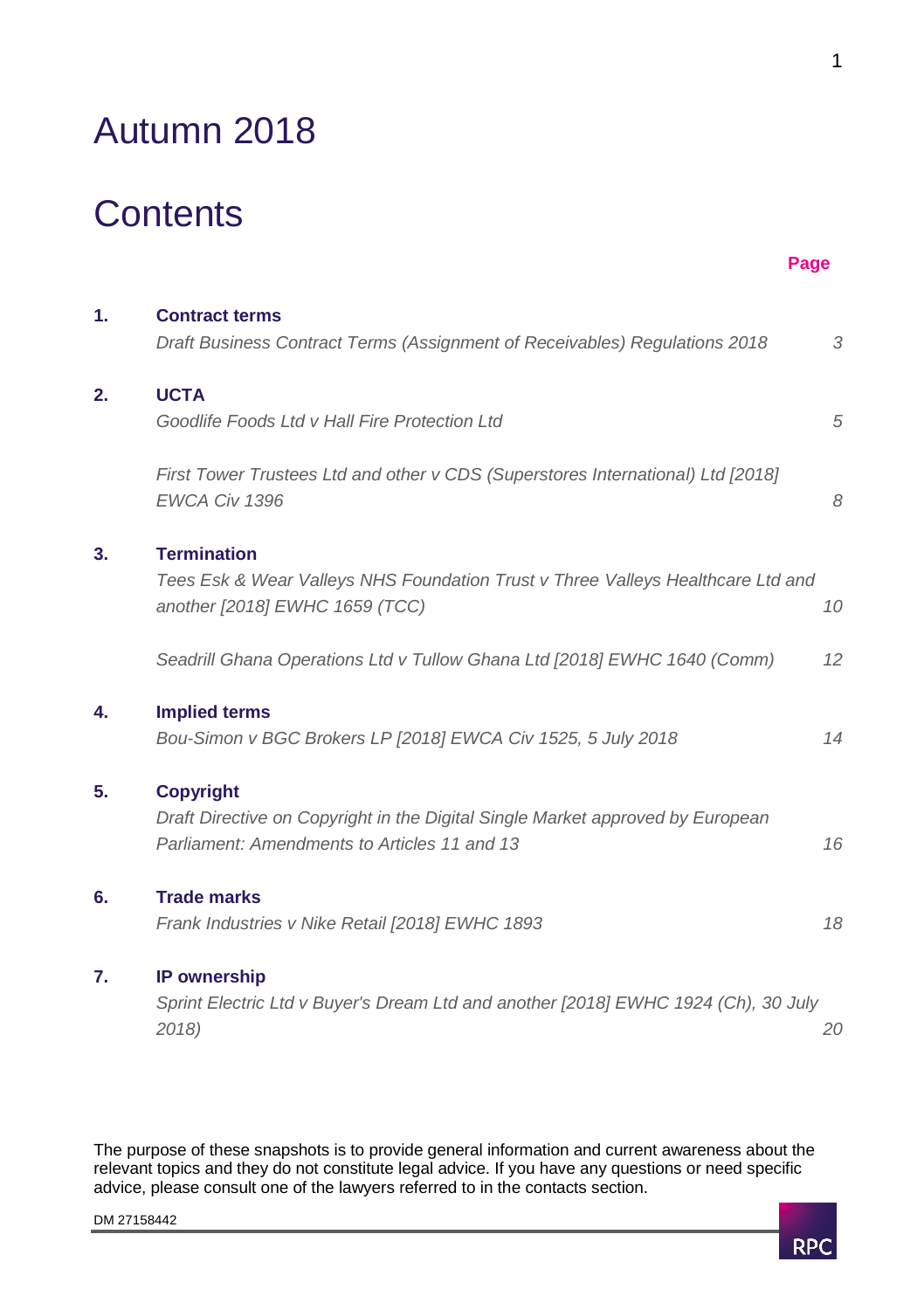| 8.  | <b>Data protection</b><br>European Parliament calls for suspension of Privacy Shield                                 | 22 |
|-----|----------------------------------------------------------------------------------------------------------------------|----|
|     | Sir Cliff Richard, OBE v BBC and Chief Constable of South Yorkshire Police [2018]<br>EWHC 1837 (ChD)                 | 24 |
|     | Yahoo! fined £250,000 under old DPA 1998 for 2014 data breach                                                        | 27 |
| 9.  | <b>Online Platforms</b><br>Online advertising and intellectual property: new industry Memorandum of<br>Understanding | 29 |
|     | European Commission proposes Regulation to increase fairness and transparency                                        | 32 |
| 10. | <b>ASA</b><br>Influencer disclosures: remember #ad! - Daniel Wellington                                              | 35 |
|     | HFSS ruling: Ferrero UK (aka Zoella and Nutella)                                                                     | 38 |
|     | ASA ruling on prize promotions: Highland Spring                                                                      | 42 |
|     | The ASA's ruling on Amazon's "one day delivery" service for Prime customers                                          | 45 |
|     | ASA ruling on significant information: I Can Have It Ltd                                                             | 49 |
|     | Fairly administering a prize promotion: Walkers Snacks Ltd t/a Quaker Oats                                           | 51 |
|     | Gambling acts of "particular appeal" to children: ProgressPlay Ltd t/a m88.com & TGP<br>Europe Ltd                   | 54 |
|     | Ruling on Mondelez UK Ltd t/a Cadbury and Swizzels Matlow                                                            | 57 |
| 11. | <b>Advertising</b><br>The Breaching of Limits on Ticket Sales Regulations 2018                                       | 60 |
| 12. | <b>OFCOM</b><br>Restriction on "political advertising" - Saudi Centre for International Communication                | 62 |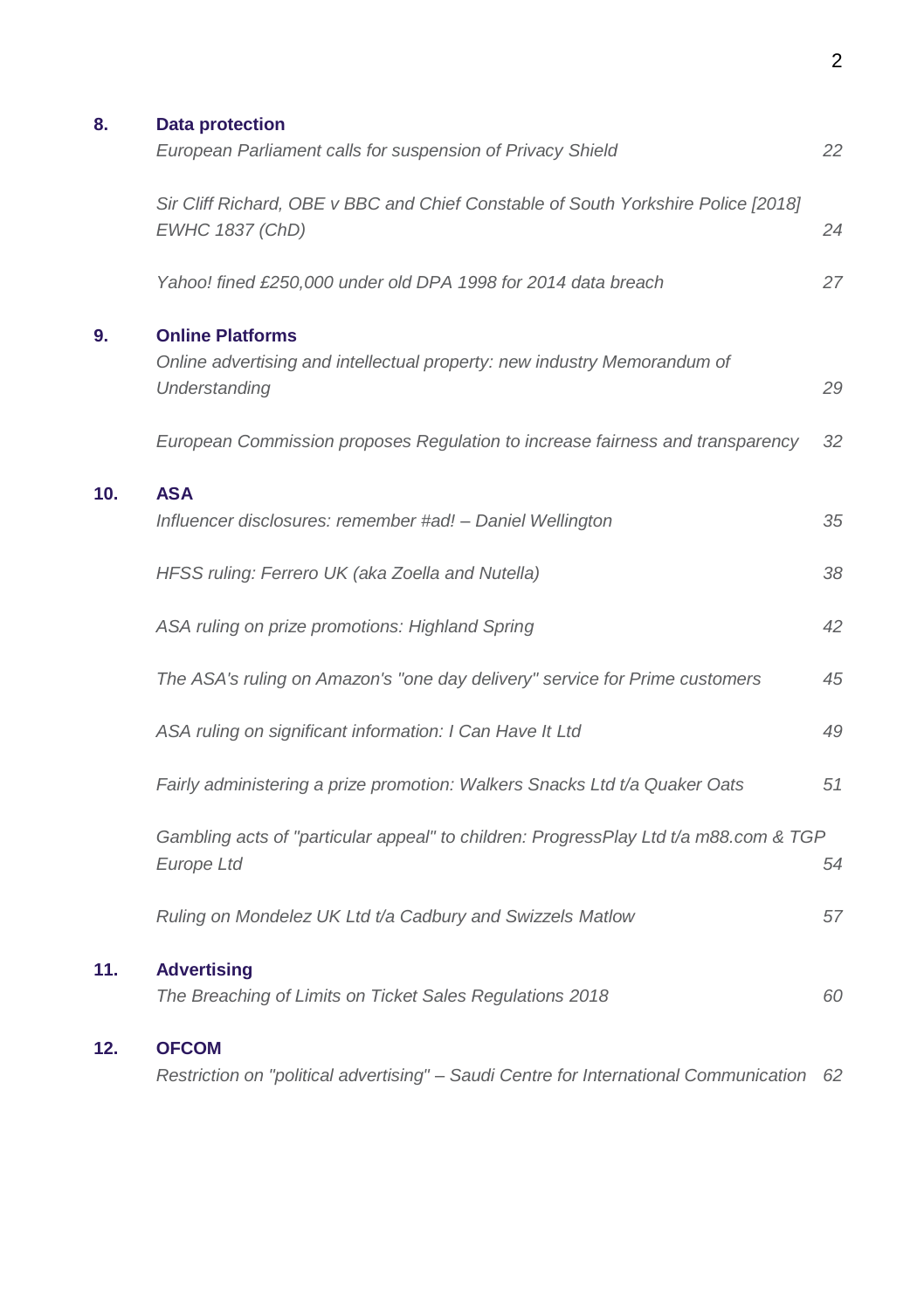## <span id="page-3-0"></span>**Contract terms**

## <span id="page-3-1"></span>*Draft Business Contract Terms (Assignment of Receivables) Regulations 2018*

#### **The question**

How might the Government's proposed legislation regarding business contract terms prohibit or restrict the assignment of receivables under commercial agreements?

#### **The background**

In December 2014, the Department for Business, Energy and Industrial Strategy ('BEIS') published draft regulations, with the aim of challenging the prohibition and restriction of assignment of receivables under commercial agreements.

Following a consultation period, the 2014 draft was replaced with a revised set of regulations, released in September 2017, which were laid before Parliament. However, the September 2017 draft regulations were once again subsequently withdrawn, and eventually replaced with the current Draft Business Contract Terms (Assignment of Receivables) Regulations 2018 (the 'Draft Regulations'), published on 6 July 2018.

#### **The guidance**

The main purpose of the Draft Regulations is to allow businesses to assign receivables to finance providers under their commercial agreements. This, in turn, is designed to create flexibility for business, and importantly facilitate their access to finance.

The Regulations are drafted to provide that, to the extent that any term in a business contract prohibits or imposes a condition, or other restriction, on the assignment of a receivable arising under that contract, or any other agreement between the same parties, it will be unenforceable under the Regulations.

Under previous drafts of the Regulation, such unenforceability did not extend to include terms which prevent the assignee of the receivable from determining the receivable's (i) validity; (ii) value; and, or (iii) ability to enforce it. However, such types of provision, such as confidentiality provisions, limit the appeal of assignment of the relevant receivables to a prospective assignee. As such, BEIS has tightened the Draft Regulation in this respect; any such provisions are now also unenforceable.

However, the Draft Regulations also provide for a widened list of excluded contracts, as compared to previous drafts. For example, exclusions to the rule now include contracts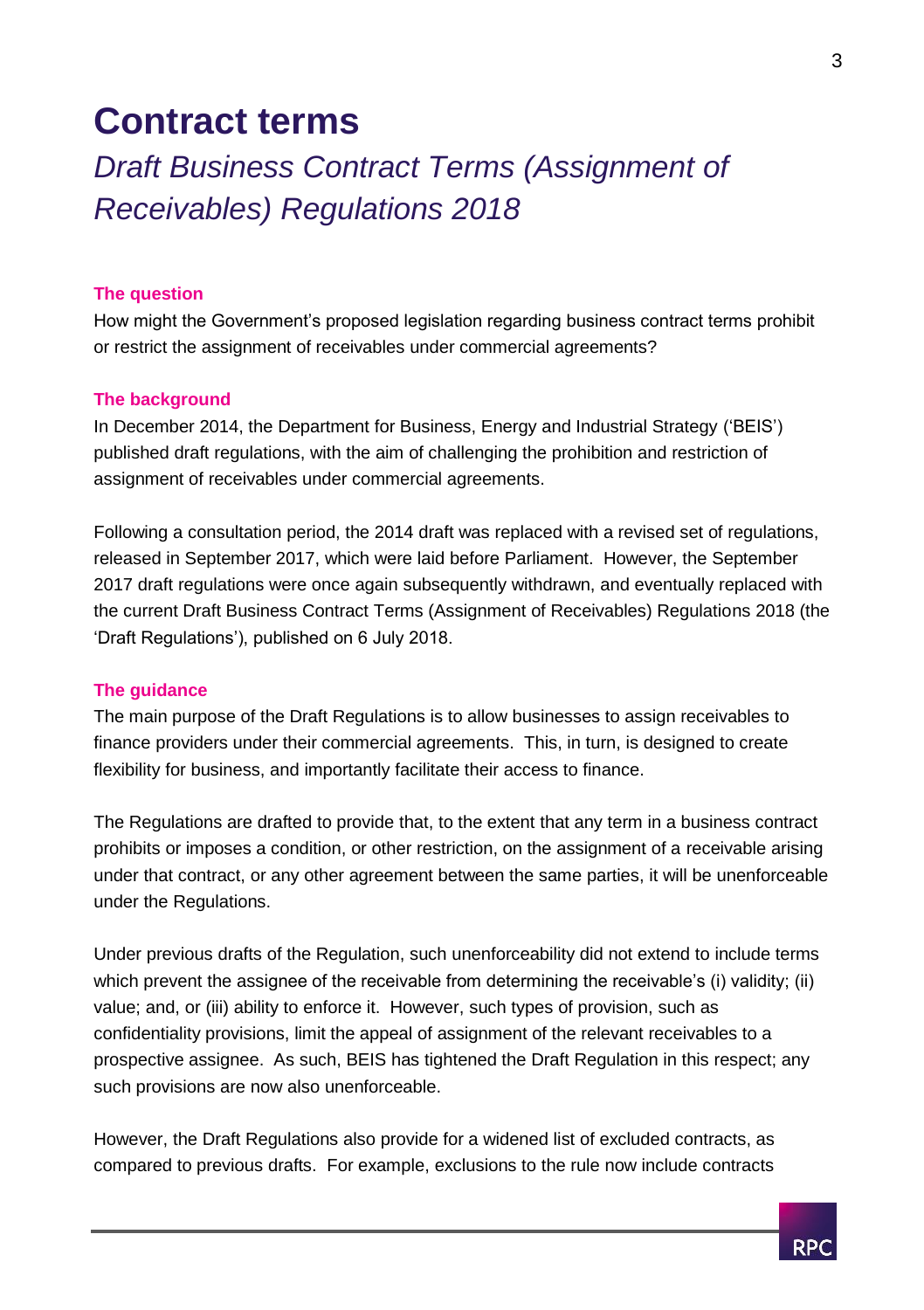entered into, about, or for the purpose of the transfer of all or part of a business (such as transitional services agreements). However, importantly, for such contracts to take advantage of the exclusion, they must include a statement to that effect. Other excluded contracts include contracts for financial services, contracts which concern interests in land, or contracts to which none of the parties to the contract are carrying on business in the UK.

Finally, the Draft Regulations do not apply if the assignor is (i) a large enterprise (as defined broadly in the Draft Regulations); or (ii) an SPV holding assets or financing commercial transactions involving incurred liability of the value of £10million or more.

#### **Why is this important?**

BEIS has received criticism from businesses on the basis that the Draft Regulations will nullify confidentiality clauses as between parties to the original contract, and make it difficult for businesses to limit risk, by dictating terms of assignment.

In particular, businesses are concerned such provisions could in turn lead to the disclosure of business critical information to third parties, or lead to receivables coming under control of a hostile third party or competitor. In addition, unfettered assignment could lead to difficulty with regard to preservation of key business relationships.

#### **Any practical tips?**

The Draft Regulations are still subject to affirmative procedure; follow their journey through Parliament closely, they may yet be amended!

However, if implemented, businesses can expect the Draft Regulations to apply to any relevant term in an applicable contract entered into on or after 31 December 2018; in other words, these Draft Regulations will apply to all contracts moving forward, unless an exclusion applies.

Should the Draft Regulations remain in their current form, check if your business can take advantage of the broadly constructed exclusions, whether on a wholesale basis (by virtue of the nature of your business), or on a contract by contract basis (by virtue of the nature of the relevant contract you intend to enter into). Remember that, to take advantage of the exclusion, it looks like you will need to include a statement to that effect.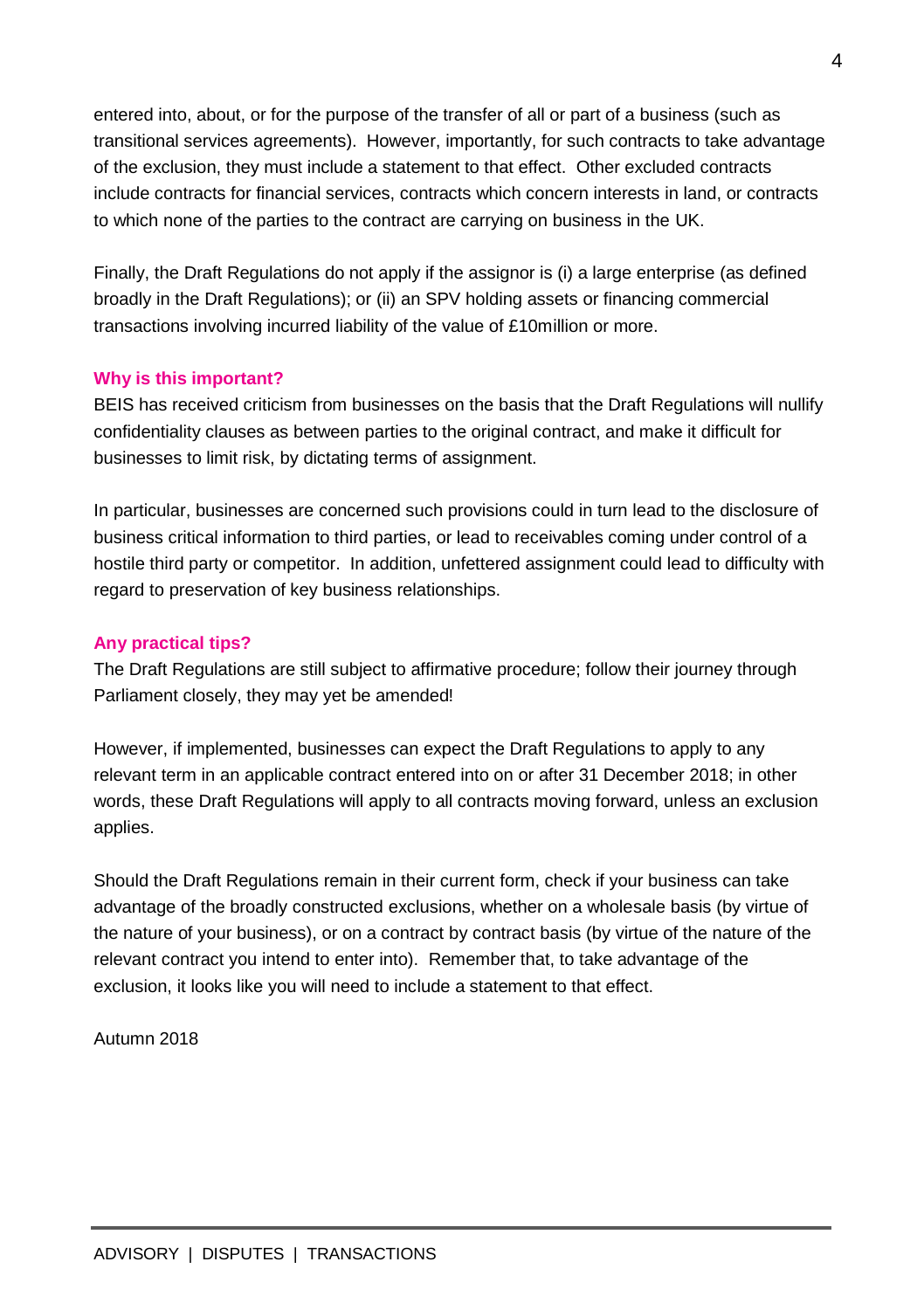## <span id="page-5-1"></span><span id="page-5-0"></span>**UCTA** *Goodlife Foods Ltd v Hall Fire Protection Ltd*

#### **The question**

Will an exclusion clause which excludes any clam for negligence stand up to the UCTA reasonableness test?

#### **The background**

Goodlife produces frozen food and engaged Hall Fire as a special fire suppression contractor. The parties contracted under Hall Fire's standard terms and conditions, which included the following exclusion clause (clause 11):

"*We exclude all liability, loss, damage or expense consequential or otherwise caused to your property, goods, persons or the like, directly or indirectly resulting from our negligence or delay or failure or malfunction of the systems or components provided by HFS for any reason.*"

Reference to Hall Fire's terms and conditions was made on Hall Fire's quotation to Goodlife, alongside a statement that Hall Fire accepted no liability for damages.

In May 2012, a frying machine caught fire and led to £6.6m damages (property damage and business interruption). This was 10 years after Hall Fire had installed their fire suppression system.

#### **The decision**

The Court of Appeal looked at whether:

- the exclusion clause (clause 11) was "particularly onerous or unusual";
- if so, had it been fairly and reasonably brought to the other party's (ie Goodlife's) attention;
- whether it was reasonable under UCTA?

Coulson LJ explained that "everything turns on the context", which in this case meant he interpreted clause 11 in Hall Fire's favour. Key elements of his reasoning were:

 clause 11 was not particularly "onerous and unusual", especially in the context of the limited contract sum paid to Hall Fire of £7,490 and Hall Fire not having any ongoing maintenance obligations;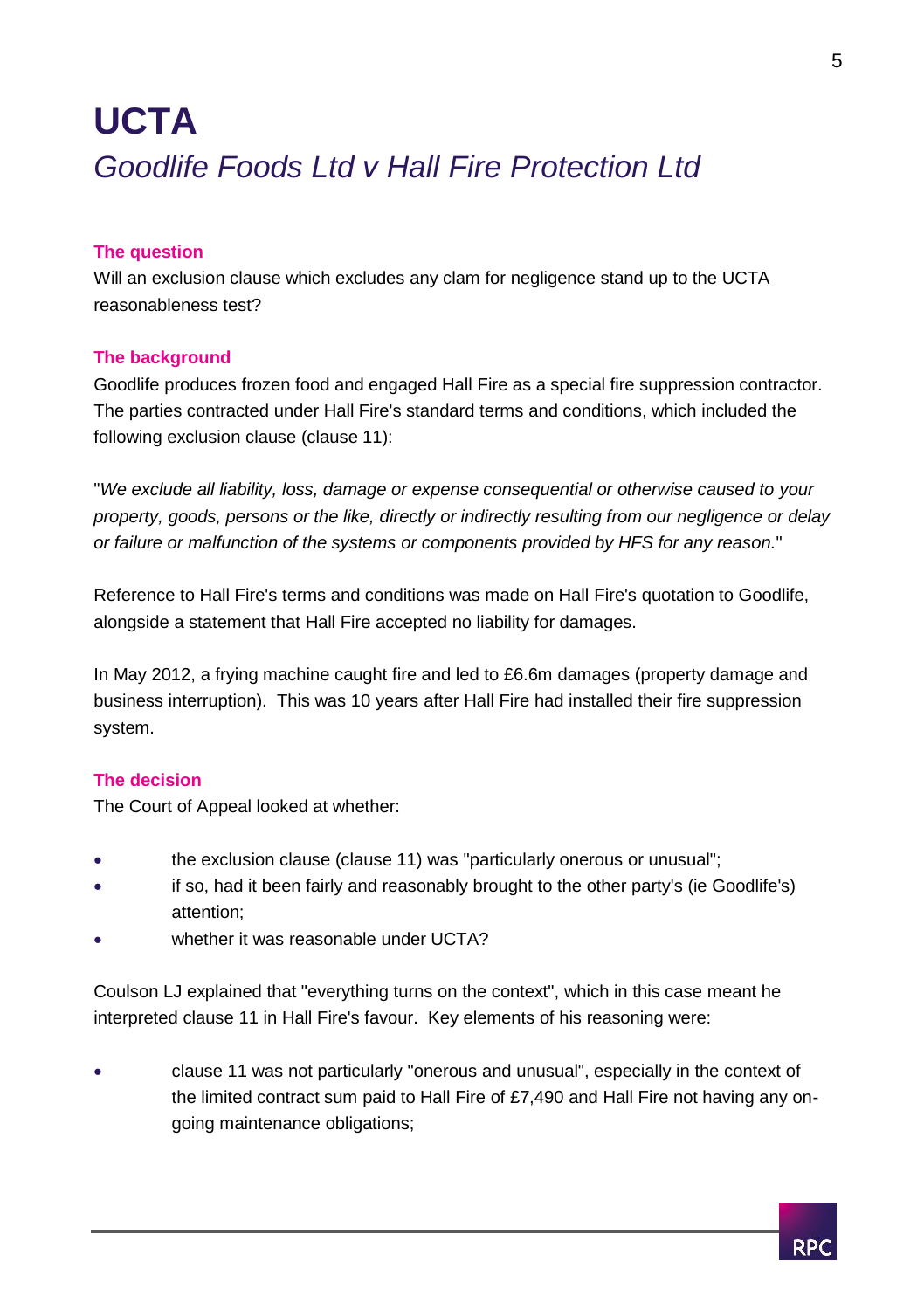- the terms indicated that Hall Fire was prepared to accept wider liability if requested by Goodlife, subject to an increase in the contract price and suitable insurance;
- Hall Fire's terms and conditions were not out of kilter with other fire suppression contractors;
- even if clause 11 was onerous and unusual, it would still have been incorporated into the contract because it was printed in clear type and expressly referred to in Hall Fire's quotation to Goodlife;
- Goodlife let a year go by between receipt of Hall Fire's quotation/terms and conditions and issuing its purchase order to Hall Fire, so Goodlife had plenty of time to review the terms and seek advice;
- as to whether clause 11 stood up under UCTA, Coulson LJ considered the bargaining power of the parties to be equal and the fact that Goodlife knew (or ought reasonably to have known) of the clause and its impact. He also found that Goodlife could have gone elsewhere for the service and, importantly, that it was reasonable to expect Goodlife (as the party who would suffer loss) to be the party best placed to issue against that loss. Hall Fire's terms had even suggested that customers like Goodlife should review its insurance arrangements.

It followed that the Court of Appeal deemed the exclusion clause to be reasonable under UCTA .

#### **Why is this important?**

The case underlines the reluctance of the courts to interfere with contracts entered into between commercial parties of equal bargaining power. As Coulson LJ quoted from *Watford Electronic Ltd v Sanderson CFL Ltd*: "*Unless satisfied that one party has, in effect, taken unfair advantage of the other – or that a term is so unreasonable that it cannot reasonably have been understood or considered – the court should not interfere*".

#### **Any practical tips**

If you are seeking to include broad exclusions in your standard terms of business, think very carefully about how you go about this. For example, consider:

- ensuring that the relevant clause(s) in your terms are visible and prominent, and not hidden;
- expressly referencing it in the upfront paperwork (as Hall Fire did with the reference to clause 11 on their quotation);
- including alternative liability provisions on request, such that the other party can effect alternative insurance arrangements. Think also about including an express warning on the other party to seek insurance against risks that are excluded or limited under the standard terms;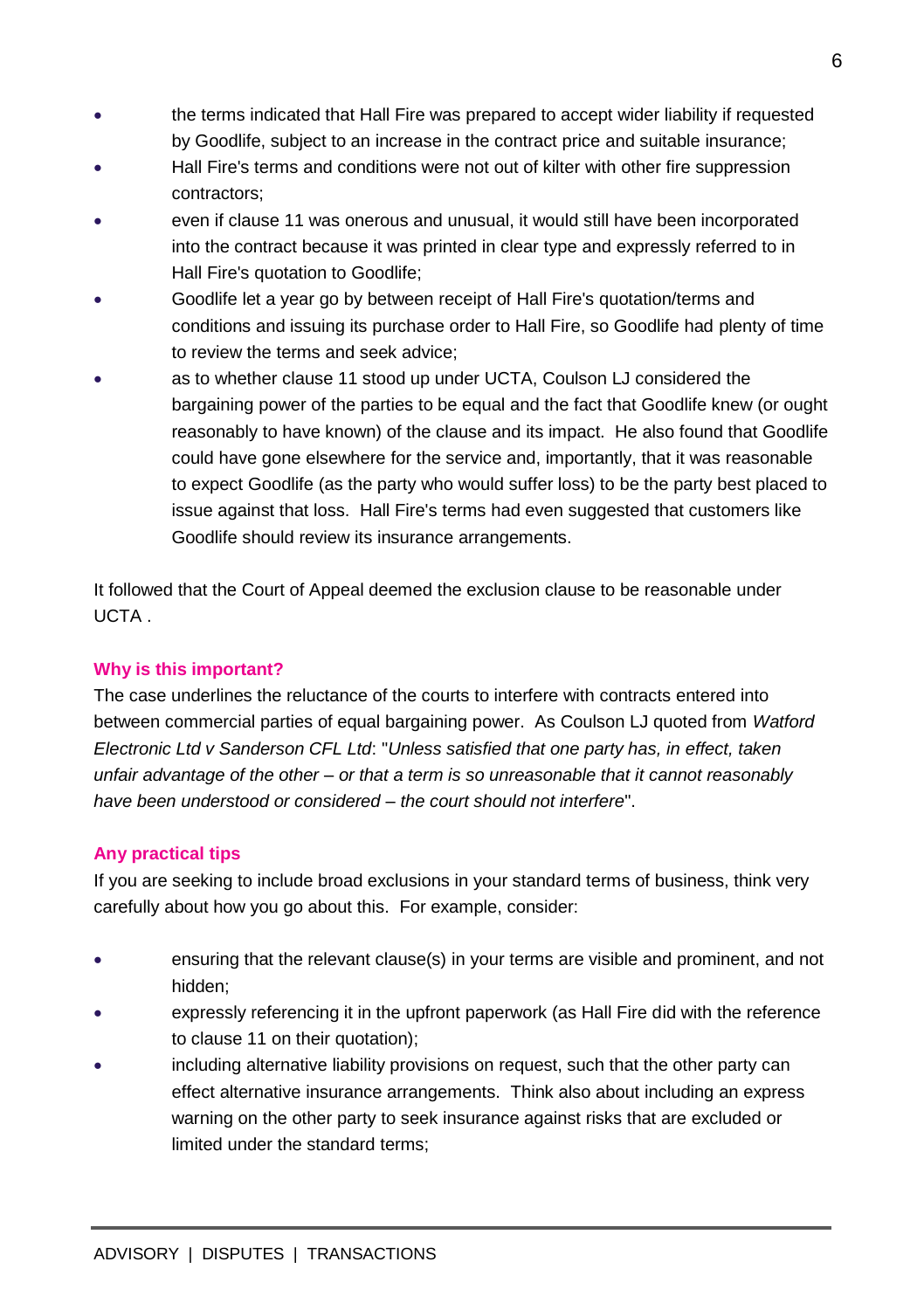- looking at whether you can bench-mark your approach with other similar players in your market, and keep a record of this;
- making sure that you give the counterparty plenty of time to review your terms and conditions and to consider alternative arrangements (eg as to insurance cover).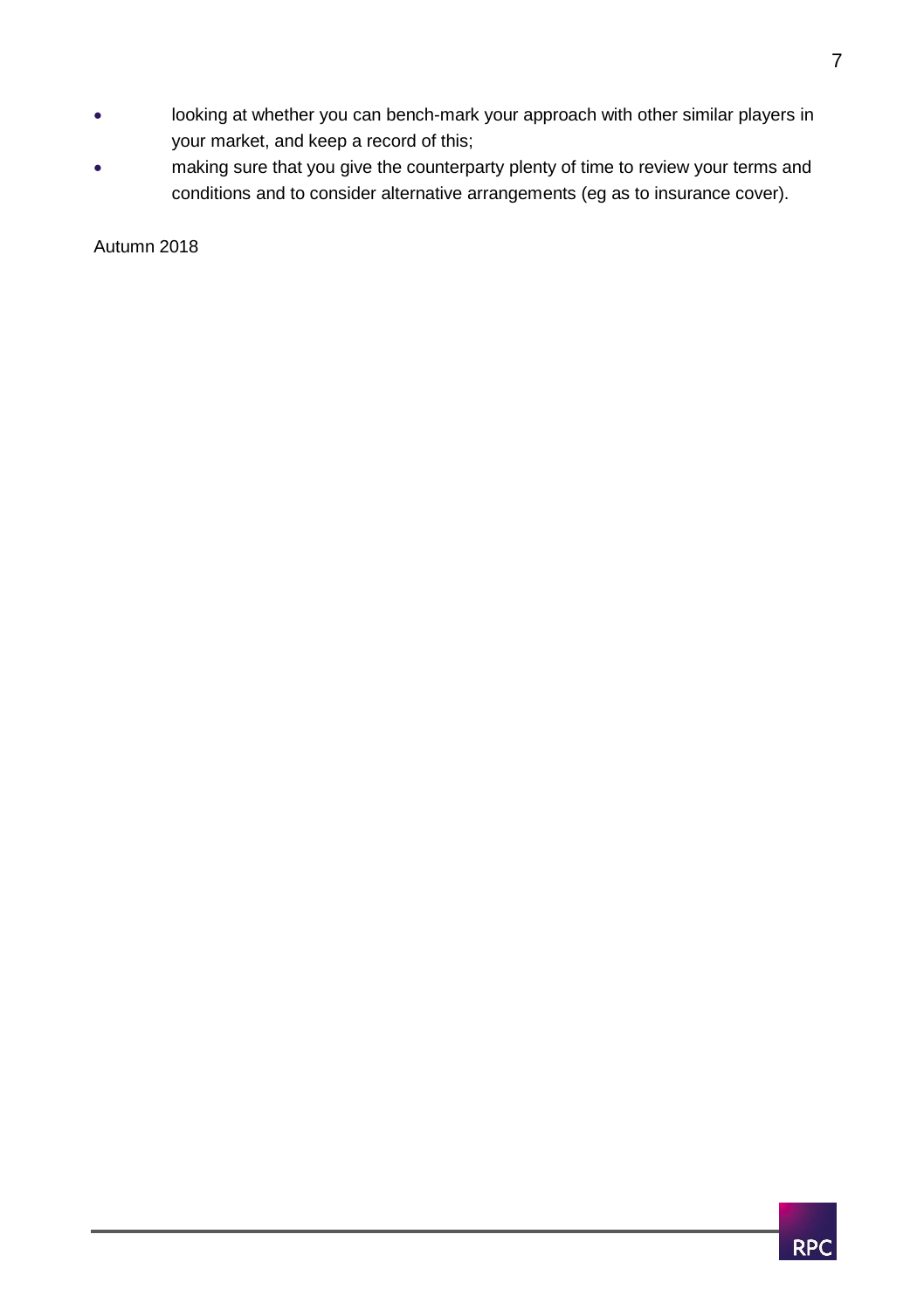## **UCTA**

## <span id="page-8-0"></span>*First Tower Trustees Ltd and other v CDS (Superstores International) Ltd [2018] EWCA Civ 1396*

#### **The question**

Is a non-reliance statement subject to section 3 of the Misrepresentation Act 1967 and therefore also subject to the reasonableness test contained in the Unfair Contract Terms Act 1977 (**UCTA**)?

#### **The background**

The landlords, First Tower Trustees Ltd and Intertrust Trustees Limited, entered into the following lease agreements for warehouse premises (leases) with the tenant, CDS (Superstores International) Limited:

- a lease which contained the following non-reliance statement at clause 5.8: "The tenant acknowledges that this lease has not been entered into in reliance or wholly or partly on any statement or representation made by or on behalf of the landlord";
- an agreement for lease (Agreement for Lease) which contained the following nonreliance statement at clause 12.1: "The Tenant acknowledge and agree [sic] that it has not entered into this Agreement in reliance on any statement or representation made by or on behalf of the Landlord other than those made in writing by the Landlord's solicitors in response to the Tenant's solicitors' written queries".

In their replies to pre-contract enquiries, the landlords stated that they were unaware of any environmental problems relating to the premises. After giving their replies, the landlords were put on notice that the premises contained dangerous amounts of asbestos. The landlords failed to pass this information on to the tenants before completing the leases.

#### **The decision**

At first instance, the judge found that:

- the tenant had entered into the leases on the basis of the landlords' misrepresentation that there were no environmental problems at the premises;
- both non-reliance statements were attempts to exclude liability for misrepresentation under section 3 of the Misrepresentation Act, and subject to the UCTA reasonableness test;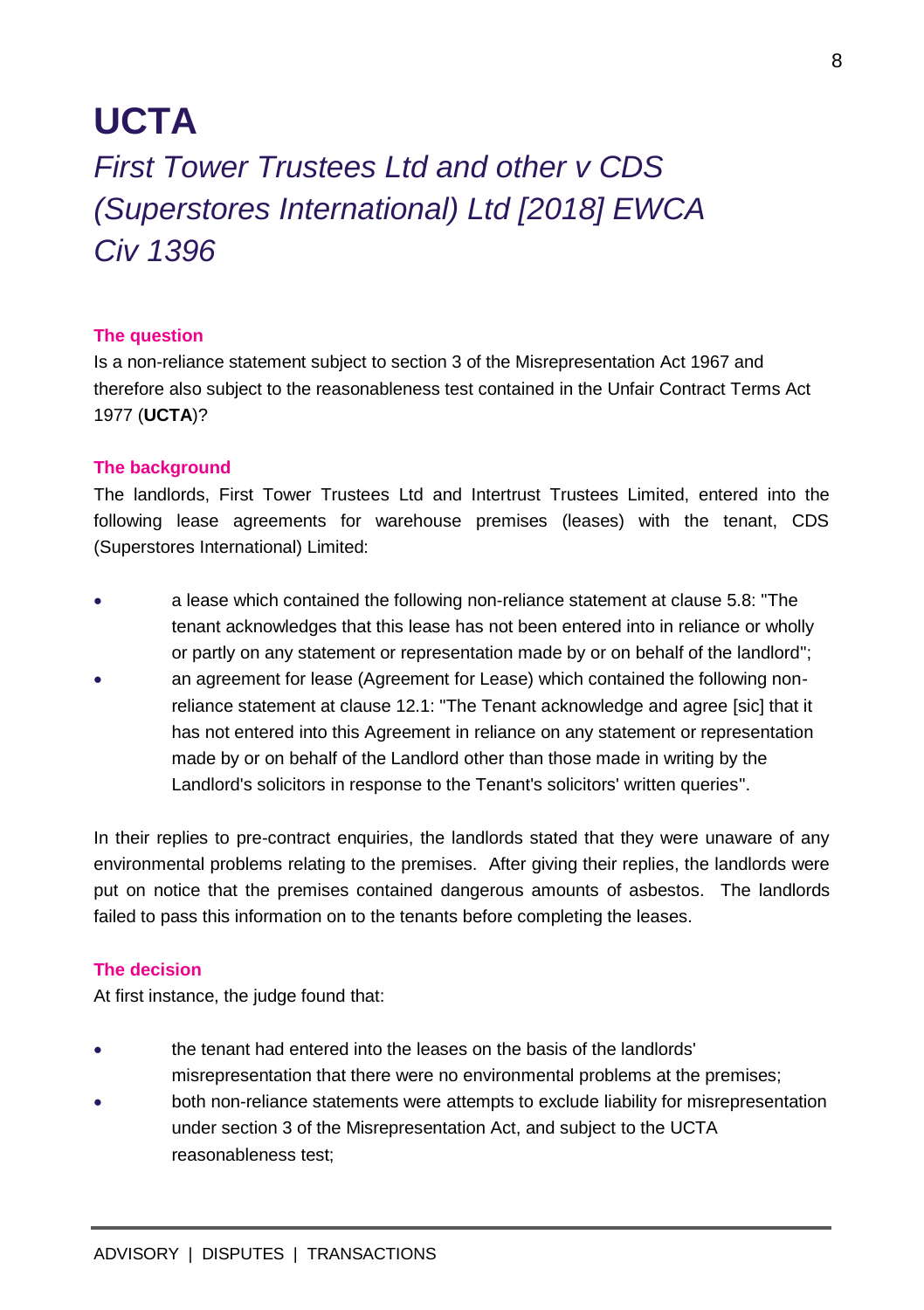the non-reliance statement in clause 5.8 of the Lease failed the UCTA reasonableness test, because it did not allow the tenant to rely on the landlords' replies to pre-contract enquiries. Clause 12.1 in the Agreement for Lease passed the UCTA reasonableness test, because it did allow the tenant to rely upon such replies.

The Court of Appeal unanimously upheld the High Court's findings in relation to the nonreliance statements.

#### **Why is this important?**

This case provides confirmation that a non-reliance clause is subject to section 3 of the Misrepresentation Act and consequentially, subject to the UCTA reasonableness test.

#### **Any practical tips?**

When seeking to include valid non-reliance statements, you should ensure that provisions are reasonable (by reference to UCTA).

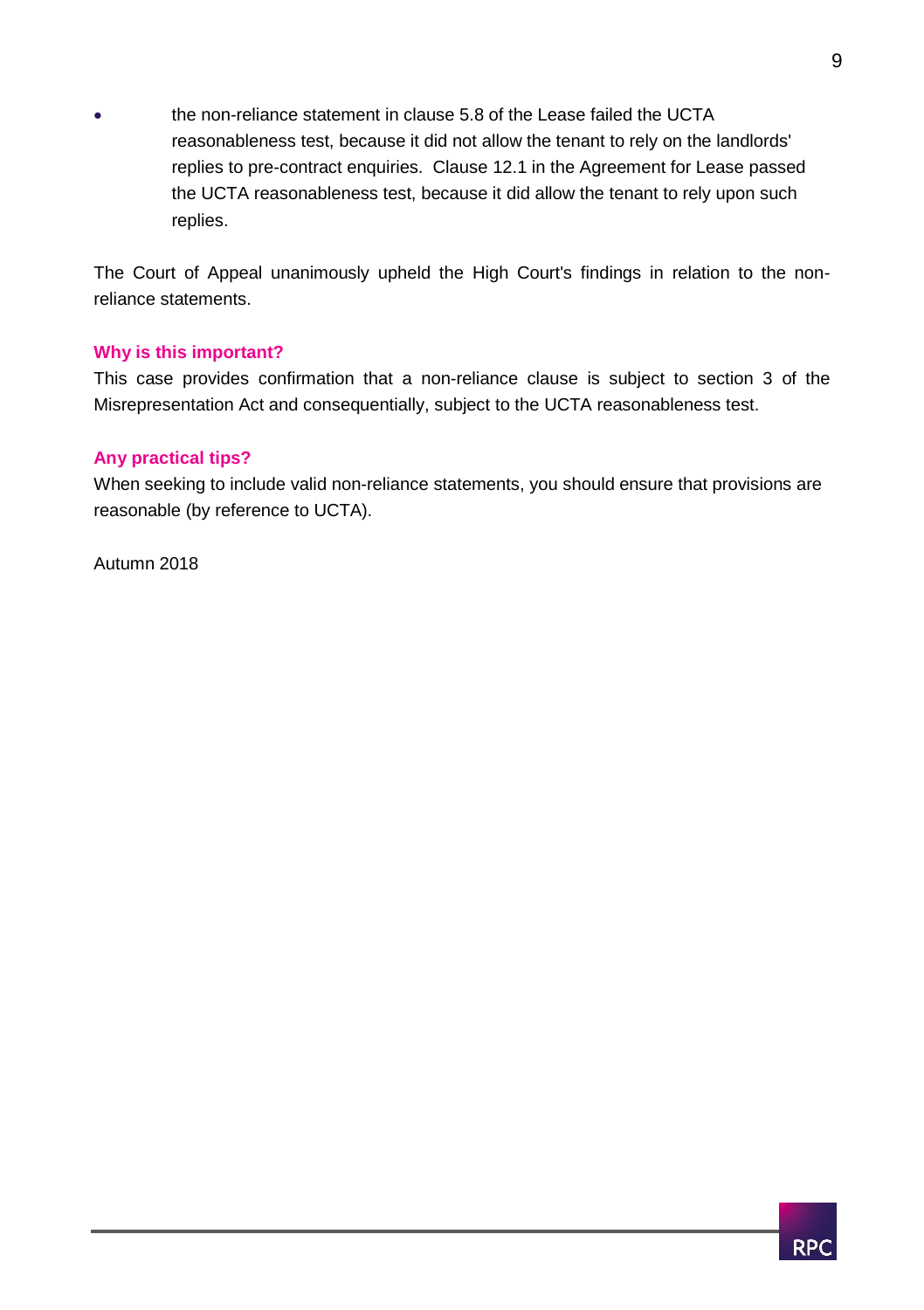## <span id="page-10-0"></span>**Termination**

<span id="page-10-1"></span>*Tees Esk & Wear Valleys NHS Foundation Trust v Three Valleys Healthcare Ltd and another [2018] EWHC 1659 (TCC)*

#### **The question**

How much detail must be included within a notice for it to be valid?

#### **The background**

Tees Esk & Wear Valleys NHS Foundation Trust entered into a funders direct agreement (FDA) with the defendants and later served notice under the FDA. The giving of such notice was a condition precedent to terminating a private finance initiative (PFI) project agreement.

The Trust's right to terminate the project agreement was not disputed. However, a condition precedent was the provision of various notices to funders in accordance with the FDA, so that the funders could decide whether to step-in to the project company's place. The funders alleged that the Trust had failed to comply with its obligation under paragraph 3.2.2 of the FDA to serve a notice. The paragraph read:

"…*containing details of any amount owed by Project Co to the Trust, and any other liabilities or obligations of Project Co of which the Trust is aware (having made proper enquiry) which are: (a) accrued and outstanding at the time of the Termination Notice; and/or (b) which will fall due on or prior to the end of the Required Period, under the Project Agreement*."

#### **The decision**

The judge held that:

- whilst the notice listed some liabilities that were unquantified (marked "*TBC*"), the Trust was not required to provide quantum details of claims that did not give rise to an obligation to make payment or where the quantum had not yet been ascertained. The funders' liability to make payment if it stepped-in was limited to amounts that had been quantified;
- the Trust was not obliged to provide evidence of having made "*proper inquiry*". In any event, the impact of inadequate inquiries would have been to deprive the Trust of its right to terminate based on non-payment rather than to invalidate its notice under paragraph 3.2.2.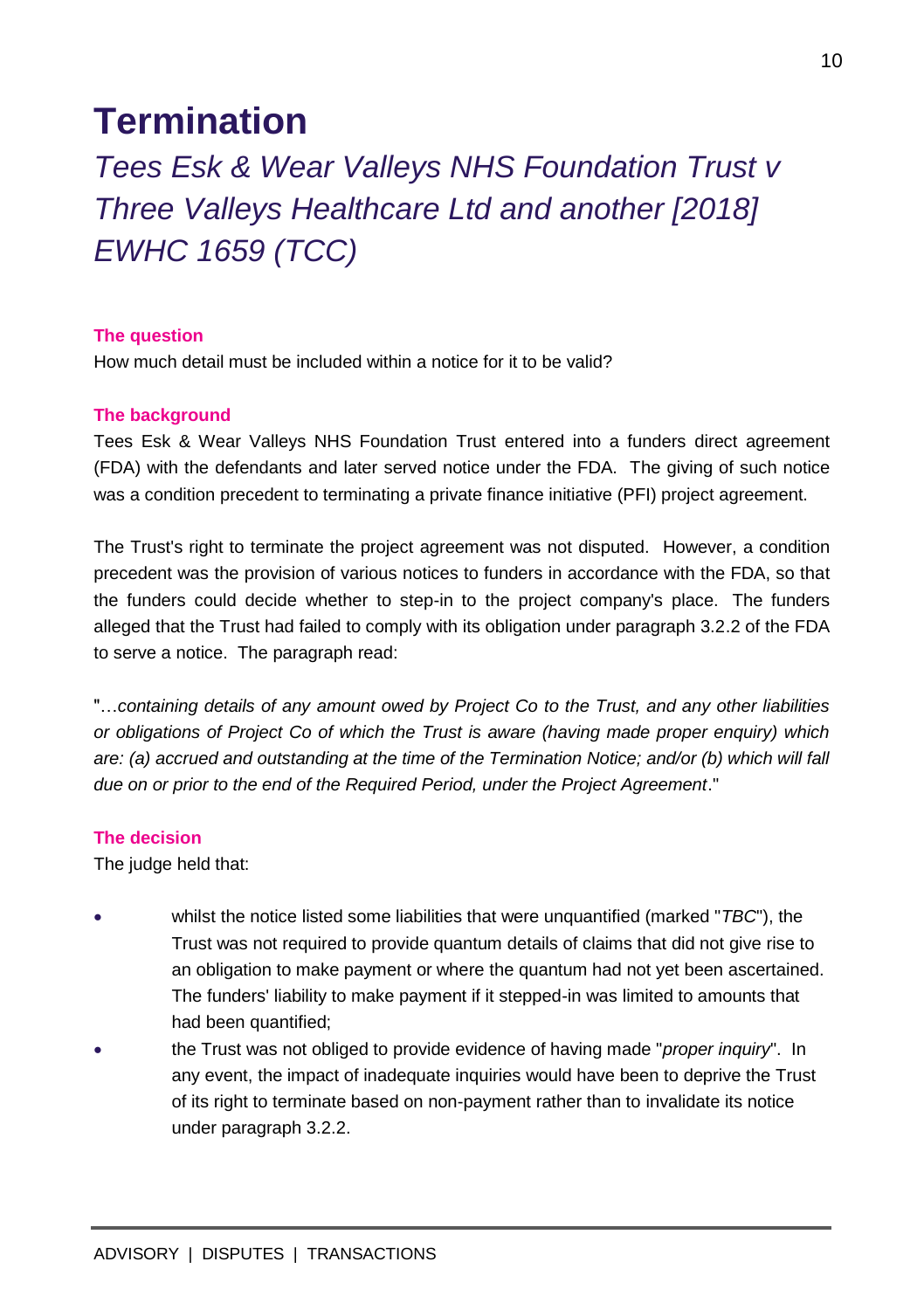#### **Why is this important?**

This case highlights the potential implications of a notice provision being subject to a particular level of detail, when ultimately, such details may not be available at the time that notice is given. Such circumstances could then have unintended consequences and render other terms ineffective.

#### **Any practical tips?**

Parties negotiating step-in provisions must balance the need for detailed information regarding liabilities against the difficulty of ascertaining those amounts with any certainty at the time of the notice or within a limited timescale.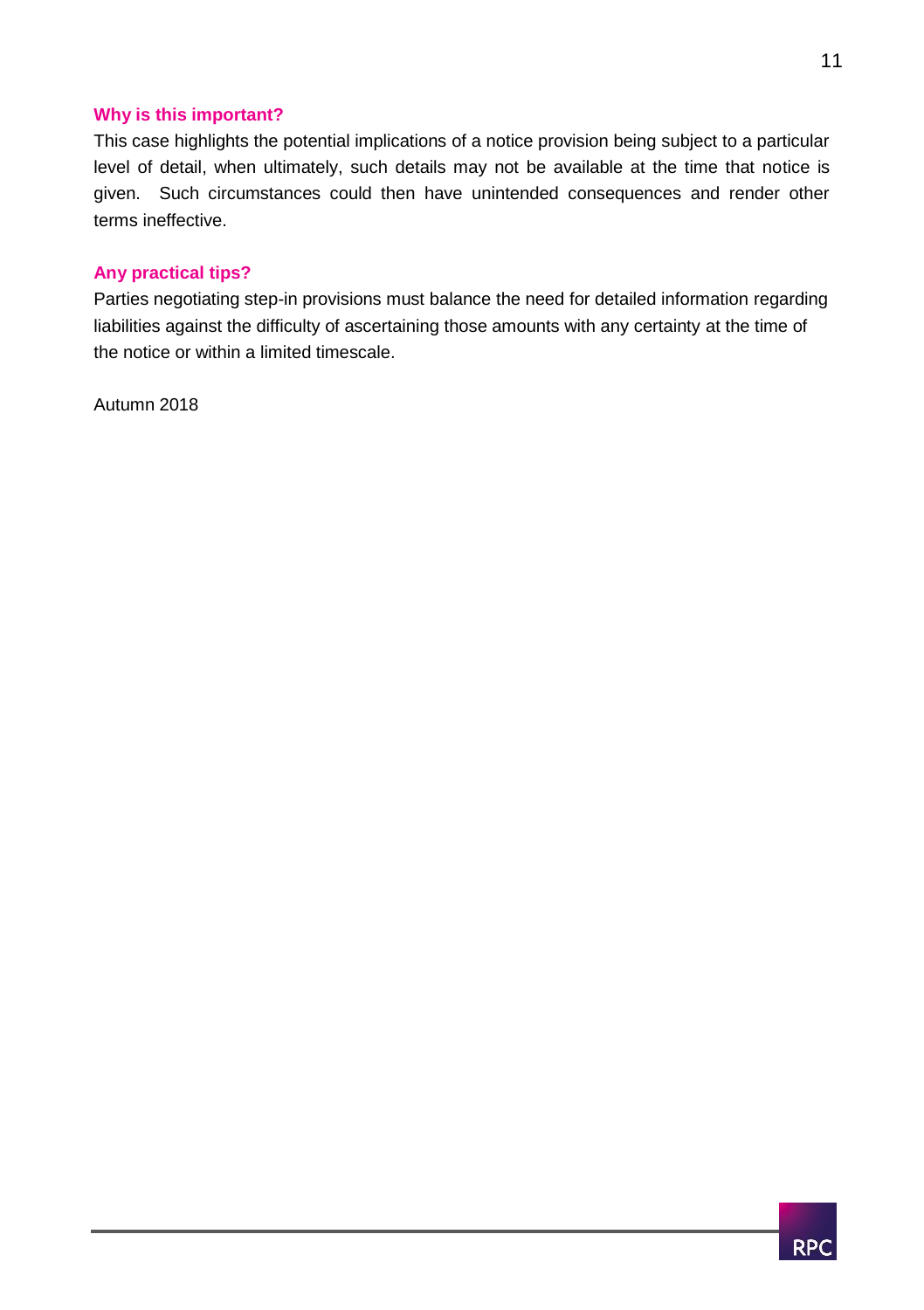## **Termination**

## <span id="page-12-0"></span>*Seadrill Ghana Operations Ltd v Tullow Ghana Ltd [2018] EWHC 1640 (Comm)*

#### **The question**

In which circumstances can you rely on a force majeure clause to terminate an agreement?

#### **The background**

The defendant had been granted concessions in two offshore petroleum fields by Ghana. It had hired a deep water semi-submersible rig from the claimant, for which it paid a daily rate. The defendant was required by the contract to provide drilling instructions to the claimant.

In 2014 Ghana and Cote d'Ivoire entered into a United Nations Convention on the Law of the Sea arbitration to resolve a dispute over the offshore boundary in their territorial waters. The tribunal issued a provisional measures order (PMO) requiring Ghana to take steps to ensure that no new drilling took place in the disputed area.

In December 2015 Ghana refused to approve the defendant's plan for the wider field for separate reasons. From October 2016 the defendant ceased to pay the daily hire rate and terminated the contract by reference to the force majeure clause, citing Ghana's drilling moratorium following the PMO.

The issues for determination were whether:

- the cause of the failure to comply with the contractual obligations amounted to force majeure;
- if the cause was force majeure, the claimant had exercised its reasonable endeavours to remedy or avoid the force majeure.

#### **The decision**

The defendant's failure to comply with its contractual obligation to provide drilling instructions to the claimant was caused by two matters; one a force majeure, the other not attributable to force majeure. Teare J concluded, citing the Court of Appeal's decision *Intertradex v Lesieur* [1978] 2 Llloyd's Reports 509 which establishes the position that a force majeure event must be the sole cause of the failure to perform an obligation, that there was no sole cause here.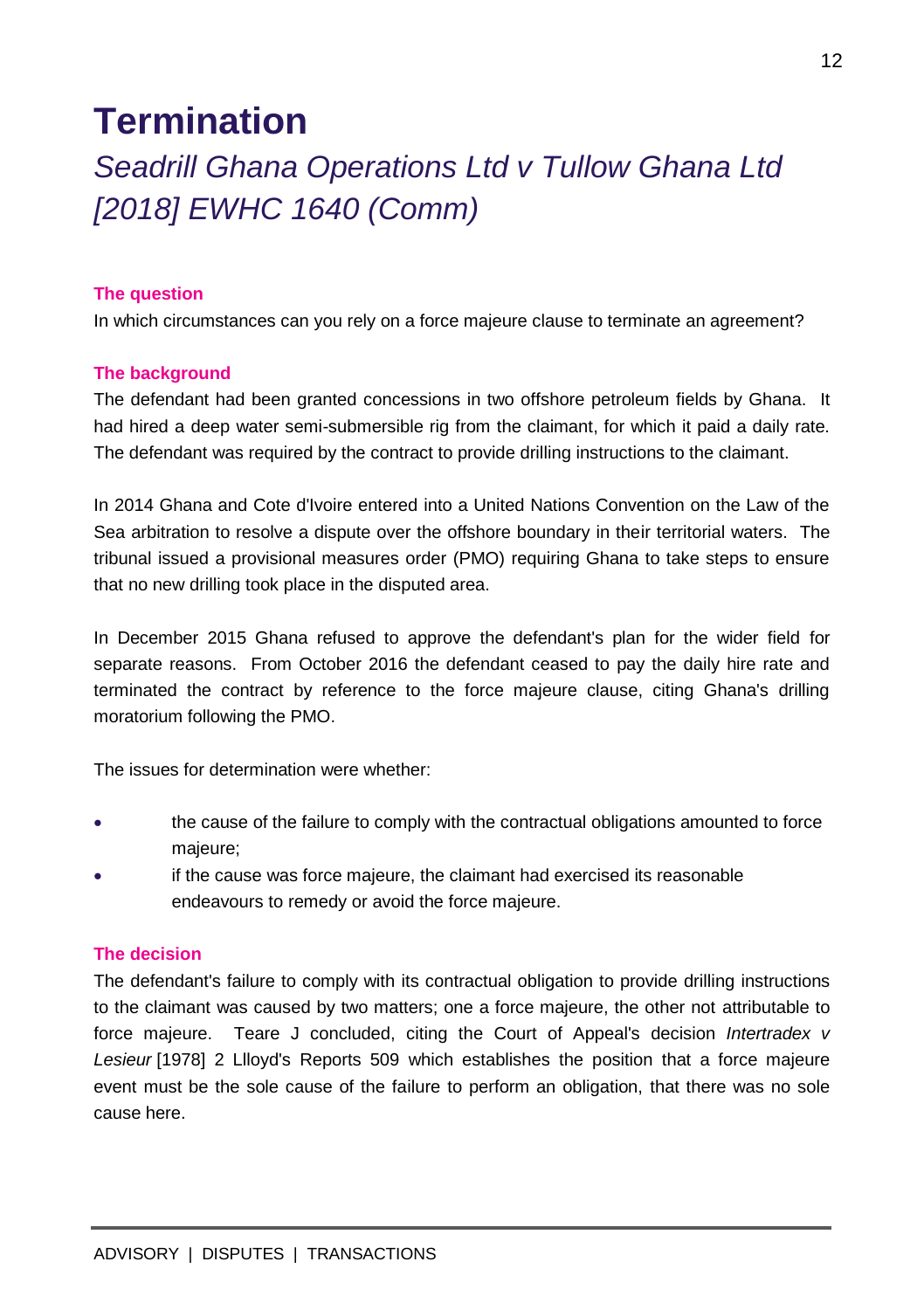While the PMO prevented the defendant from drilling a new well and completing it with the rig, Ghana's failure to approve the new drilling plan was a greater impediment to the defendant's plans. The PMO was a force majeure but the refusal of approval was not.

#### **Why is this important?**

This case highlights the importance of the wording of a force majeure clause and is a reminder that a force majeure event must be the sole cause of the failure to perform a contractual obligation, not just one cause.

#### **Any practical tips?**

When drafting a force majeure clause, it is important to ensure that the clause is sufficiently wide so as to incorporate all possible events and also to include other contractual protections which would enable termination when force majeure is not the sole cause of termination.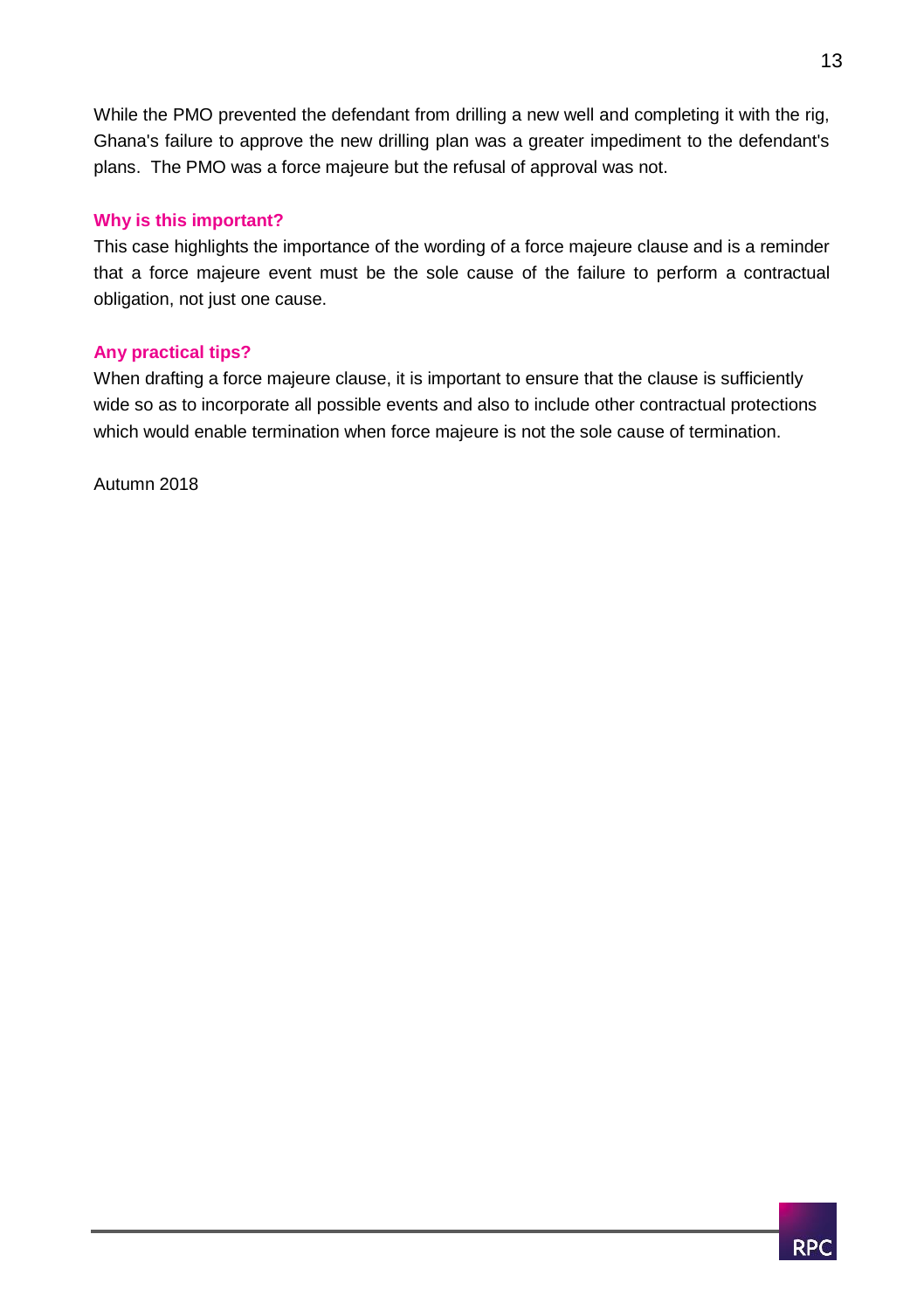## <span id="page-14-1"></span><span id="page-14-0"></span>**Implied terms** *Bou-Simon v BGC Brokers LP [2018] EWCA Civ 1525, 5 July 2018*

#### **The question**

When implying terms into a commercial contract, does the court look to what is fair or to the express terms agreed by the parties?

#### **The background**

Bou-Simon had been employed by BGC Brokers as a broker with the intention that he would become a partner. He was paid £336,000 under the terms of a loan agreement which provided that the sum would be repaid from any partnership distributions made to Bou-Simon. The agreement also provided that if Bou-Simon ceased to be a partner, any unpaid amounts would only be written off if he had served at least four years. A previous draft of the agreement had contained further repayment terms that had been deleted during the negotiations.

Bou-Simon resigned within four years. BGC claimed that the full amount of the loan became repayable pursuant to the express or implied terms of the agreement.

#### **The decision**

At first instance, the judge implied a term into the contract on the basis that any notional reasonable person would have regarded the agreement as providing for full repayment of the loan unless four years had been completed, and that without an implied term to such effect the contract would lack commercial or practical coherence.

The Court of Appeal concluded that the trial judge had implied the term to reflect the merits of the situation as it appeared to him at the time, rather than approaching the matter from the perspective of the reasonable reader of the agreement; knowing all of the provisions and the surrounding circumstances at the time that the agreement was made.

It was decided that it was not appropriate for the Court to apply hindsight and seek to imply a term in a commercial contract merely because it appeared to be fair or because the court considered that the parties would have agreed to such a term if it had been suggested to them.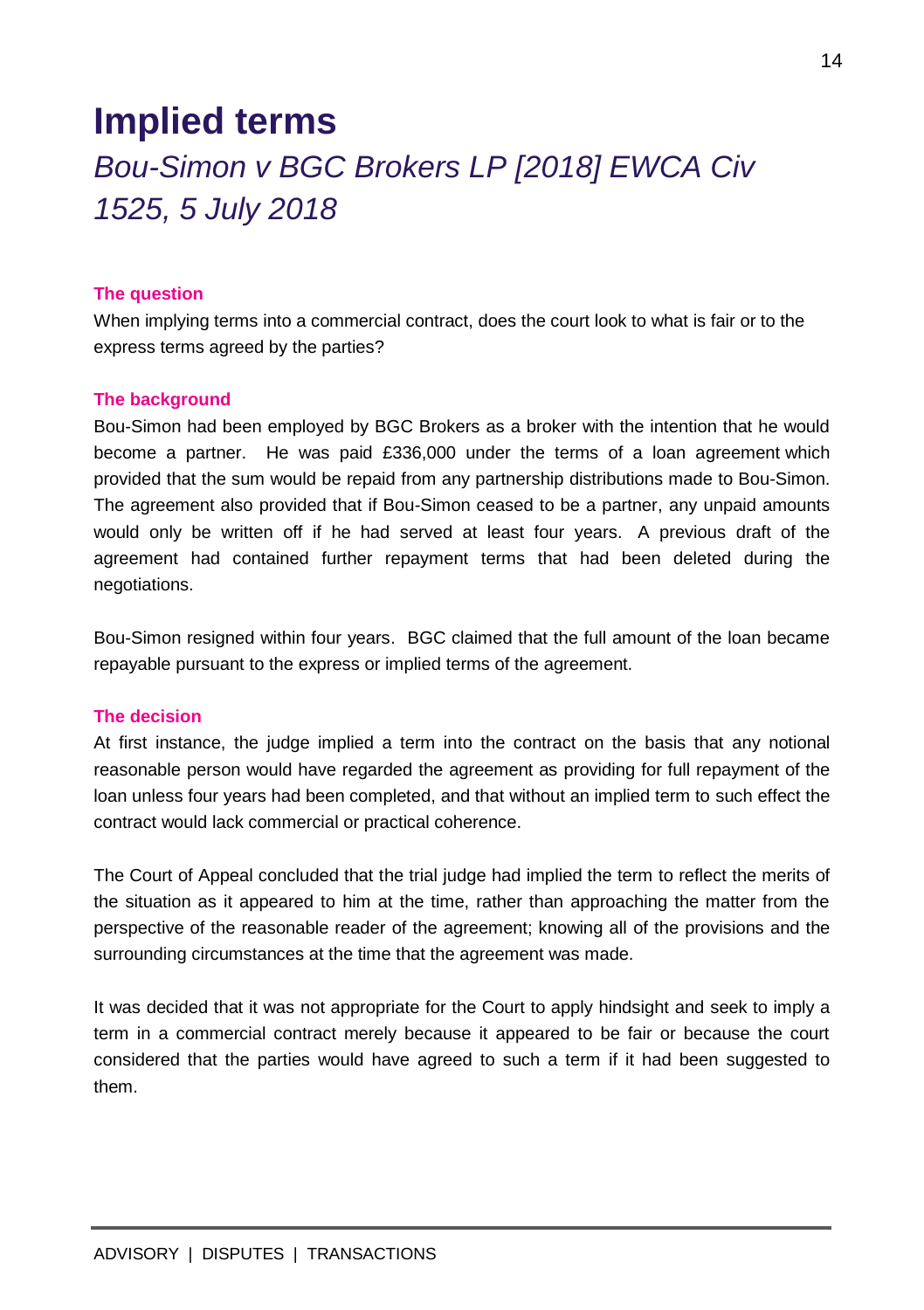#### **Why is this important?**

This case highlights the importance of considering the effects of the express terms and surrounding circumstances of an agreement when a contract is made, rather than attempting to rely upon implied terms.

#### **Any practical tips?**

When drafting agreements, make sure that the consequences of any breach or early termination are expressly set out to avoid the need to later rely upon uncertain implied terms, which may well be rejected by the court.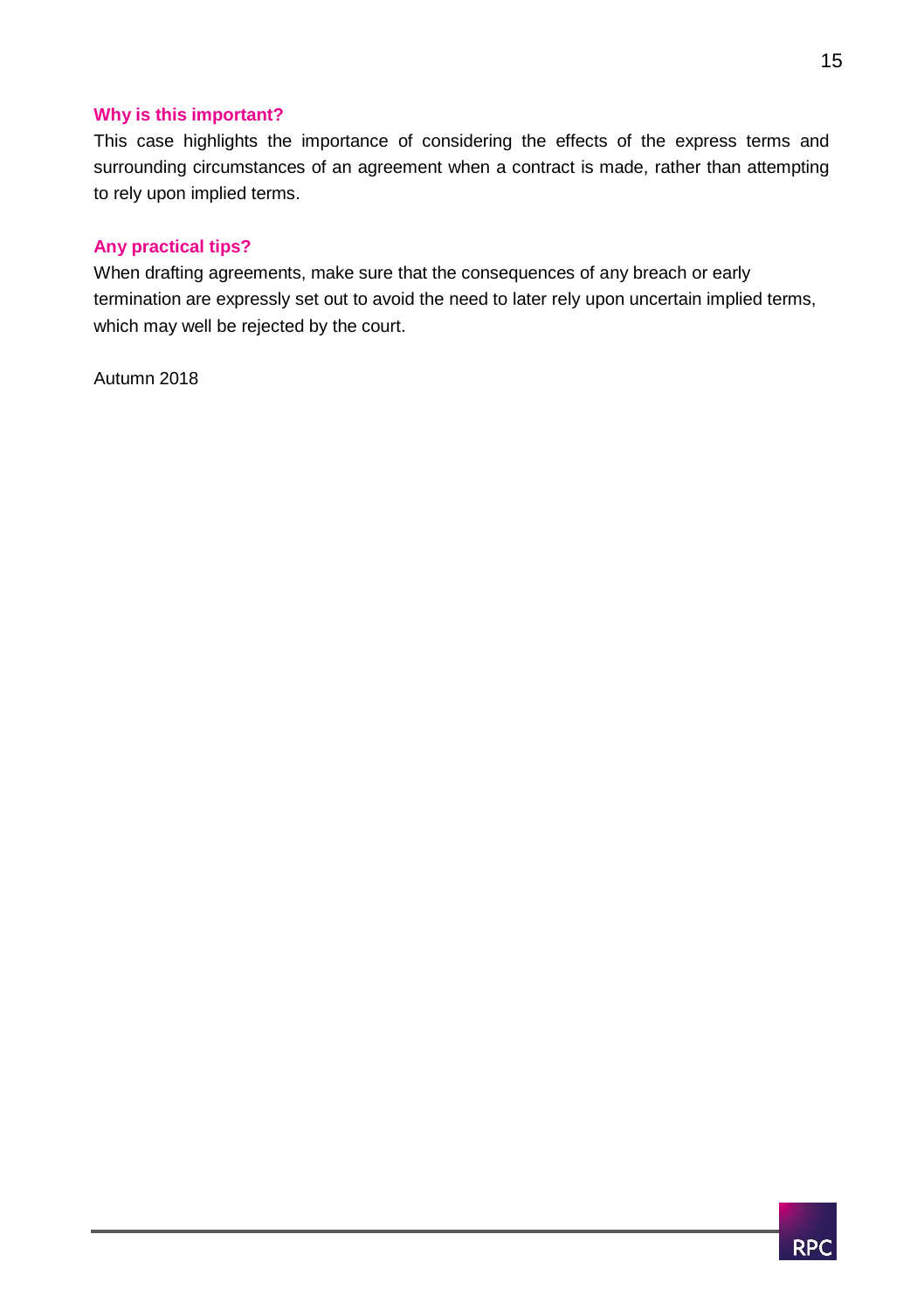## <span id="page-16-0"></span>**Copyright**

<span id="page-16-1"></span>*Draft Directive on Copyright in the Digital Single Market approved by European Parliament: Amendments to Articles 11 and 13*

#### **The question**

What is the current status of the draft Directive on Copyright in the Digital Single Market?

#### **The background**

In 2016 the European Parliament proposed legislation in an attempt to modernise copyright laws to keep up with the digital age.

The draft Directive contains two particularly controversial provisions:

- Article 11, referred to as the "press publishers' right", or "link tax", which would allow publishing groups (eg newspapers) to charge online content sharing service providers and platforms a fee for a licence to link to their content; and
- Article 13, which essentially reverses the established legal precedent that users, rather than online content sharing service providers, are responsible for content published online, shifting the burden to the platforms to ensure that the content they publish does not infringe copyright.

In July 2018 the European Parliament rejected the draft legislation, meaning that the draft Directive was once again up for debate and amendment.

As a result of the controversy surrounding Articles 11 and 13, the proposed Digital Copyright Directive was redrafted and Articles 11 and 13 (amongst others) were amended. The key effects of such amendments are that:

- draft Article 11 now includes additional wording which clarifies that the publishers' right should not restrict legitimate, private, non-commercial use of press publications by individual users. The amendments also make clear that the right will not extend to mere hyperlinks which are accompanied by individual words;
- draft Article 13 no longer applies to certain types of entities such as open source software developing platforms. The amendments also clarify that co-operation between platforms and rights holders should not restrict the use or availability of non-infringing works, such as parody, on online platforms.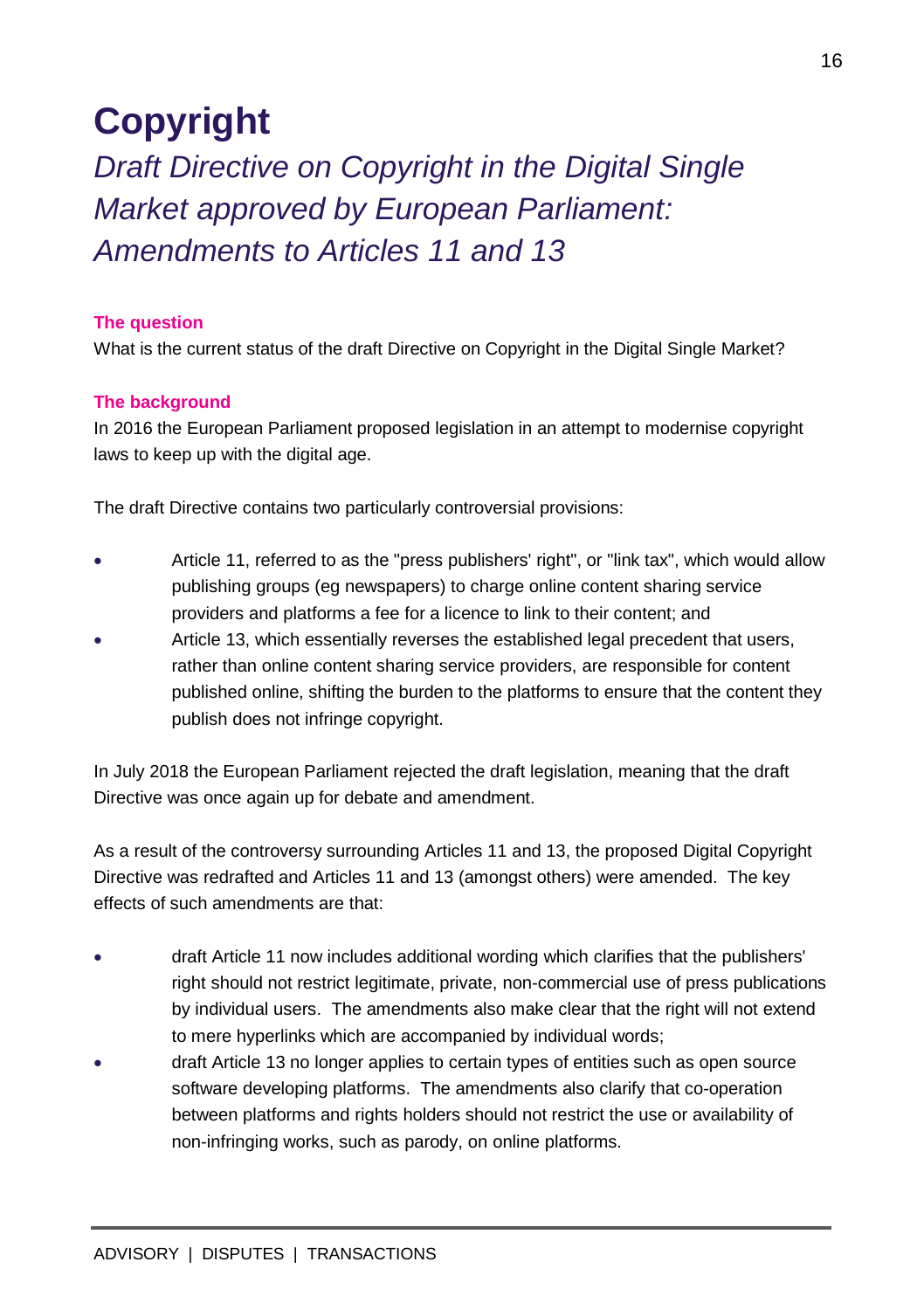#### **The development**

On 12 September 2018 the amended draft Directive was reconsidered by the European Parliament and MEPs voted in favour of the amendments. The draft Directive still has some way to go before being passed (and even then it remains to be seen how member states will implement the Directive), but it is one step closer to final approval.

#### **What happens next?**

The next stage is for the European Commission, European Council and European Parliament to informally negotiate on the current draft of the directive and attempt to reach agreement on the final wording of the text, which if agreed, will be passed back to the European Parliament in January 2019 for a final vote.

If the Directive is passed it must then be transposed into domestic law by each member state within 2 years. The extent to which the effects of the Directive are felt in the UK will therefore ultimately depend upon the Brexit deal reached in March 2019.

#### **Practical tips**

Keep watching! There is still a way to go before the Directive is implemented, if at all, and with European Parliament elections expected to be held in May 2019, MEPs will be paying attention to the voices of their constituents.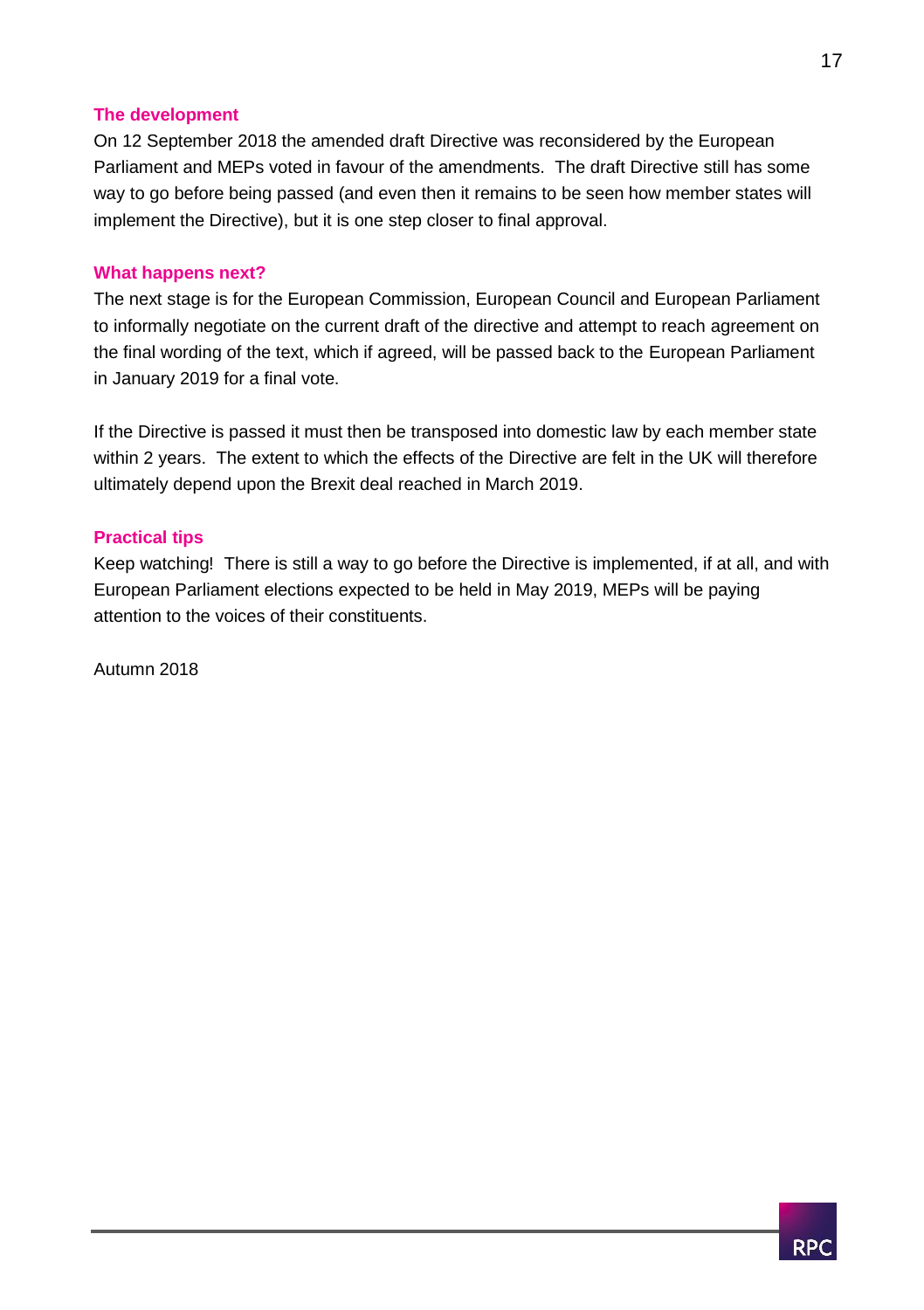## <span id="page-18-0"></span>**Trade marks**

<span id="page-18-1"></span>*Frank Industries v Nike Retail [2018] EWHC 1893*

#### **The question**

How careful do you need to be when utilising third party trade marks in advertising campaigns?

#### **The background**

Frank Industries is a ladies' sportswear brand based in Australia. It holds UK and EU trade marks consisting of the upper-case letters 'LNDR'. In January 2018, Nike launched its "Nothing beats a Londoner" campaign, in which it used the 'LDNR' sign (note the spelling difference) alongside its famous Nike Swoosh. Frank Industries issued a claim for trade mark infringement under the Trade Marks Act 1994 and the EU Trade Mark Regulation (2017/1001), as well as a claim for passing off. It also applied for an interim injunction to restrain the alleged infringing acts.

At first instance, the Intellectual Property Enterprise Court granted a prohibitory injunction and a mandatory injunction requiring Nike to, within 14 days, "take all reasonable steps to delete the signs LDNR…from social media accounts within its reasonable control" – including Twitter, Instagram and YouTube. The Court directed an expedited trial, and on this basis the duration of the interim injunction was limited to four months.

The injunction was appealed and the Court of Appeal upheld the prohibitory element of the injunction, but reversed the mandatory element. The mandatory requirements were considered too burdensome given the nature of the social media platforms. Nike was required to stop using LDNR, but was not required to re-edit YouTube videos or delete entire Instagram posts or Tweets.

Nike also brought a counterclaim against Frank Industries on the basis that the LDNR trademark was invalid.

#### **The decision**

The Intellectual Property Enterprise Court found for Frank Industries. The decision was threefold:

 the Court found that LNDR was sufficiently distinctive to be a valid trademark. There was no dictionary definition identified. Nike failed to establish that the average consumer would perceive it as meaning Londoner;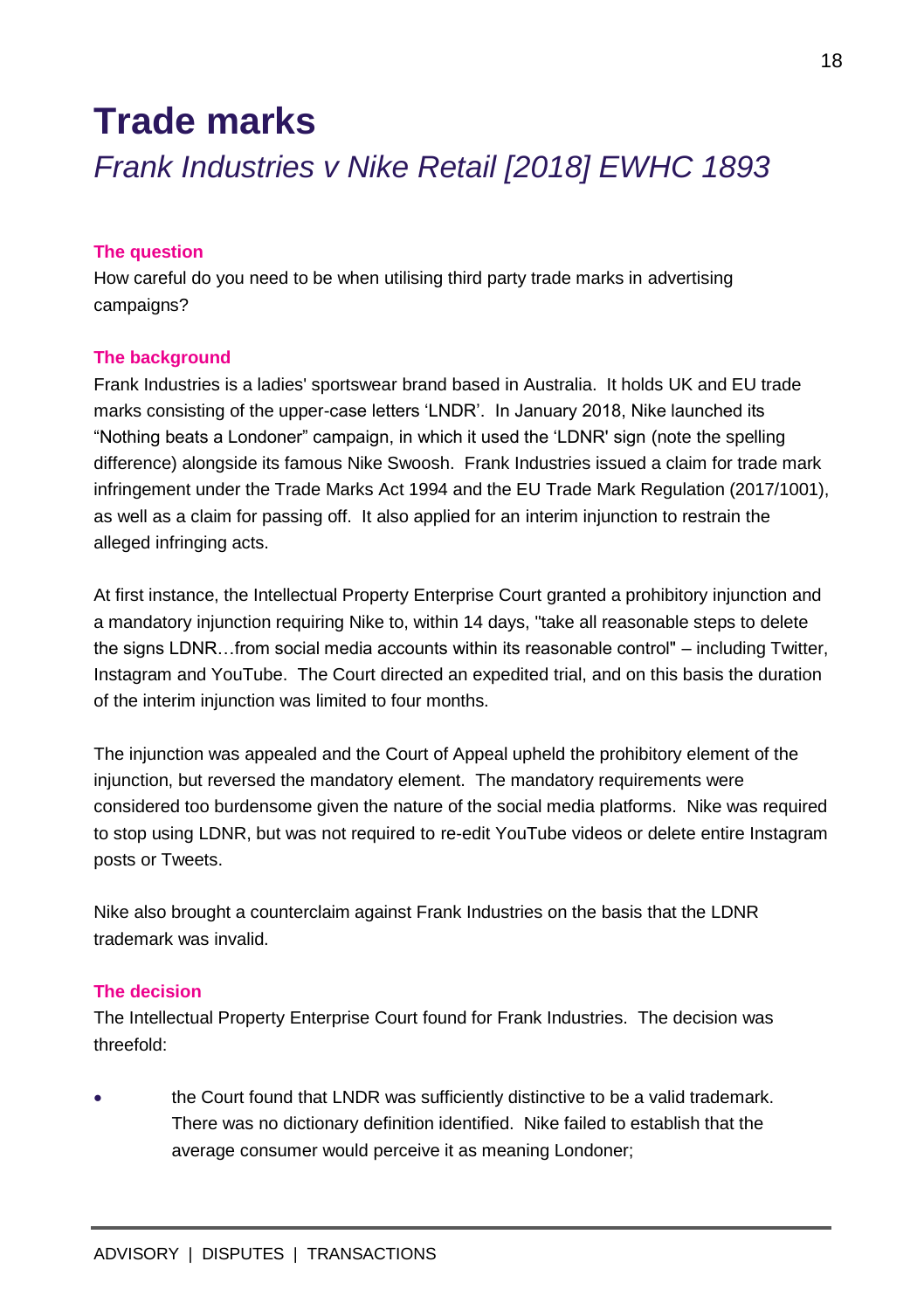- the Court ruled that the trademark had been breached, which could encompass passing off. LNDR and LDNR were deemed to have a high level of aural and visual similarity. Given this and the fact that there were several accounts of actual confusion, the court found that it was likely that the average consumer could have been confused;
- the Court also ruled that Nike were unable to rely on the defence laid down in Article 14(1)(b) of the EU Trademark Regulation. Part of this test was to consider whether Nike had accorded with honest practices. Nike were considered not to have acted fairly. They had continued to attempt to use LDNR despite knowing that Frank Industries protested and that the use could be harming their goodwill permanently.

#### **Why is this important?**

This case shows that the court will consider the context in which a trade mark is used when considering consumer perception – both for validity and infringement. Hashtags on social media will not necessarily be conclusive.

The Court of Appeal decision also shows an understanding of the value of social media. In particular, from an injunction perspective, it provided practical and savvy alternatives to the High Court's suggested outright deletion of posts.

#### **Any practical tips?**

The case is an example of how an advertising campaign can be terminated early as a result of trade mark infringement. Nike's LDNR campaign was substantial and, until Frank Industries pitched up with their complaint, highly successful. There was advertising at Premier League football games, in a YouTube Film, a Nike LDNR award ceremony and even posts of Sir Mo Farah in a Nike LDNR T-shirt. So the pain felt by Nike went beyond damages for trade mark infringement, given the lost brand capital in what had been a successful campaign.

So the message is clear – if you're clearing copy, keep your eyes open and check for any possibility of trade mark infringement. This includes the use of abbreviations, which are now common in the context of social media posts – and the latter may slip more easily through the copy clearance process than more obvious/traditional full-word brand names.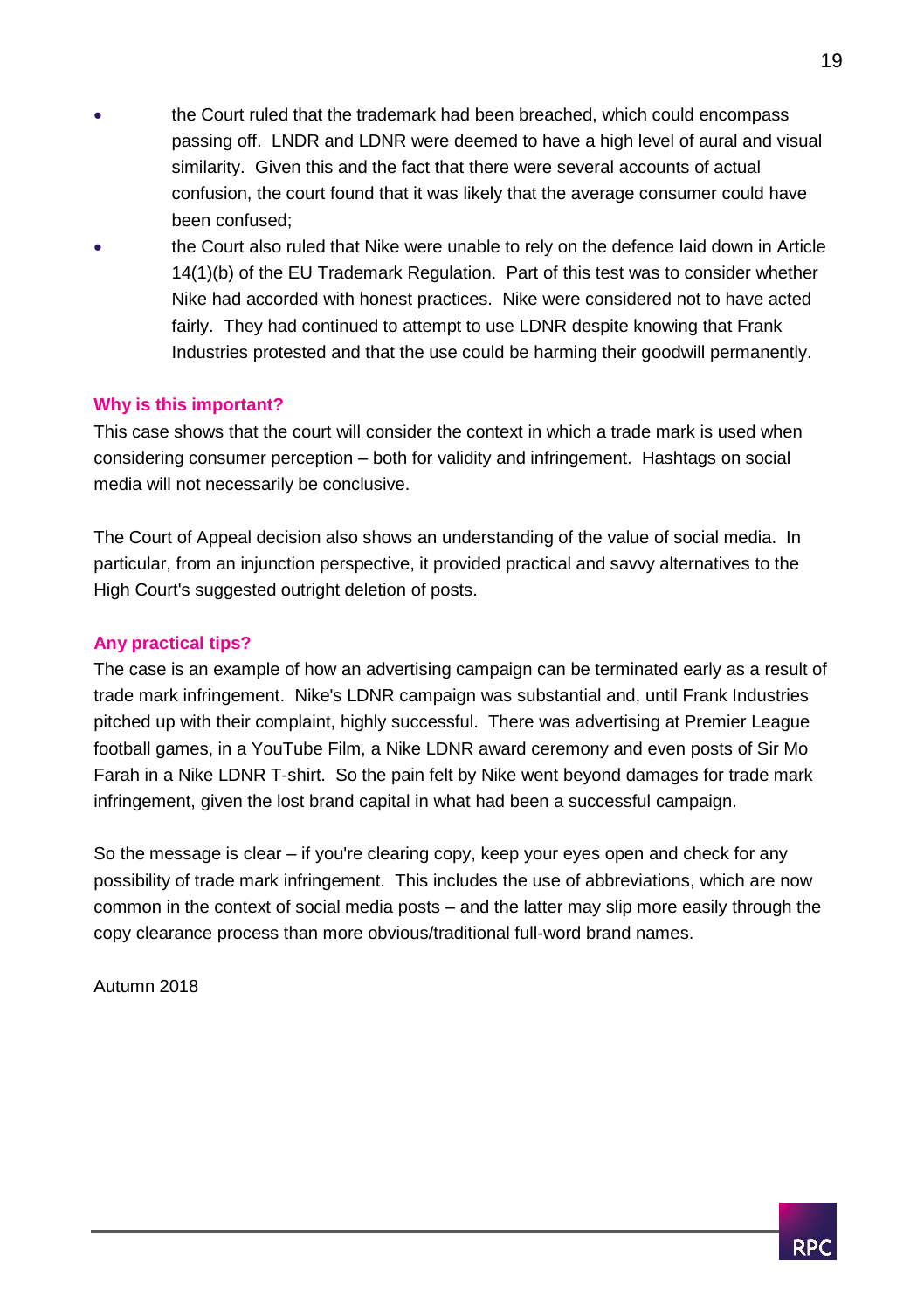## <span id="page-20-0"></span>**IP ownership**

<span id="page-20-1"></span>*Sprint Electric Ltd v Buyer's Dream Ltd and another [2018] EWHC 1924 (Ch), 30 July 2018)*

#### **The question**

How does the use of personal services companies affect IP ownership?

#### **The background**

Dr Potamianos (DP) was recruited by Sprint Electric Limited (SEL) because of his particular expertise. He was required to work for SEL through a service company, Buyer's Dream Limited (BDL), for tax reasons. DP was later appointed as a director of SEL and entered into a second contract for services in 2000. He was effectively SEL's sole programmer, tasked with writing source code for various motor control algorithms.

In practice, BDL physically retained the source code, supplying only object code to SEL, subject to a single exception that was the subject of an assignment in 2007.

In 2012, Sprintroom Limited (SRL) was incorporated. SRL held a 100% shareholding in SEL whilst Dr Potamianos was a 40% shareholder in SRL. In 2015 disagreements about SEL's management emerged, and in 2017 DP was removed as a director from both SEL and SRL.

In joint proceedings, SEL made a claim in respect of the intellectual property in, and delivery up of, source code from DP and BDL. DP and BDL counterclaimed for an injunction on the basis that they owned the copyright.

#### **The decision**

The High Court decided that SEL owned the copyright in the documents and source code authored by DP as the true relationship between SEL and DP was one of employer and employee.

#### **Why is this important?**

This case uses an employment relationship to determine the ownership of source code and any intellectual property. However, what is material to such determination is the true construction of the parties rather than the relationship as it is on paper.

#### **Any practical tips?**

When drafting agreements with personal services companies, it is important to consider any relevant IP and include express provisions dealing with IP, as well as considering what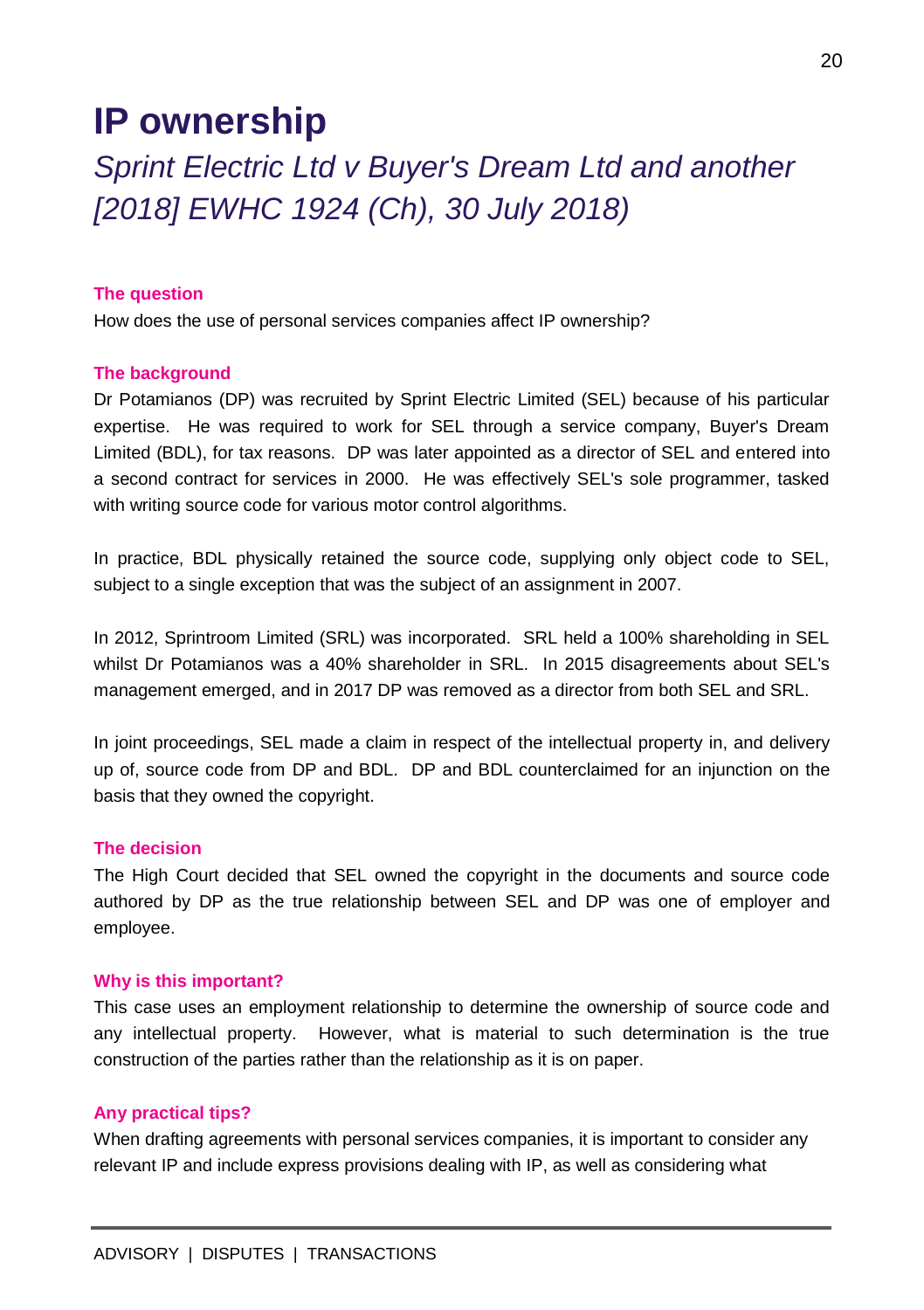happens to such IP in the event that the agreed structure is deemed to establish an employer/employee relationship.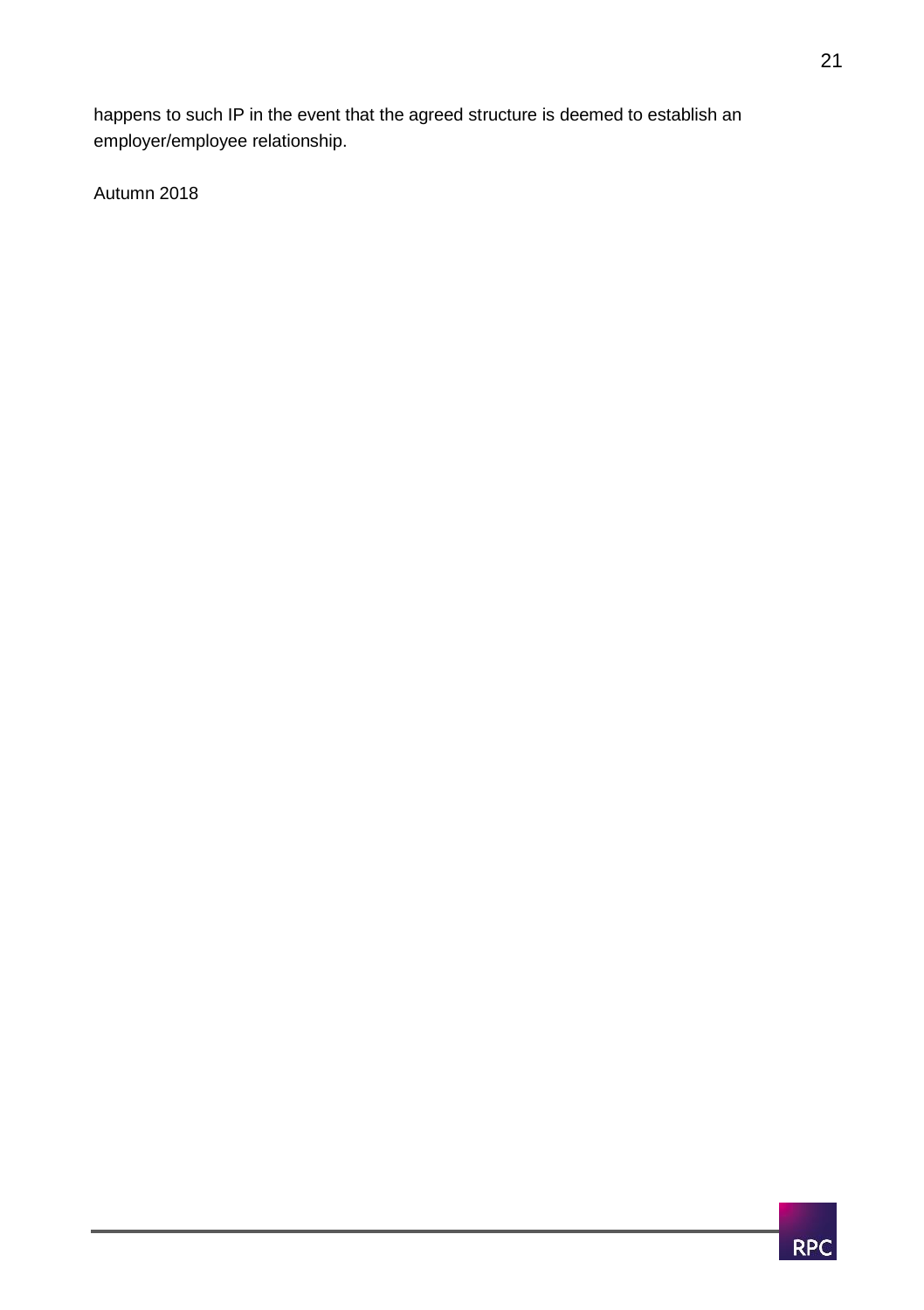## <span id="page-22-0"></span>**Data protection**

## <span id="page-22-1"></span>*European Parliament calls for suspension of Privacy Shield*

#### **The question**

Is the EU-US Privacy Shield in danger?

#### **The background**

On 5 July 2018 the European Parliament issued a non-binding resolution calling for the European Commission to suspend the EU-US Privacy Shield if the US did not meet its requirements by 1 September 2018. The European Parliament was reacting to concerns that the Privacy Shield had not been implemented as agreed.

The Privacy Shield acts as a framework between the US and the EU to provide companies from both regions with a mechanism to meet data protection requirements when transferring personal data to the US.

In July 2016 the Commission declared the Privacy Shield provided an adequate level of data protection. Similarly in October 2017 an annual review of the Privacy Shield found that it worked well, yet there was room for improvement.

However, the European Parliament stated in the July resolution that "*a number of concerns remain regarding both the commercial aspects and the access by US public authorities to data transferred from the EU … [including] the lack of concrete assurances of not conducting mass and indiscriminate collection of personal data (bulk collection)."*

#### **The concerns**

The concerns can be summarised into four main areas:

- President Trump's 2017 Executive Order excluded non-US citizens from the protections of the USA Privacy Act;
- the Facebook-Cambridge Analytica data breach highlighted the lack of sufficient monitoring of the Privacy Shield in terms of data breach prevention;
- the US Act (US CLOUD Act) allows US national security and law enforcement agencies to access personal data across borders. The Safe Harbour Framework (the predecessor to the Privacy Shield), was struck down by the Court of Justice in 2015 due to similar concerns; and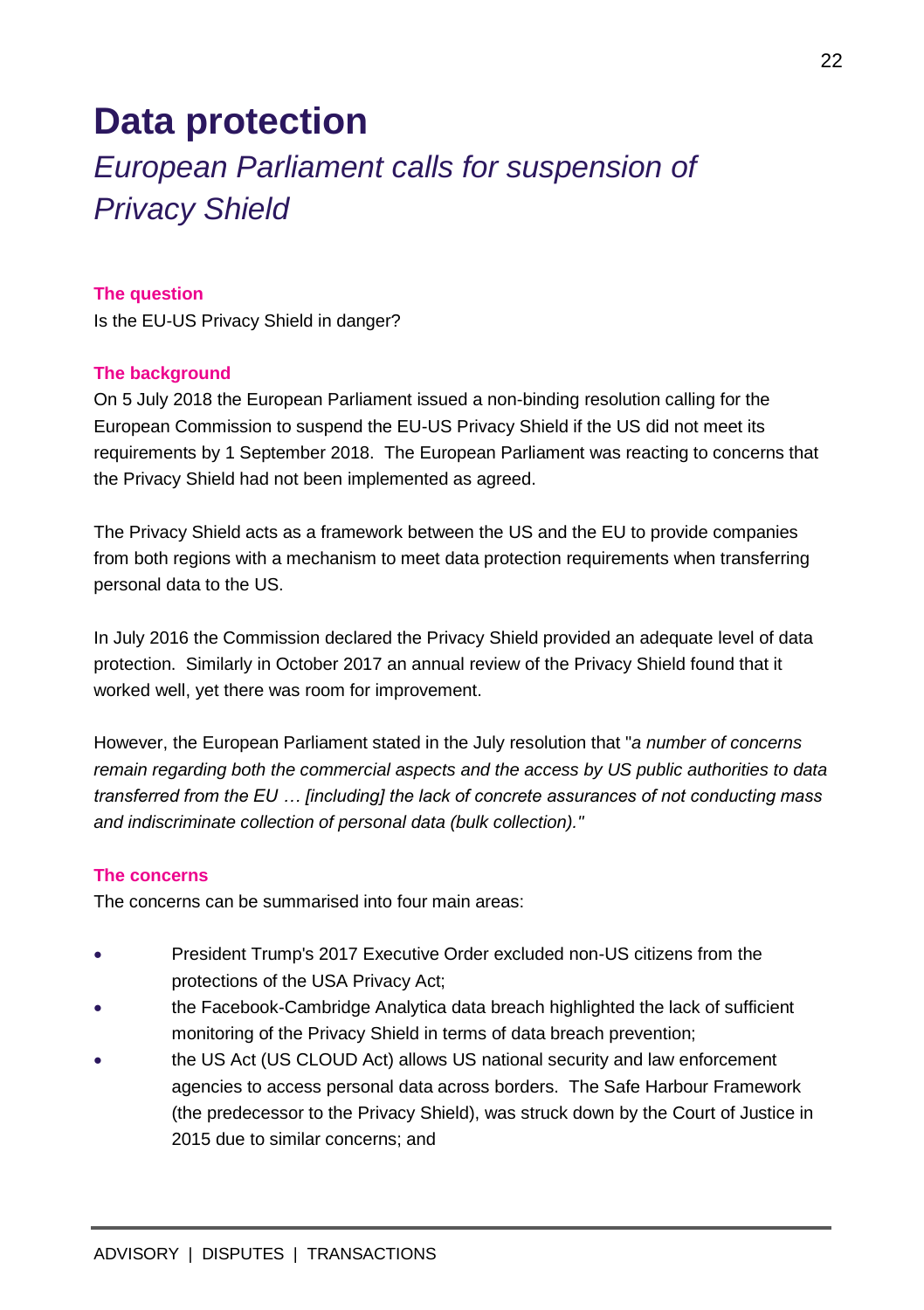the European Data Protection Board raised concerns about the commercial aspects of the Privacy Shield and problems regarding the bulk collection of personal data by US authorities.

#### **Why is this important?**

While the resolution from the European Parliament is not binding, and the Privacy Shield remains in place for now, it does send a strong political message. The Commission will have to conduct a second review which is currently scheduled for October 2018. After which, if the Commission deems that the Privacy Shield does not adequately protect EU citizens' personal data, they have the power to cancel, suspend or amend the Privacy Shield. The situation is exacerbated by the current case for the invalidation of the Privacy Shield (initiated by Max Schrems) currently pending before the CJEU.

#### **Any practical tips?**

Developments will need to be monitored carefully for any organisation relying on data flowing freely between the EU and the US. Alternatives to the Privacy Shield should be investigated to ensure legitimate US transfers, which include the EU's model contract clauses. But the latter are of course also currently subject to invalidation claims by Mr Schrems. The future of international data transfers is looking far from rosy, and that's without even adding Brexit complications to the mix.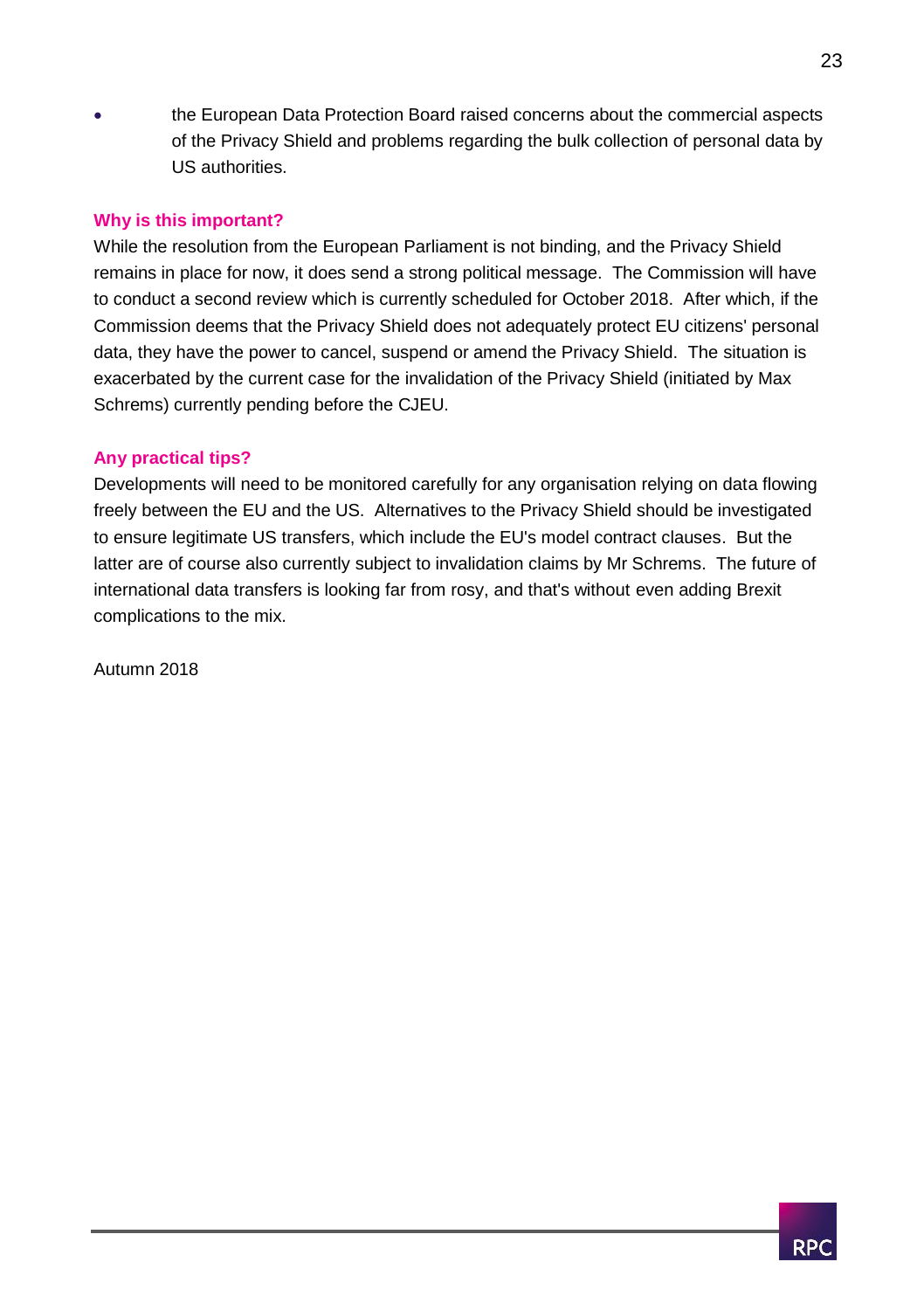## **Data Protection**

<span id="page-24-0"></span>*Sir Cliff Richard, OBE v BBC and Chief Constable of South Yorkshire Police [2018] EWHC 1837 (ChD)*

#### **The question**

In what instances can journalists name the suspect of a police investigation? Do such suspects have a "reasonable expectation of privacy"?

#### **The background**

In August 2014 the BBC reported on a police search which had occurred at Sir Cliff Richard's apartment in Berkshire (carried out by South Yorkshire Police). The BBC's reporting revealed that Sir Cliff was being investigated in relation to the sexual assault of a child in the 1980s. Sir Cliff was never arrested or charged as a result of the investigation.

South Yorkshire Police had confirmed to the BBC that the investigation concerned Sir Cliff, they had provided advance notice of the search of Sir Cliff's apartment, and they had also facilitated the BBC's coverage and reporting on the day.

In May 2017 South Yorkshire Police reached a settlement with Sir Cliff, admitting liability in relation to his claim and paying Sir Cliff £400,000 for general and special damages. The police also made a payment on account of £300,000 costs for which they are liable.

Sir Cliff claimed that the BBC's reporting of the search was a serious invasion of his privacy, whilst the BBC contended that its reporting was justified under rights of freedom of expression and of the press. Sir Cliff also made a claim under the Data Protection Act 1998 but it was accepted that this added nothing to the claim for the breach of privacy claim.

#### **The development**

In July 2018, the High Court handed down its judgment in favour of Sir Cliff. The court awarded general damages to Sir Cliff of £190,000, along with aggravated damages of £20,000. It was also held that the BBC and South Yorkshire Police were jointly responsible for £185,000 of these damages (at 65% and 35% respectively). Further, the court found that the BBC's reporting has caused Sir Cliff to incur financial losses and expenses. There is a second trial scheduled to determine the remaining issues regarding special damages and any contribution payments.

In making its judgment, the court determined that a suspect in a police investigation generally has a 'reasonable expectation of privacy' in relation to such investigation and this expectation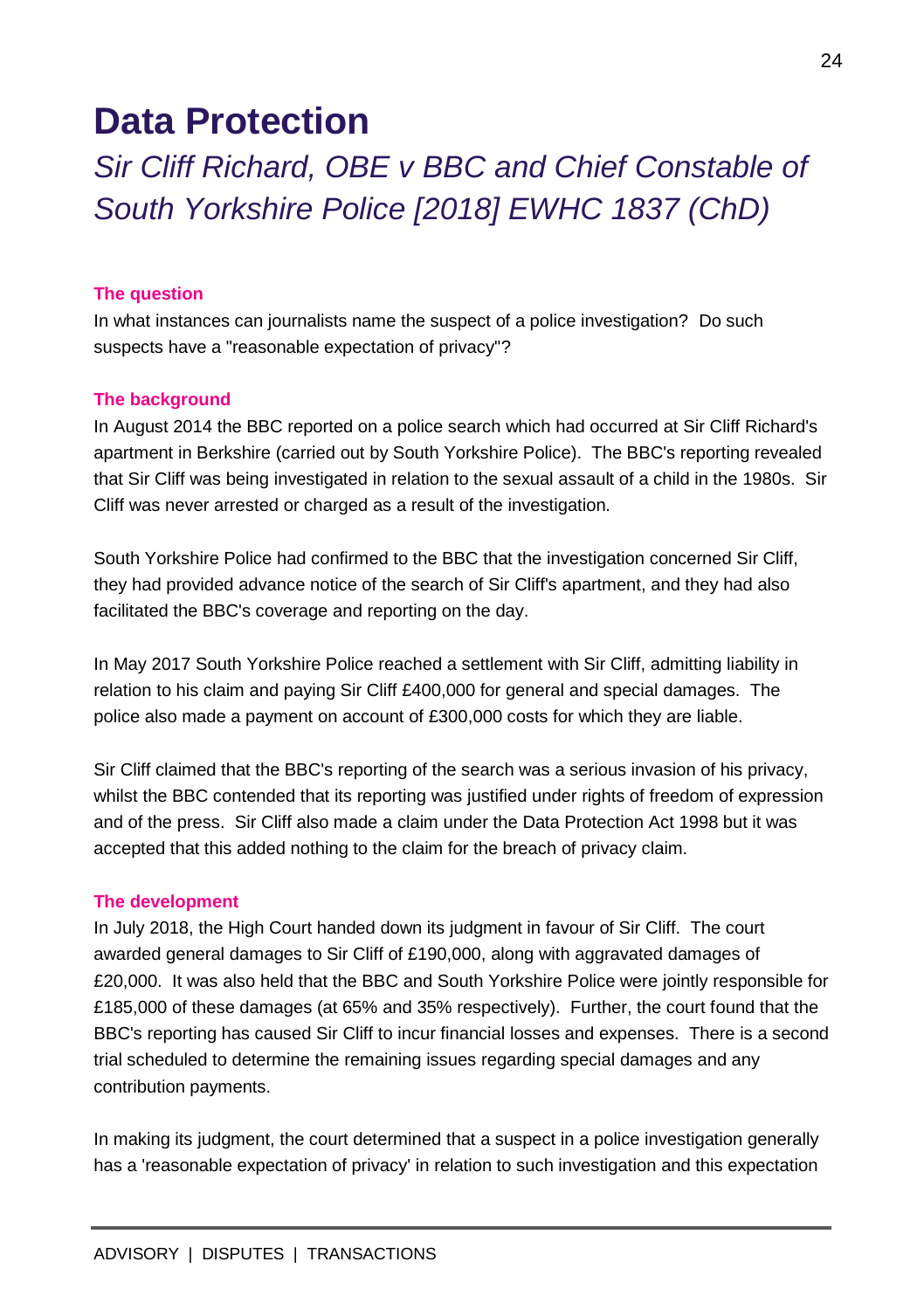generally endures even when a search of their property has occurred. Further, the fact that information regarding the investigation has reached the media does not change the presumptively private status of the suspect.

The BBC reporter who broke the story had received information from an unofficial source regarding the investigation, and in turn contacted South Yorkshire Police, suggesting a story would or may be published. South Yorkshire Police then confirmed the story, offered further information and offered to alert the BBC of the search. In these circumstances, the court held that the expectation of privacy remained intact:

"…*nothing was different when Mr Johnson acquired more information from (or had it confirmed by) SYP. He was acquiring private information in circumstances which did not destroy the privacy. It was not disclosed for good operational reasons. It was disclosed because Mr Johnson had wrongfully exploited the previously acquired confidential information to manoeuvre SYP into its further disclosures, which SYP misguidedly made*."

The court considered that if an anonymised report had been published, it would have contributed to a debate of general public interest, but the naming of Sir Cliff added nothing of material value to the reporting. The judge commented that if he was wrong about the naming of Sir Cliff adding nothing to the investigation, "it is heavily outweighed by the seriousness of the invasion".

On the issue of damages, the court rejected the BBC's argument that damages for misuse of private information should not include any compensation for damage to reputation; instead the damages award took account of the significant effect on Sir Cliff, including on his dignity, status, reputation, health and well-being. Sir Cliff's claim for aggravated damages was ultimately rejected, except for the BBC's decision to put its coverage forward for an industry award, which the court held merited aggravated damages of £20,000.

#### **Why is this important?**

The High Court's decision in this case sets a worrying precedent for journalists and news outlets; despite finding that what was broadcast about the search was accurate, the court held that the mere naming of Sir Cliff was unlawful. As such, even if the broadcast had been run with less prominence, it would have been unlawful. The new precedent set by the judgment represents a significant shift against the freedom of the press and their ability to report on police investigations. Media organisations will now be very reluctant to report information regarding police searches, and many may go unreported and unscrutinised.

#### **Any practical tips?**

Media outlets must now be very careful when considering reporting on police inquiries and investigations. The court's decision to rule in favour of Sir Cliff, despite recognising that 'the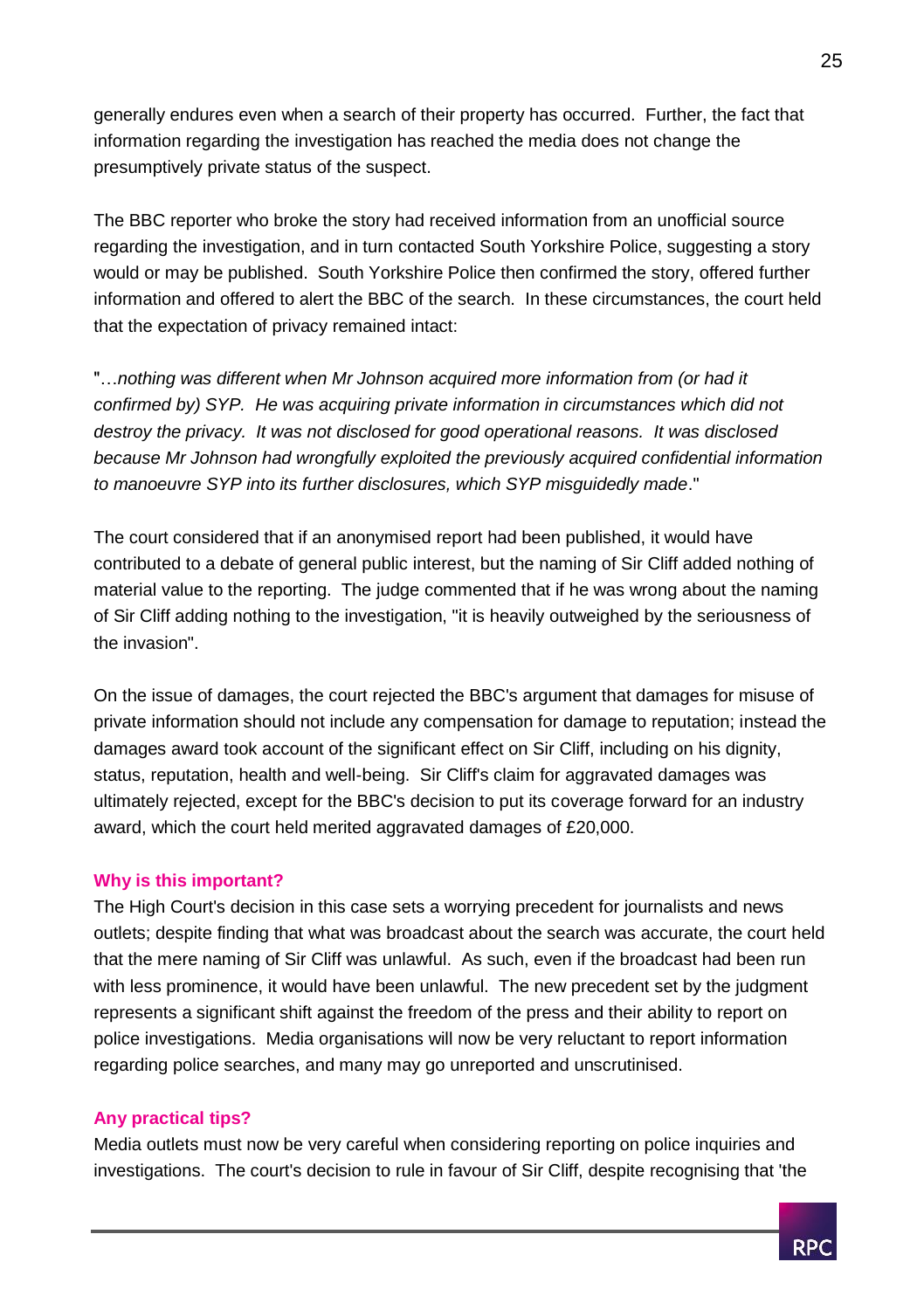case is capable of having a significant impact on press reporting' and the BBC's decision not to appeal the ruling, has left journalists and media outlets in a precarious position. Considering the high level of damages, organisations may well start adopting more cautious reporting strategies, but at what cost to press freedom?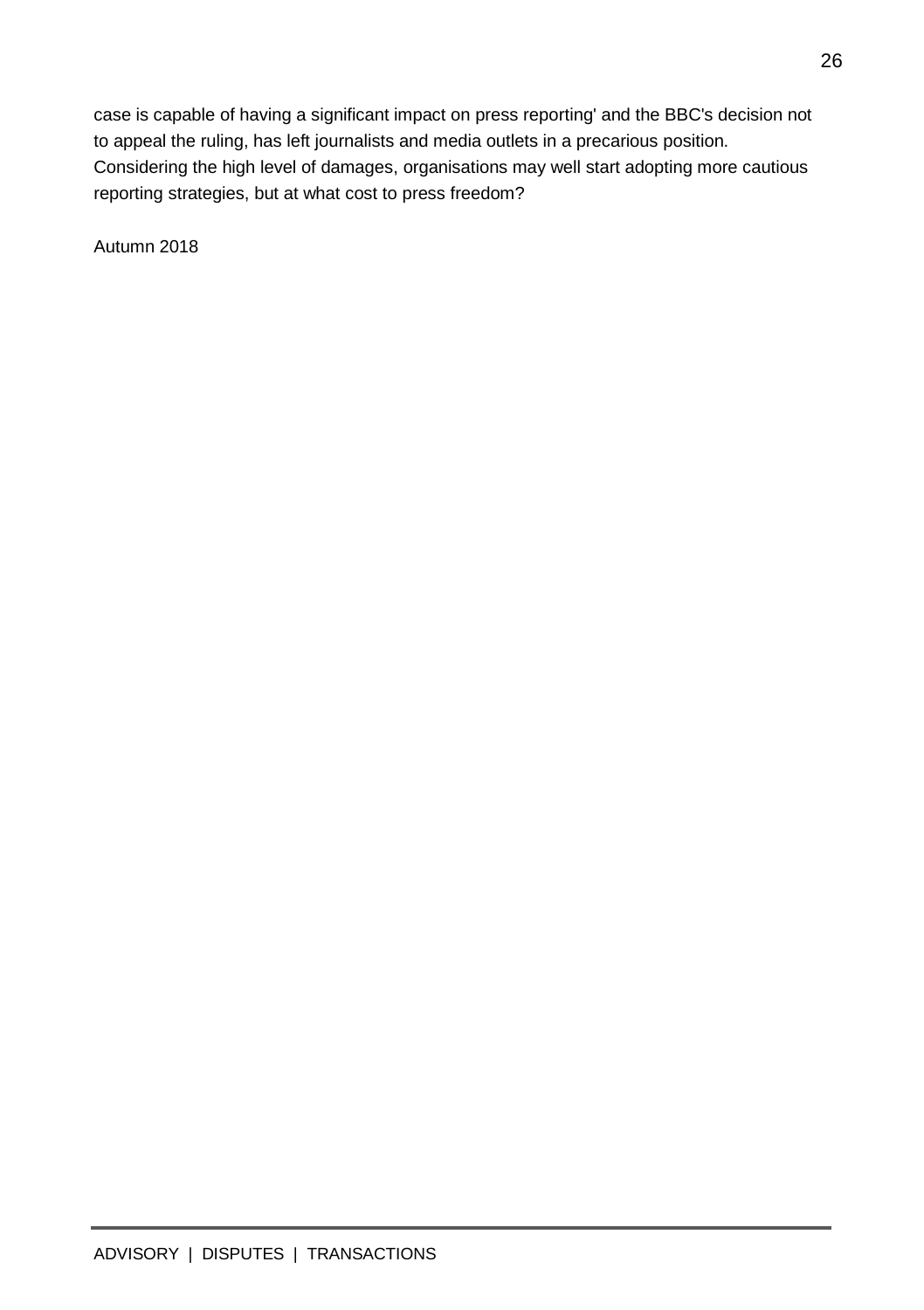## **Data protection**

## <span id="page-27-0"></span>*Yahoo! fined £250,000 under old DPA 1998 for 2014 data breach*

#### **The question**

With the arrival of the GDPR, the focus on third party data processing agreements and ensuring they have the relevant controls in place has never been more intense. But how much do businesses need to focus on their intra-group processing agreements?

#### **The background**

On 22 September 2016 Yahoo! Inc. publicly announced for the first time that the personal data of 500 million user accounts had been removed from its US servers by hackers two years earlier in November 2014. The data included user's names, email addresses, telephone numbers, dates of birth, passwords, and security questions and answers. During this period Yahoo! UK Services Limited (Yahoo! UK) was the data controller for over 500,000 UK account users, whose personal data was held on the servers of Yahoo! Inc. as the data processor. The data breach has become notorious, both because of the extent of the breach and the twoyear delay in reporting the attack.

#### **The decision**

The data breach was initially investigated by the US Securities and Exchange Commission who imposed a \$35million (£26million) fine on Yahoo! A separate investigation was then carried out by the ICO which focused specifically on Yahoo! UK's liability for the data breaches of the UK accounts. The fact that the breach occurred under the systems of Yahoo! Inc. as data processor did not extinguish Yahoo! UK's liability as it was under an obligation as data controller to ensure that Yahoo! Inc. took appropriate measures to protect its users' personal data.

#### **The ICO's investigation found that:**

- Yahoo! UK failed to take appropriate technical and organisational measures to protect the data of its customers against exfiltration by unauthorised persons;
- Yahoo! UK failed to take appropriate measures to ensure that Yahoo! Inc. as its data processor complied with the appropriate data protection standards. Such measures include entering into a written contract or providing Yahoo! Inc. with instructions as to the necessary steps that must be taken to protect personal data or ensuring that such steps were adhered to; and
- the inadequacies found had been in place for a long period of time without being discovered or addressed.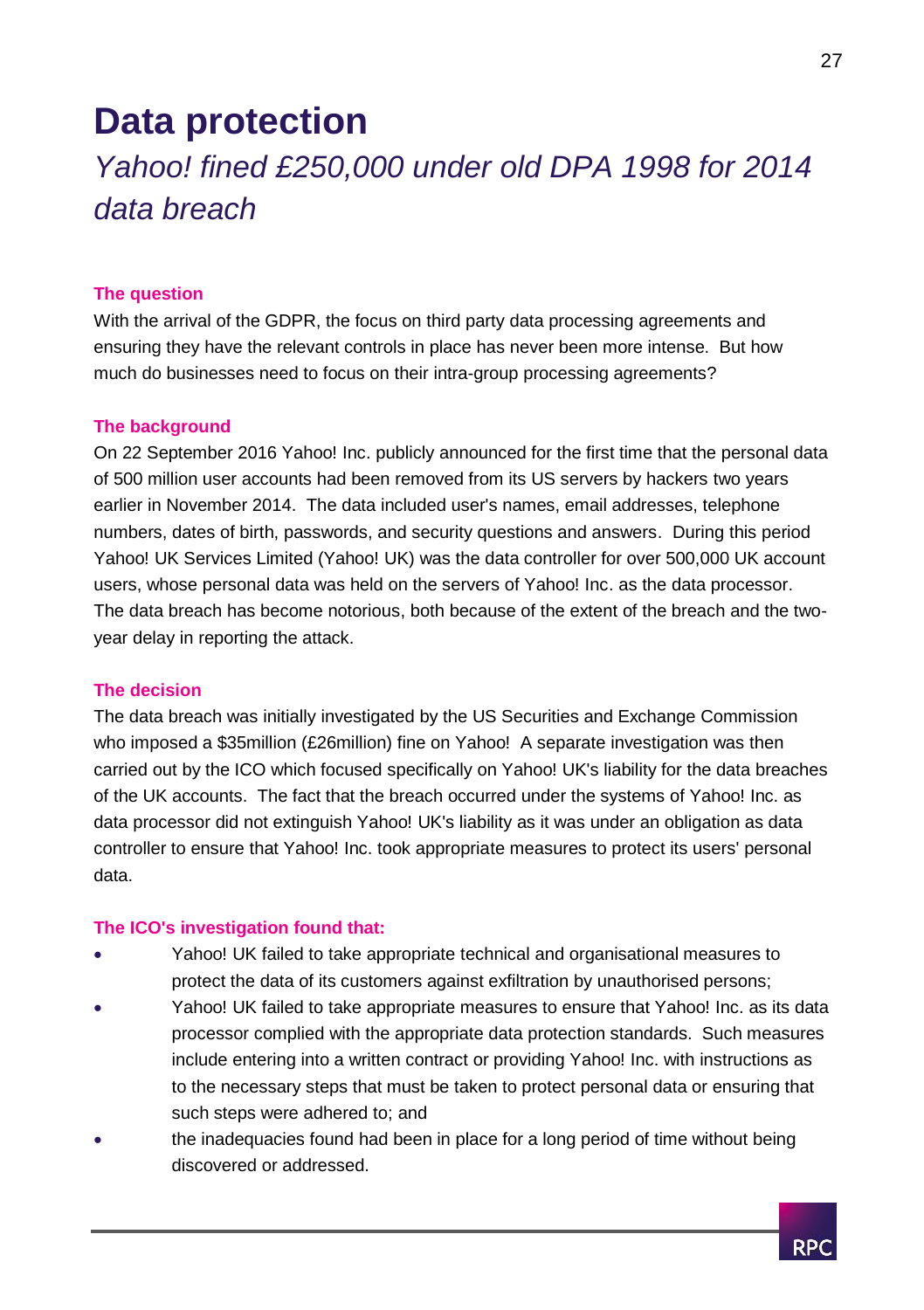In considering the financial penalty to be imposed, the ICO considered Yahoo! UK's shortcomings, including the fact that its technical and organisational safeguarding systems were materially inadequate to protect against data breaches, particularly given its resources and experience and also that the breach was undiscovered and unaddressed for a long period of time. The ICO also considered factors in Yahoo! UK's favour to mitigate the penalty such as its extensive steps to notify affected users and to inform them how they could protect their accounts. In the circumstances the ICO was satisfied that a fine of £250,000 was reasonable and proportionate under the DPA 1988.

#### **Why is this important?**

As the Yahoo! UK data breach occurred in 2014, the DPA1998 was applied as the GDPR does not apply retroactively. However, if the breach had occurred under the GDPR, Yahoo! UK would have found itself in a significantly different position.

The data breach was discovered in July 2016, 21 months after the breach occurred and even upon discovery Yahoo! UK waited a further 2 months before reporting the breach, on the commercial basis that Yahoo! UK was in acquisition negotiations with Verizon at the time. Under GDPR, such a delay would not be possible, regardless of the commercial impacts on the company. Amongst other provisions, Yahoo! UK would be in violation of the GDPR in that it failed to implement systems to identify data breaches in a timely manner and also that it failed to notify users of the breach within the requisite 72 hour period.

Despite the sanctions imposed on Yahoo! UK, the extent of the damage is significantly lower than it could have been under the GDPR. Under DPA1998 the maximum penalty for breach was £500,000, however, the GDPR allows for fines up to the higher of EUR €20 million or 4% of annual global group turnover. In 2015, Yahoo! global group revenue was recorded at \$4.9bn. Taking a similar figure under the GDPR could have exposed Yahoo! UK to a fine of up to \$198m.

#### **Any practical tips?**

The key message from this case is the need to ensure that data processing agreements are in place between group companies, and not just third party external processors. Often those intra-group agreements are overlooked. So while companies continue to invest substantial time and cost into updating their third party processor agreements, they must not overlook the dangers of failing to tend to their own backyard – ie their own intra-group data transfers. Clearly this is even more crucial in the post-GDPR world with its potentially eye-watering levels of fines.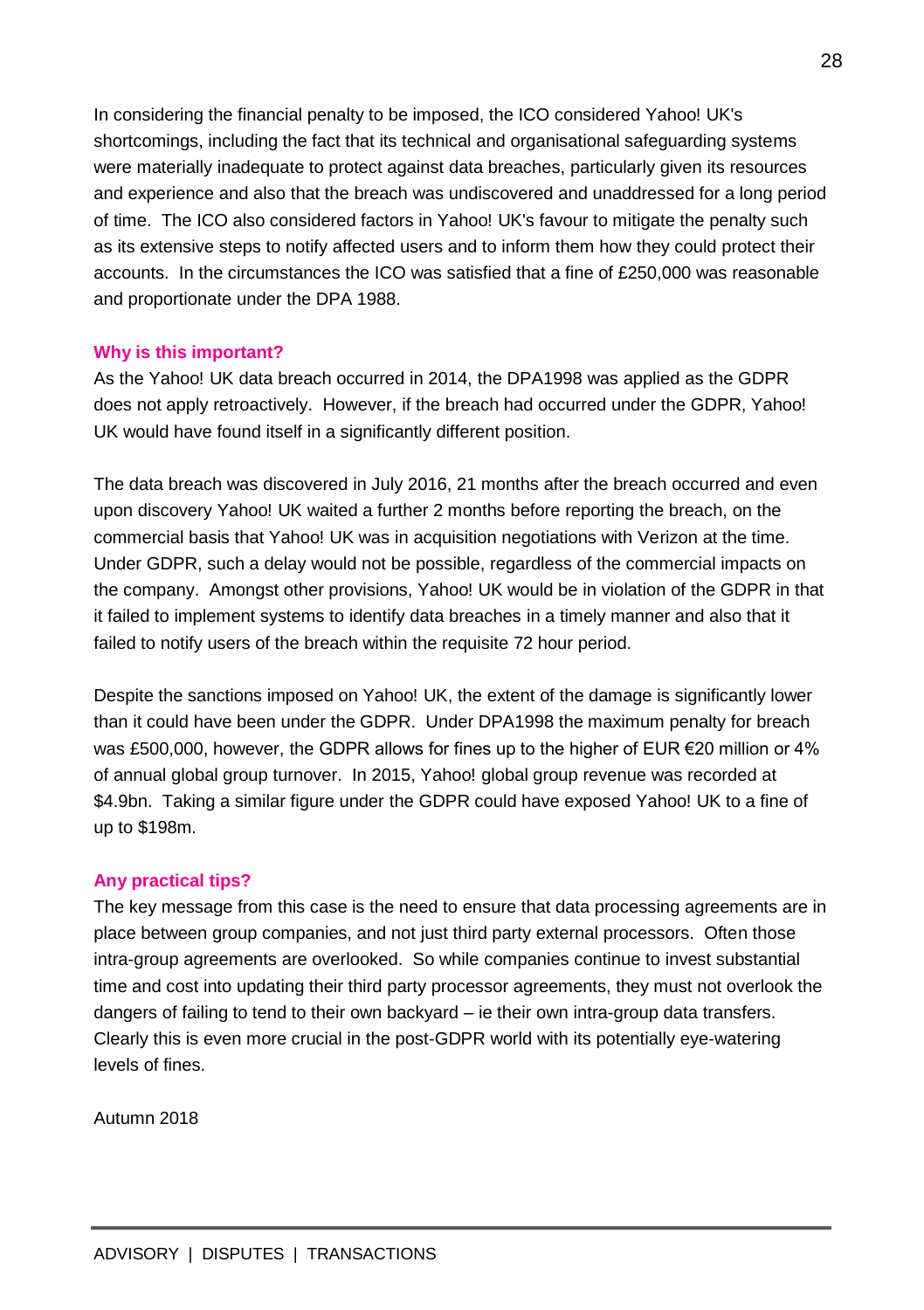## <span id="page-29-0"></span>**Online Platforms**

<span id="page-29-1"></span>*Online advertising and intellectual property: new industry Memorandum of Understanding*

#### **The question**

How is industry responding to the threat of advertising on websites and apps which infringe copyright or disseminate counterfeit goods?

#### **The background**

A variety of interested parties (including advertisers, agencies, advertising platforms and publishers) have signed a voluntary memorandum of understanding (MoU) to try and minimise the placement of advertising on websites and mobile phone applications that infringe copyright or disseminate counterfeit goods.

Online advertising is a major source of income for IP-infringing websites. The misplacement of ads has been identified as an important problem, with brands themselves often unaware of where their ads are being placed. The presence of ads for well-known brands or payment services on apps or sites that infringe intellectual property rights often leads consumers to believe that sites they are visiting are legal when they are not.

#### **MoU aims**

The MoU includes commitments from the parties to minimise the placement of advertising on sites and apps that infringe third party IP, and to also remove advertising if the advertiser becomes aware that their advertising is live on such sites and apps.

The aim of the MoU is to (i) strengthen IP protection; (ii) reduce the harm caused by IP infringement; (iii) uphold fundamental rights; and (iv) ensure fair competition across the market. The MoU further aims to support and complement initiatives against IP infringements in the relevant member states. Based on their own individual policies and assessment criteria, the signatories agree to limit the placement of advertising on other websites and/or mobile applications, which have no substantial legitimate uses.

The MoU is without prejudice to any other initiatives aimed at minimising the placement of advertising on those platforms that infringe IPR.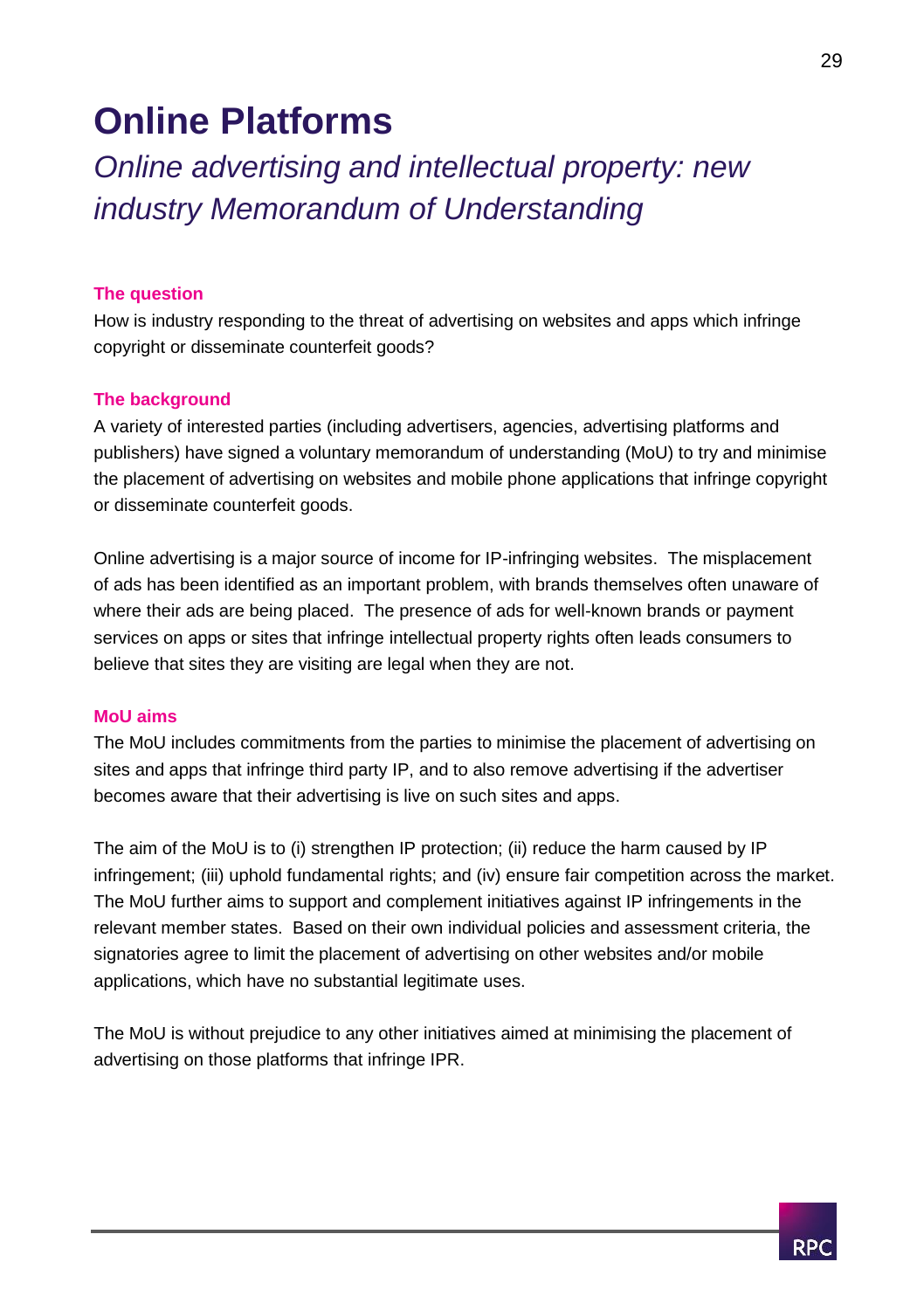#### **MoU commitments**

Individual signatories to the MoU who are directly responsible for the placement of advertising, commit to enact reasonable measures to minimise the placement of advertising on websites or mobile applications that:

- (a) have no substantial legitimate uses; and
- (b) have been found by regulators or law enforcement bodies to infringe IP and disseminate counterfeit goods on a commercial scale.

They also commit to adopt publicly available IP policies which include general information on the measure, tools and safeguards put in place.

Those signatories that operate in the field of buying, selling or brokering the sale/purchase of advertising space commit to the inclusion in their contracts with advertisers or other media buyers of an obligation that requires the use of tools and safeguards designed to ensure that advertising is not placed on platforms that fall under (a) or (b) above. Moreover, brokers of advertising sales/purchase also commit to adopt IP policies and to make these publically available.

Associations that are signatories undertake to use their best efforts to dissuade their members from: (i) offering or buying advertising space on the platforms described in (a) and (b) above; and (ii) allowing their services to be used in connection with the placement of advertising on platforms such as those described in (a) and (b) above. Associations also commit to encourage their members, where appropriate, to sign the MoU individually.

All signatories must ensure that they act in a manner than upholds the commitments made in the MoU. They must not enter into any discussion, activity or conduct that violates applicable competition law – this includes engaging in any kind of collective action with other signatories that could have the object or effect of disadvantaging other players in the market.

#### **Monitoring**

A key aspect of the MoU is that the signatories agree to monitor and measure the effectiveness of the MoU by reporting their efforts to enact their commitments and to also monitor the impact of the MoU on the online advertising market. Signatories commit to inform other signatories as well as the EC on (i) the definitive means that they have in place to comply with the commitments set out in the MoU; and (ii) the estimated effectiveness of such means.

Additionally, signatories will collect and collate information that is relevant to the online advertising market in order to discuss and ascertain the impact that the MoU has had on the wider market.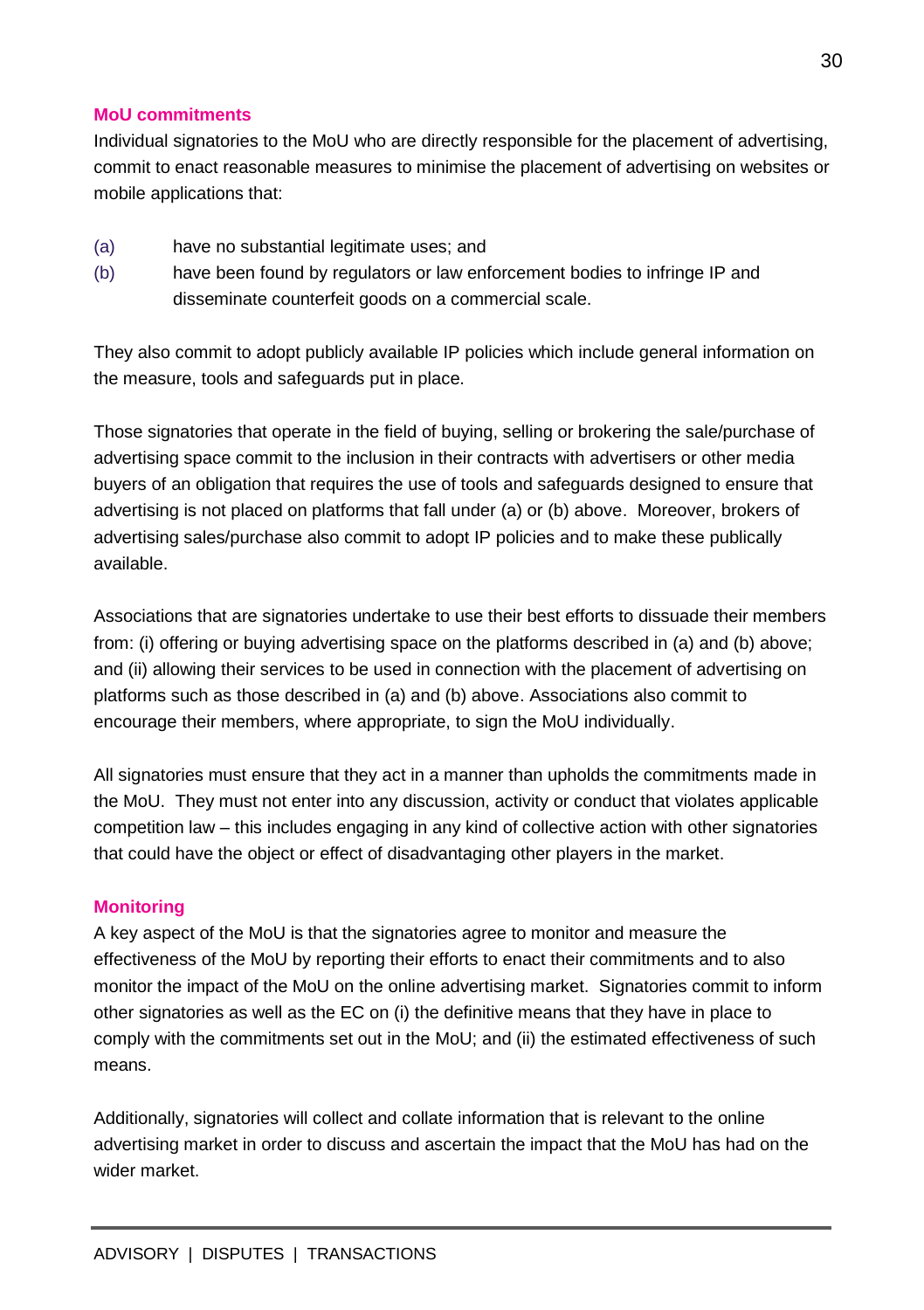#### **Why is this important?**

By signing the MoU, various market leaders in this field (including Google, World Federation of Advertising and ISBA) have committed to taking active steps to meet the challenges posed by IP-infringing websites and apps. This is against the backdrop of existing initiatives tackling IP infringement in Member States, as set out under EU and/or national law. The latter provides a legal framework under which the MoU can operate while also establishing a basis for potential legislative change based on the findings of the MoU after the initial 12 month period.

#### **Any practical tips?**

Find out if your organization has signed up to the MoU. If it has, understand the commitments that this brings. For example, you will need to ensure that your contracts with advertisers and media buyers etc include obligations that reflect these commitments – such as the use of tools and platforms to block advertising appearing in IP-infringing sites.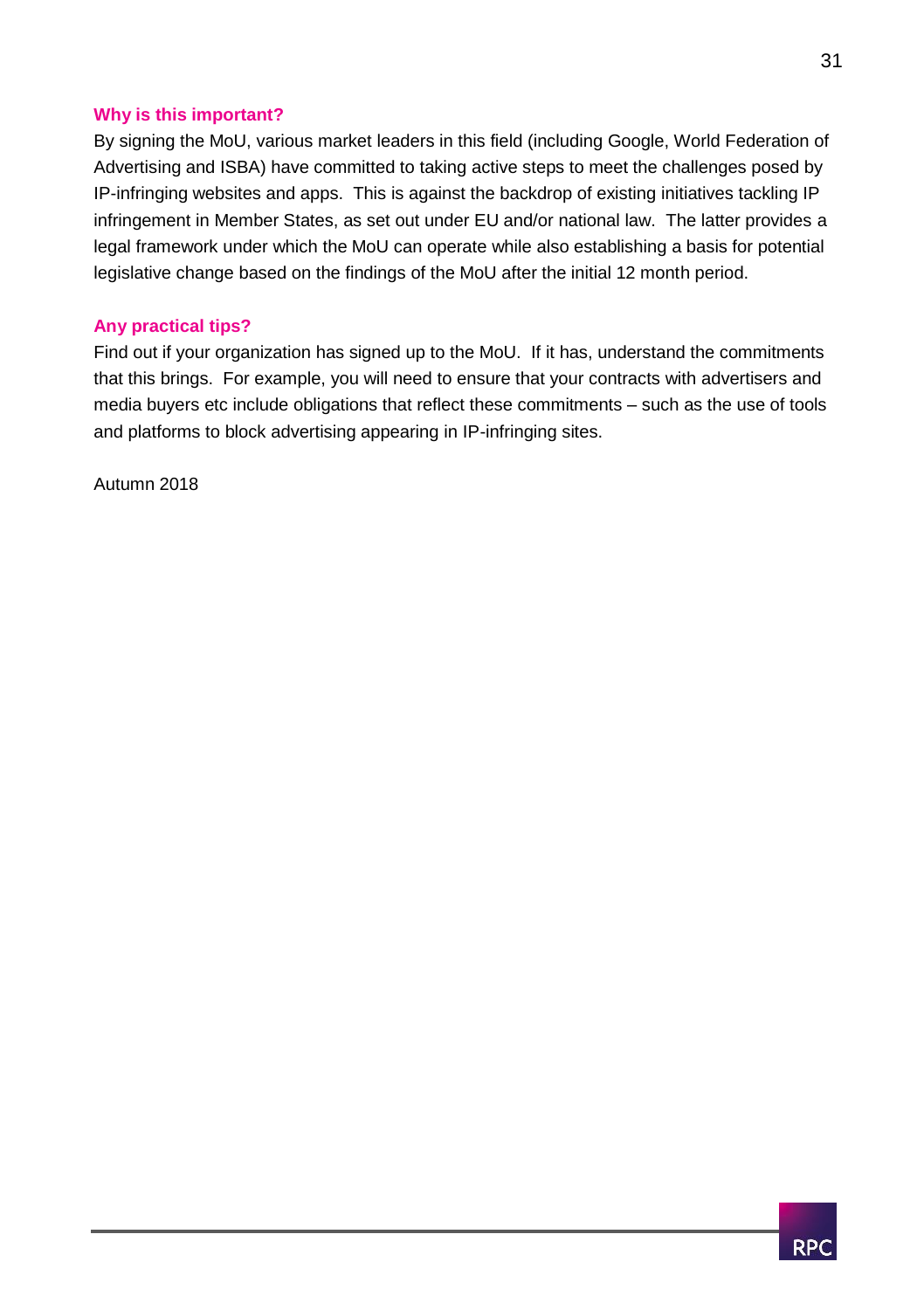## **Online platforms**

## <span id="page-32-0"></span>*European Commission proposes Regulation to increase fairness and transparency*

#### **The question**

What steps is the EU taking in response to concerns over the growth in power of online intermediation services?

#### **The background**

On 26 April 2018, as part of its Digital Single Market initiatives; the European Commission adopted a proposal for a Regulation on "promoting fairness and transparency for business users of online intermediation services".

The proposed Regulation aims to improve the functioning of the Digital Single Market and to create a fair, transparent and predictable business environment for smaller businesses and traders when using online platforms and search engines.

The reason for this EC proposal is that whilst there are enough marketplaces out there that no single one could be considered to be a monopoly, they are perceived as being so big and all pervasive compared to the retailers that trade on them that the EC is concerned that they could dictate unfair rules and policies. The EC notes the dependency of small businesses on marketplaces, citing this as the driver for the legislation alongside their perception that these businesses do not have effective means of complaint and redress.

Additionally, the commission has concerns over the ranking of websites by search engines, including websites though which businesses offer goods and/or services to consumers. The rankings have an impact on consumer choice and the commercial success of business websites. The issues here are exacerbated by the lack of regulatory framework targeted at preventing some of these practices or at providing effective redress.

Among other things, the proposed new Regulation would:

- increase transparency by requiring providers of online intermediation services to ensure that their terms and conditions for professional users are easily understandable and easily available;
- help companies resolve disputes more effectively by making providers of online intermediation services set up an internal complaints-handling system; and
- set up an EU Observatory to monitor the impact of the new rules.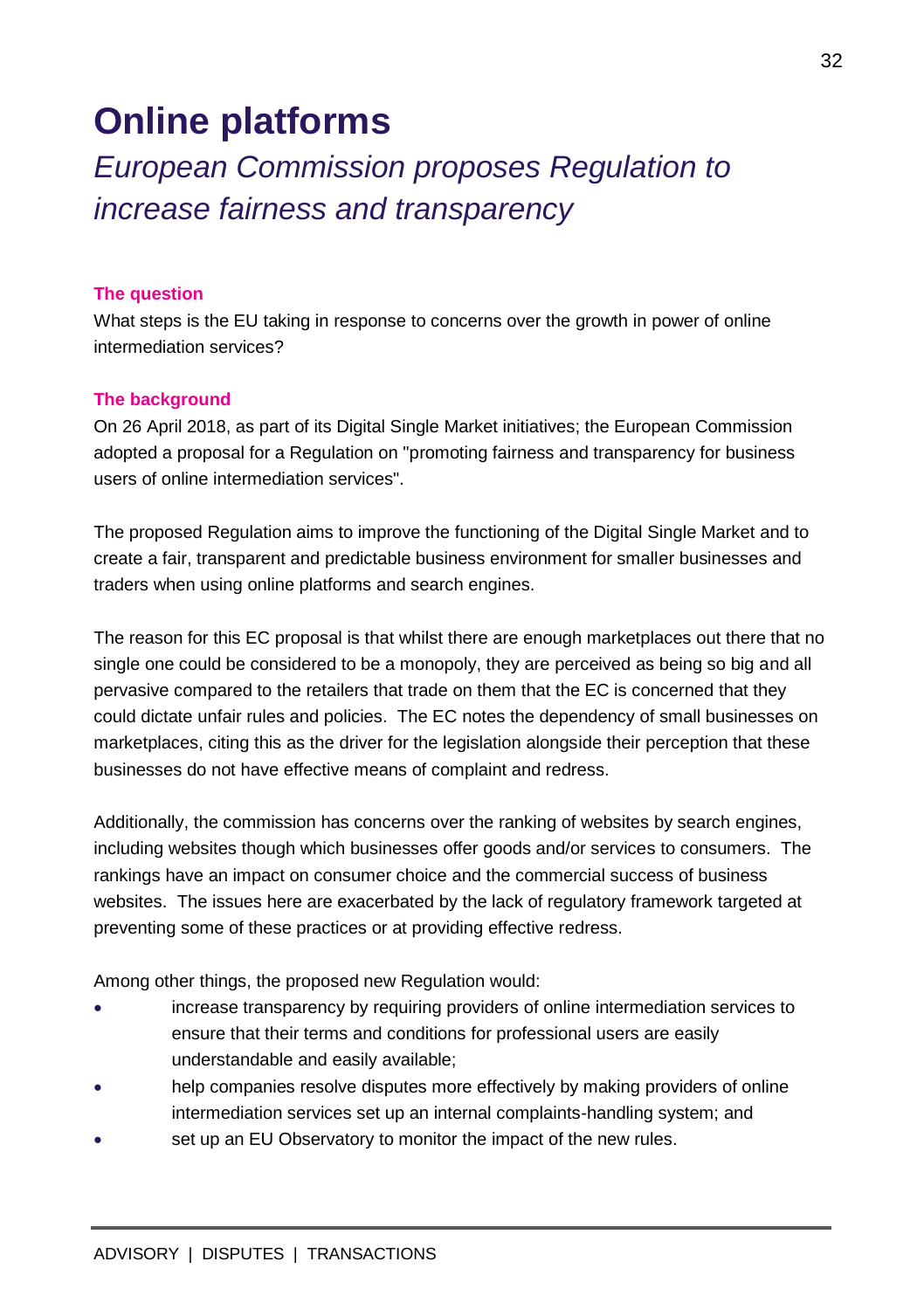#### **The development**

Article 114 of the Treaty on the Functioning of the European Union constitutes the legal basis for this initiative. The objective of Article 114 is to approximate provisions in Member States and to ensure that coherent, non-discriminatory rules are applicable throughout the EU. The application of common rules throughout the EU avoids discrepancies between member states and ensures legal certainty. As such it was found that this initiative contributes to the establishment and good functioning of the internal market promoting fairness and transparency.

It was realised that a legislative instrument was the only mechanism that could effectively address the development of further issues in this sphere. A regulation is the preferred mechanism as it is directly applicable in all member states.

#### **Scope**

The proposed Regulation applies to online platforms that facilitate direct transactions between business users and consumers (providers of online intermediary services) such as online market places, online software application stores, and online social media. The scope of the proposal was extended to also cover search engines, although the obligations applicable to search engines are limited to transparency regarding rankings.

With regards to social media, it was noted by the commission that certain providers incorporate different online intermediation services within one and the same digital environment, all of which is intended to fall under the scope of the proposed Regulation.

#### **Proposed rules**

The Regulation will lay down obligations for providers of online intermediation services as well as search engines to provide business users and corporate website users with more transparency. Part of this attempt to increase transparency under the Regulations is that providers of online intermediation services would be required to ensure that their terms and conditions for professional users are easily understandable, easily available for business users, and that there are objective grounds for suspending or terminating the services. The Regulation will apply to all terms and conditions that are not individually negotiated.

A breach of these increased transparency measures would result in the contractual terms and conditions becoming non-binding on the business users. Providers of online intermediation services will be required to provide business users a statement of reasons that lead to a suspension or termination of a contract.

Additionally, there is an overriding provision for search engine providers to be more transparent about how search results are ranked (in particular the methodology behind the ranking of commercial websites). Search engine providers will also need to set out in their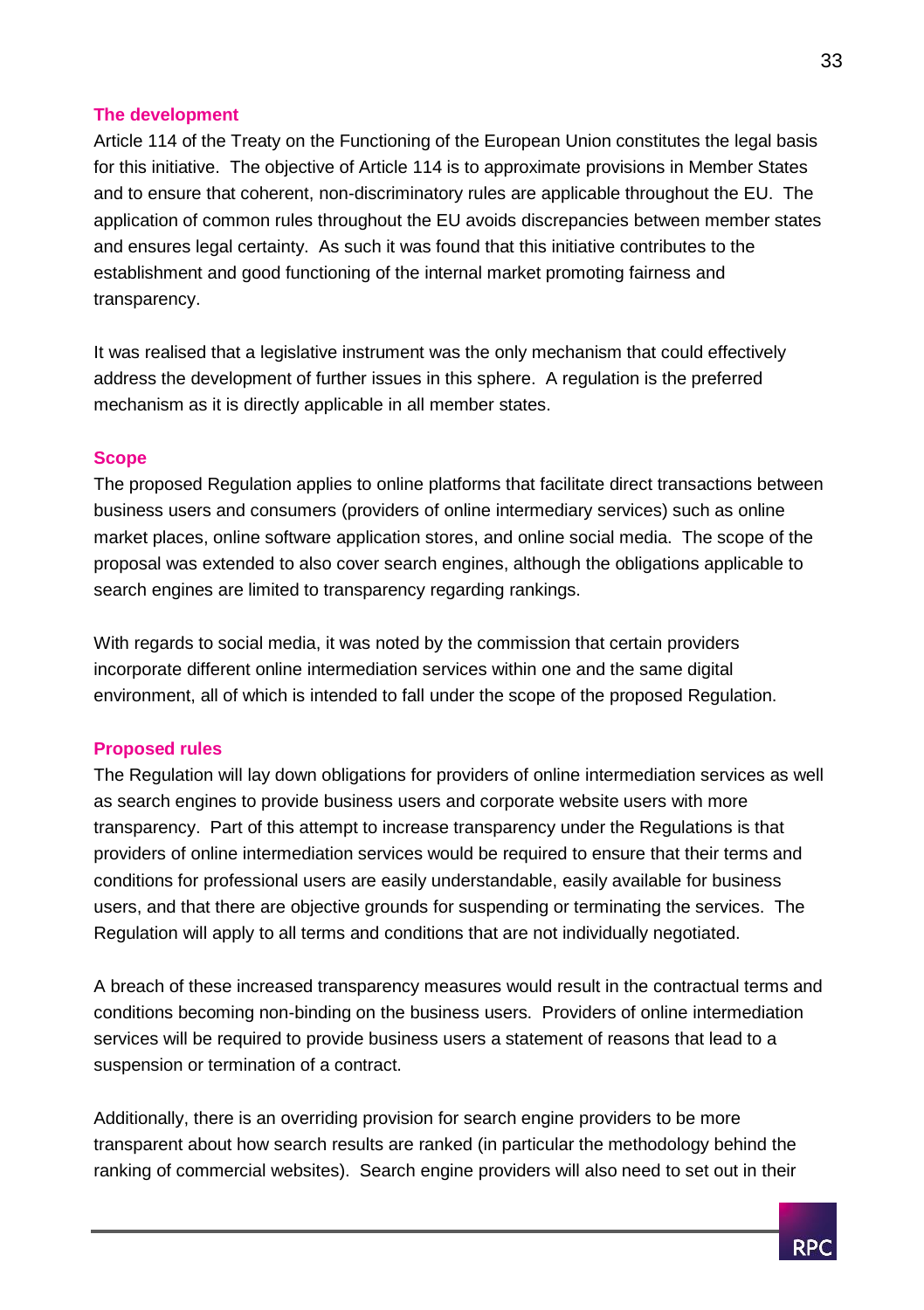terms and conditions the main factors determining the search ranking of goods and services. Providers of search engines would be required to set out for commercial users the main parameters determining the ranking. Furthermore, the terms and conditions would have to include a description of the 'technical' and 'contractual' access of business users to 'personal data' (or other type of data) that business users or consumers provide to online intermediation services or that are generated through the provision of those services.

Service providers will also be required to set up an internal system for handling complaints accessible to users. It will be a requirement for businesses to handle complaints swiftly and effectively communicate to the user. Information regarding the complaints handling system will be required to be included in the provider's terms and conditions.

#### **Why is this important?**

There are far reaching consequences for non-compliance with the Regulations. Most notably, non-compliant terms and conditions will not be binding on business users, meaning that providers will need to ensure that terms and conditions are appropriately re-drafted or updated to reflect compliance with the Regulations.

Regarding transparency around rankings and data use, providers are generally happy to disclose high level information regarding ranking of search engine results. However, there is some concern that any regulatory pressure to increase transparency of search engine ranking information may lead to the potential for the manipulation of algorithms – the inner workings of which are often a platform's most closely guarded secrets. Finding the right balance may well prove very difficult.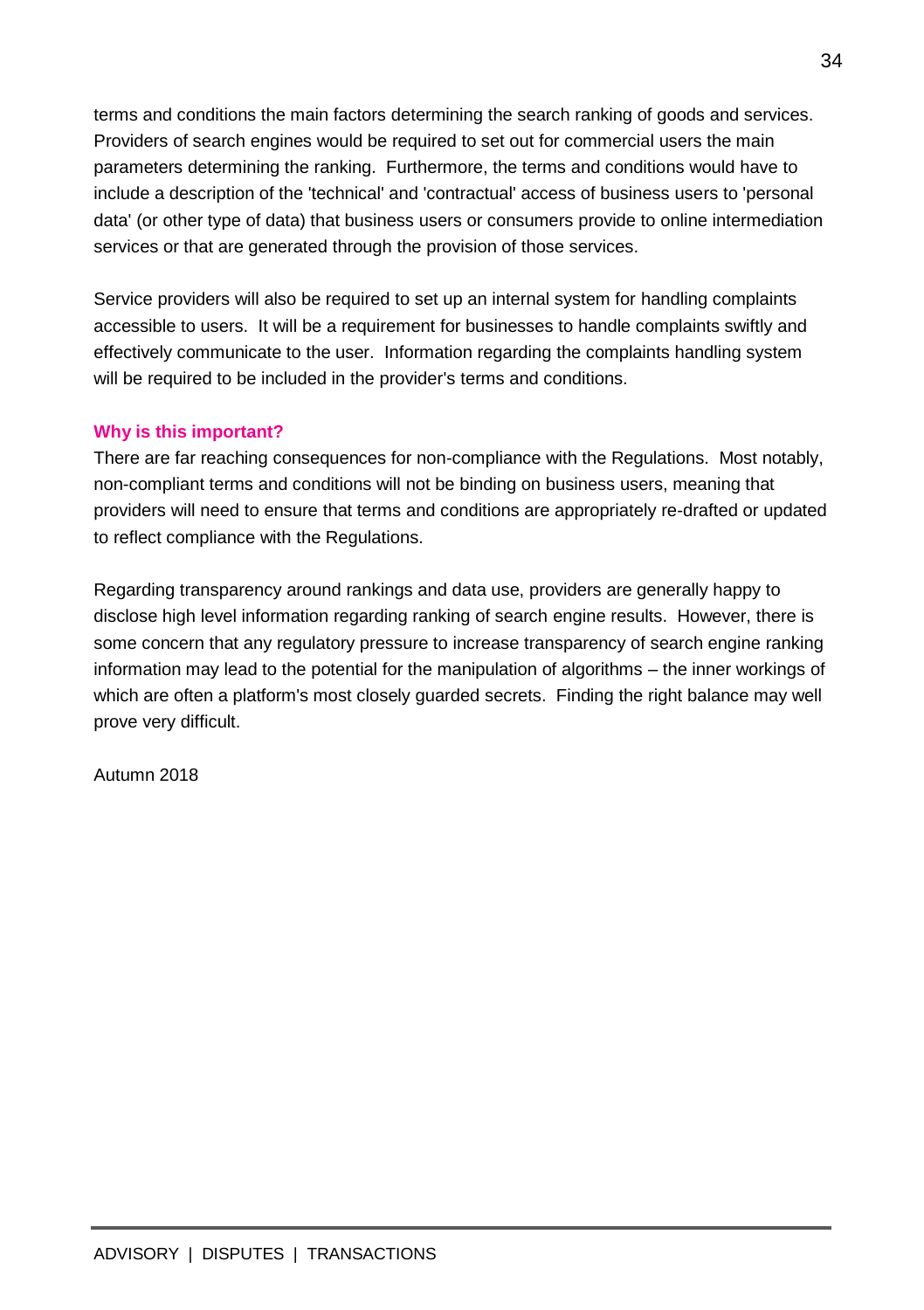## <span id="page-35-1"></span><span id="page-35-0"></span>**ASA**  *Influencer disclosures: remember #ad! – Daniel Wellington*

#### **The question**

What disclosures need to be made in influencer marketing to ensure ads are easily identifiable?

#### **The background**

Louise Thompson, a television personality, posted an image of herself on Instagram wearing a Daniel Wellington watch, with the caption: "*sippin' [sic] on yummy coconuts 3x size of my skull! Wearing my @danielwellington classic petite Melrose 28mm watch and matching cuff… you can get 15% off using the code 'LOUISE'.*"

The images featured Ms Thompson drinking from a coconut while wearing a Daniel Wellington watch, with the watch featured prominently in the centre of the image.

#### **The complaint**

The Consumer Protection from Unfair Trading Regulations 2008 prohibit misleading omissions in advertising, such that if a commercial practice fails to identify its commercial intent, unless this is already apparent from the content, it is likely to be misleading.

The CAP Code reflects these requirements. CAP Rule 2.1 states that marketing communications must be obviously identifiable as such. Further guidance from the ASA states that it must be obvious to the consumer that a commercial relationship exists between the advertiser and the social media influencer.

The complainant challenged whether or not the post was obviously identifiable as a marketing communication.

#### **The response**

Ms Thompson stated that the correct hashtag was not included and that the post had since been amended.

Daniel Wellington AB went on to explain that they had a written contract with Ms Thompson which stated that the inclusion of terms of disclosure such as "#sponsored" or "#ad" should have been used to make it directly clear that the posts were ads for Daniel Wellington. They explained that in the caption of the post, the influencer stated her personal discount code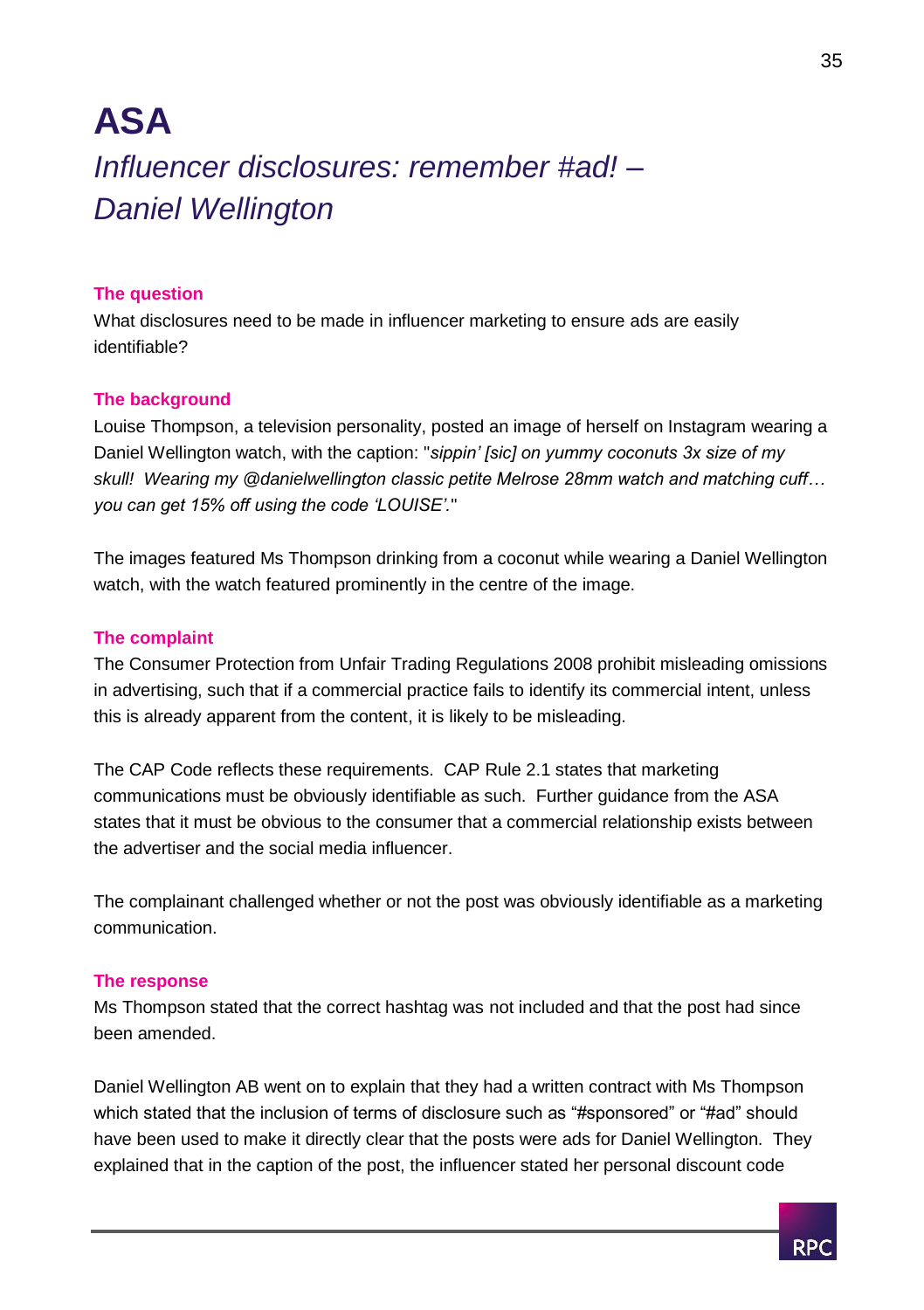which could be used on purchases from Daniel Wellington's official website, and the watch and cuff had a central position in the image so that the post was dedicated to the Daniel Wellington brand. They further highlighted that they expected all of their brand ambassadors who marketed Daniel Wellington products to ensure that they complied with applicable rules regarding marketing and that they took responsibility for designing their social media posts they had agreed to.

#### **The decision**

The ASA noted that a commercial relationship existed between Daniel Wellington and Ms Thompson which consisted of a contractual agreement, under which Ms Thompson agreed to promote Daniel Wellington products by posting on her Instagram account and was paid in return.

The details of the contract specified time periods of posts, restrictions on posting about other brands as well as granting Ms Thompson a personalised discount code to share with her followers. All of this highlighted a significant degree of editorial control over the content, which led the ASA to conclude that both Ms Thompson and Daniel Wellington were jointly responsible for ensuring that the promotional activity undertaken by Ms Thompson was compliant with the CAP Code.

It was noted that while the post differed in some aspects from her usual posts, and contained some elements that indicated that there may be a commercial relationship between Ms Thompson and Daniel Wellington, such as the handle "@danielwellington" and a personalised discount code, the ASA did not consider this to go far enough, in terms of the context of the post, to establish that the post was advertising content.

Therefore, in the absence of a clear identifier such as "#ad", the post was not obviously identifiable as a marketing communication and it breached the CAP code.

#### **Why is this important?**

The case highlights the importance of properly identifying advertising content and how #ad has pretty much become one of the settled means for disclosing advertising content by influencers. This remains a hot topic for the ASA, who are currently conducting a review of how paid-for influencer and native advertising is sign-posted online. It is also now a target for the CMA, which has also launched its own investigation (in August 2018) into influencer marketing to gather more information on whether social media stars are being transparent about sponsored posts. This has included the CMA actively seeking undertakings from these stars to try and prevent their followers from being confused over their brand relationships.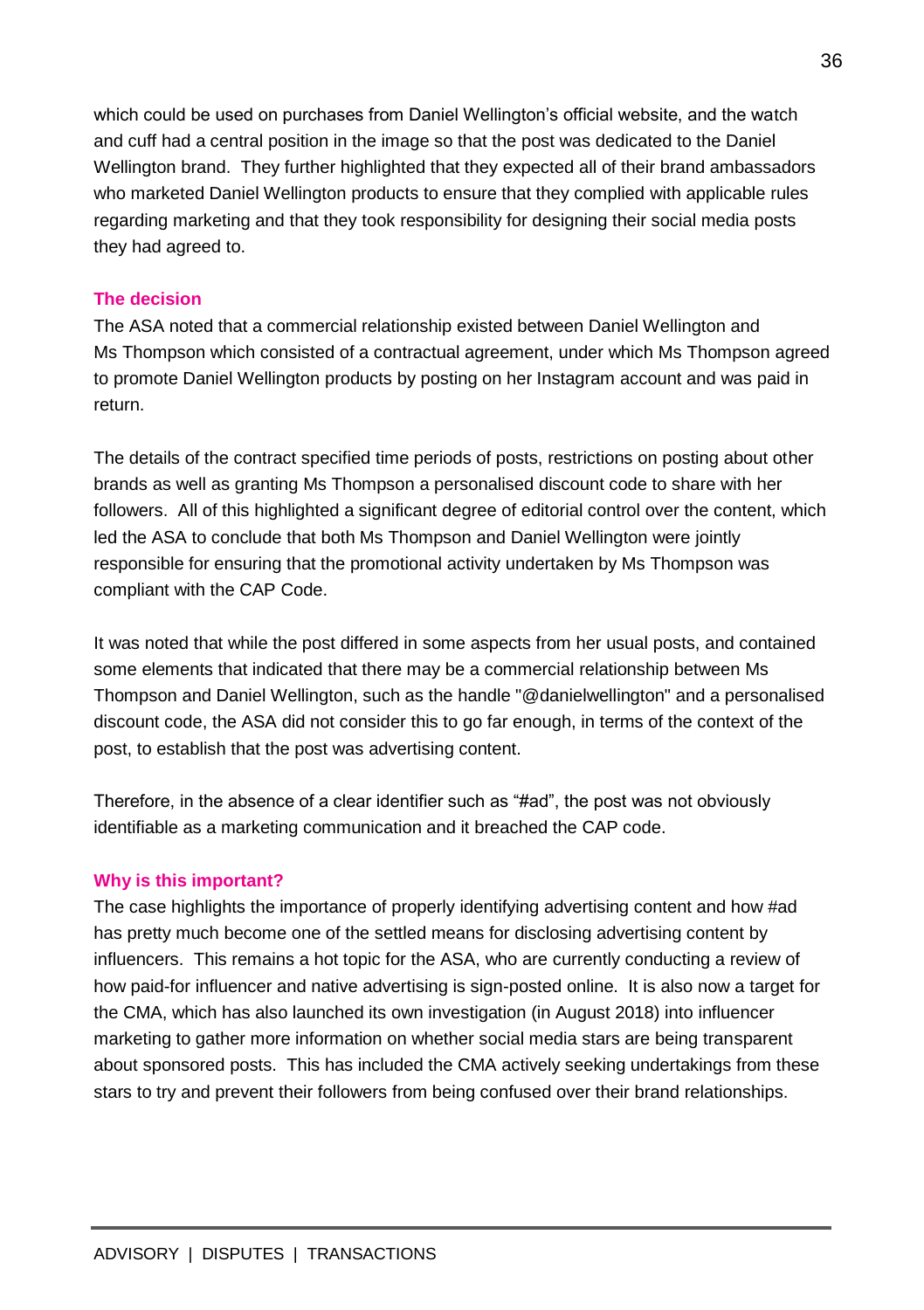#### **Any practical tips?**

Daniel Wellington appear to have instructed their collaboration partners to use appropriate wording to clarify that their uploaded content was advertising. It is not clear from the ruling if this was clearly signalled in the contract itself – which is clearly a good step (preferably in bold highlight) at the top of the contract. Consider also providing training to influencers and checking their posts to ensure they are disclosing in the right way. On-going monitoring through signing up to the influencer's posts is a simple way of keeping an eye on a brand ambassador, and ensuring that he/she is on the right disclosure track.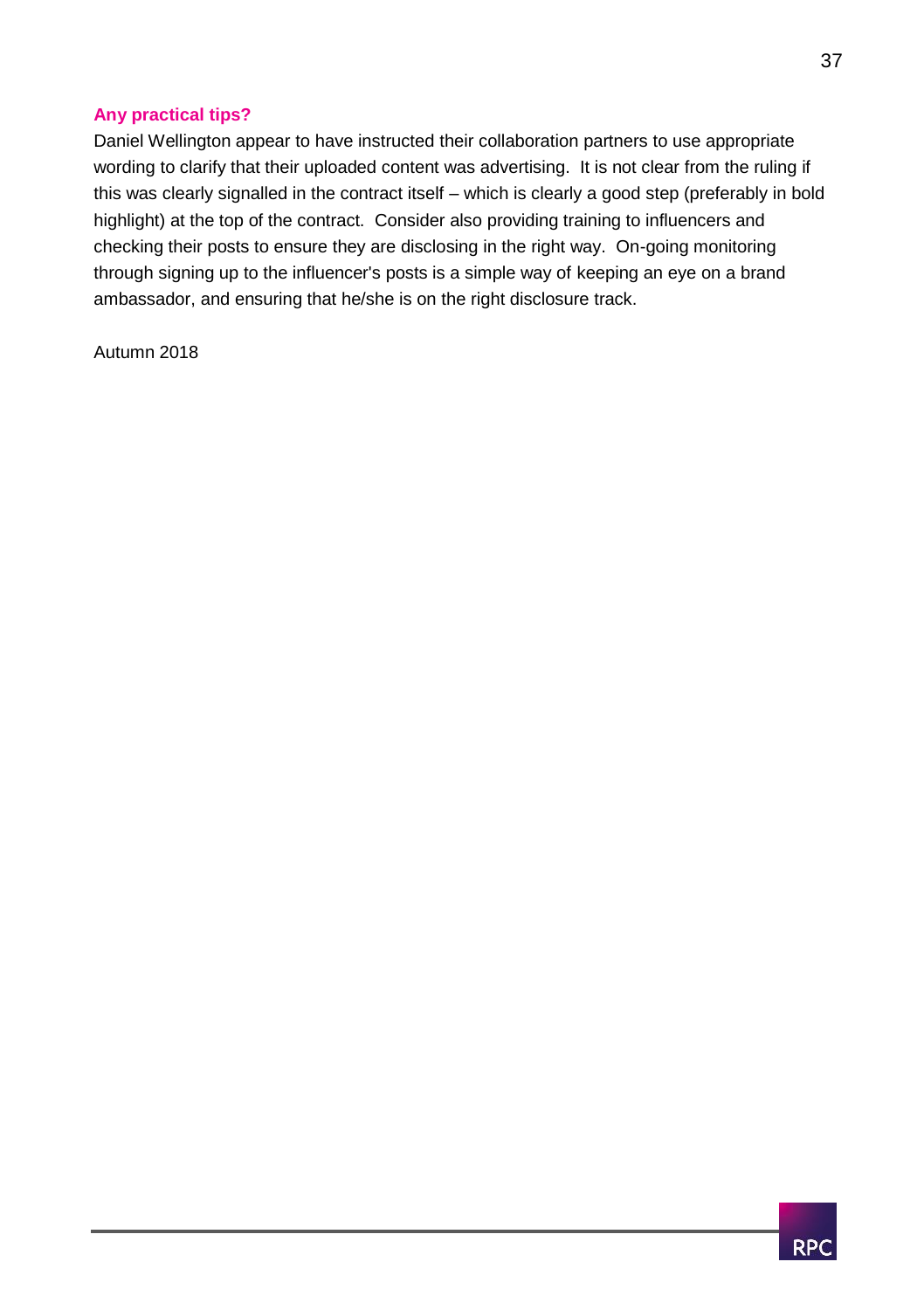## <span id="page-38-0"></span>**ASA** *HFSS ruling: Ferrero UK (aka Zoella and Nutella)*

#### **The question**

When engaging influencers to promote a high in fat, salt or sugar (HFSS) product, how can advertisers help ensure that they will not be promoting this product to children?

#### **The facts**

A range of social media ads for Ferrero (including a YouTube video, Instagram post, tweets and an Instagram post) were placed between the 3 – 7 February 2018. The ads featured the following selection of posts:

- (a) an Instagram post, posted by PointlessBlog, on 3 February 2018 contained an image of Alfie Deyes and Zoella with a selection of pastries, cakes and fruits. Accompanying text stated "Currently having a massive @Nutella brunch! look how amazing it looks! Get involved this Monday using #WorldNutellaDay. I'm going to be on the hashtag looking through to see all of your recipes";
- (b) the YouTube video, posted by PointlessBlog, on 4 February 2018 featured Alfie Deyes, his family and Zoella eating a brunch to celebrate World Nutella Day, which included various foods made with Nutella;
- (c) the first tweet from PointlessBlog, posted on 5 February 2018, stated "#WorldNutellaDay is finally here!! Make sure you're using the hashtag, so I can see what you've made! Here's what we made in celebration". An embedded video titled "NUTELLA BREAKFAST PARTY" was the same video as ad (b);
- (d) Zoella posted on Instagram on 5 February 2018 an image of a selection of pastries, cakes and fruits and three small jars of Nutella. Accompanying text stated "Had the breakfast of all breakfasts at the weekend with @pointlessblog and the rest of the fam celebrating #WorldNutellaDay. Can breakfast be like this everyday please?";
- (e) the second tweet from PointlessBlog, posted on 7 February 2018, stated "Wishing I could have this brunch all over again! #WorldNutellaDay", and was accompanied by the same image as in ad (a).

#### **The complaints**

In 2007 the advertising of HFSS products aimed at children under 16 was prohibited. In 2017 the ASA expanded these rules to cover non-broadcast media including online and social media. CAP Code rule 15.18 prohibits product advertisements that are directed at people under 16 though the selection of media or the context in which they appear. Additionally, no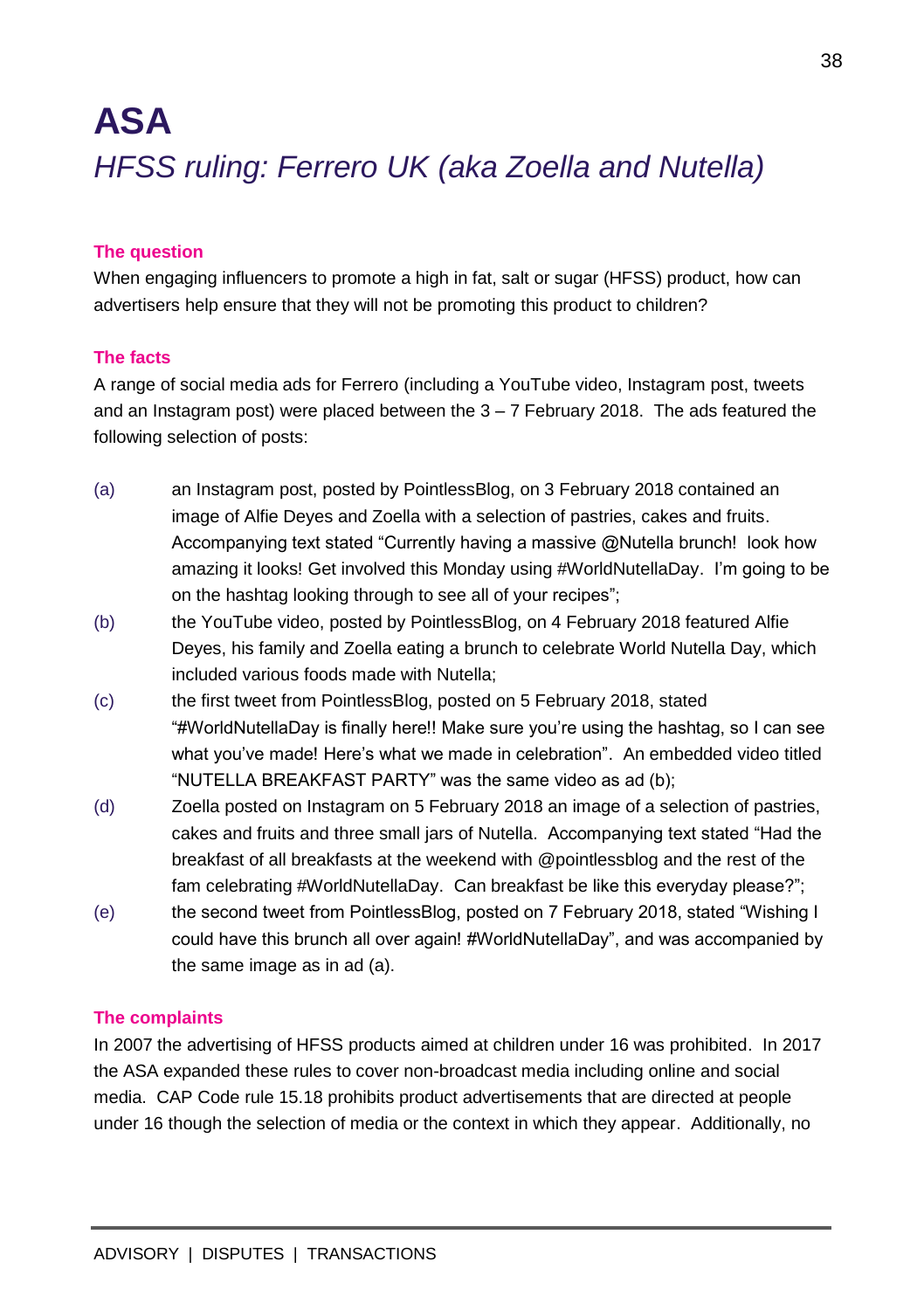medium should be used to advertise HFSS products, if more than 25% of its audiences are under 16 years of age.

Three complainants challenged where the ads posted on social media from PointlessBlog and Zoella were promoting a HFSS product to children.

#### **The response**

Ferrero stated that they place a significant amount of importance on the selection of vloggers whose audience demographic did not exceed the percentage of audience under 16 years of age per CAP Code rule 15.18. They explained further that only a small percentage of PointlessBlog and Zoella's followers were in the 13 to 17 age bracket.

Ferrero said that they include language that is designed to proactively guide influencers towards creating content that was in line with all aspects of the CAP Code. The influencers were contractually obliged to ensure that the content created was addressed towards an adult audience and did not include any exhortation directed at children or of appeal to children. Ferrero considered that they had taken all reasonable steps to ensure that the content posted by PointlessBlog and Zoella was in compliance with the CAP Code.

Additionally, and perhaps their most persuasive point, Ferrero provided data to the ASA showing that the percentage of PointlessBlogs followers on YouTube who were registered on the platform as between 13 and 17 accounted for only 17.6% of his total followers. The percentage of the vlog's UK followers in that age bracket who viewed ad (b), PointlessBlog's YouTube video ad, was 18.6%. Ferrerro also provided data which showed that the percentage of Zoella's UK followers on YouTube who were registered on the platform as between 13 and 17 years of age was 21% of her total followers.

Additionally, Ferrero were able to highlight that, globally, PointlessBlog's Instagram followers who were registered as between 13 and 17 years of age comprised 20% of his total followers. Zoella's followers in the same age bracket comprised 17% of her total followers.

Zoella noted that she was engaged by PointlessBlog to assist with his engagement with Ferrero. She herself did not have a direct relationship with, or any obligations to, Ferrero. However, Zoella did still take necessary steps to review her following to ensure that her involvement in the campaign did not breach the CAP Code.

#### **The decision**

The ASA did not uphold these complaints.

It found that the content did not focus on themes likely to be of particular appeal to under 16's. It considered that the content would not be of greater appeal to those under 16's than those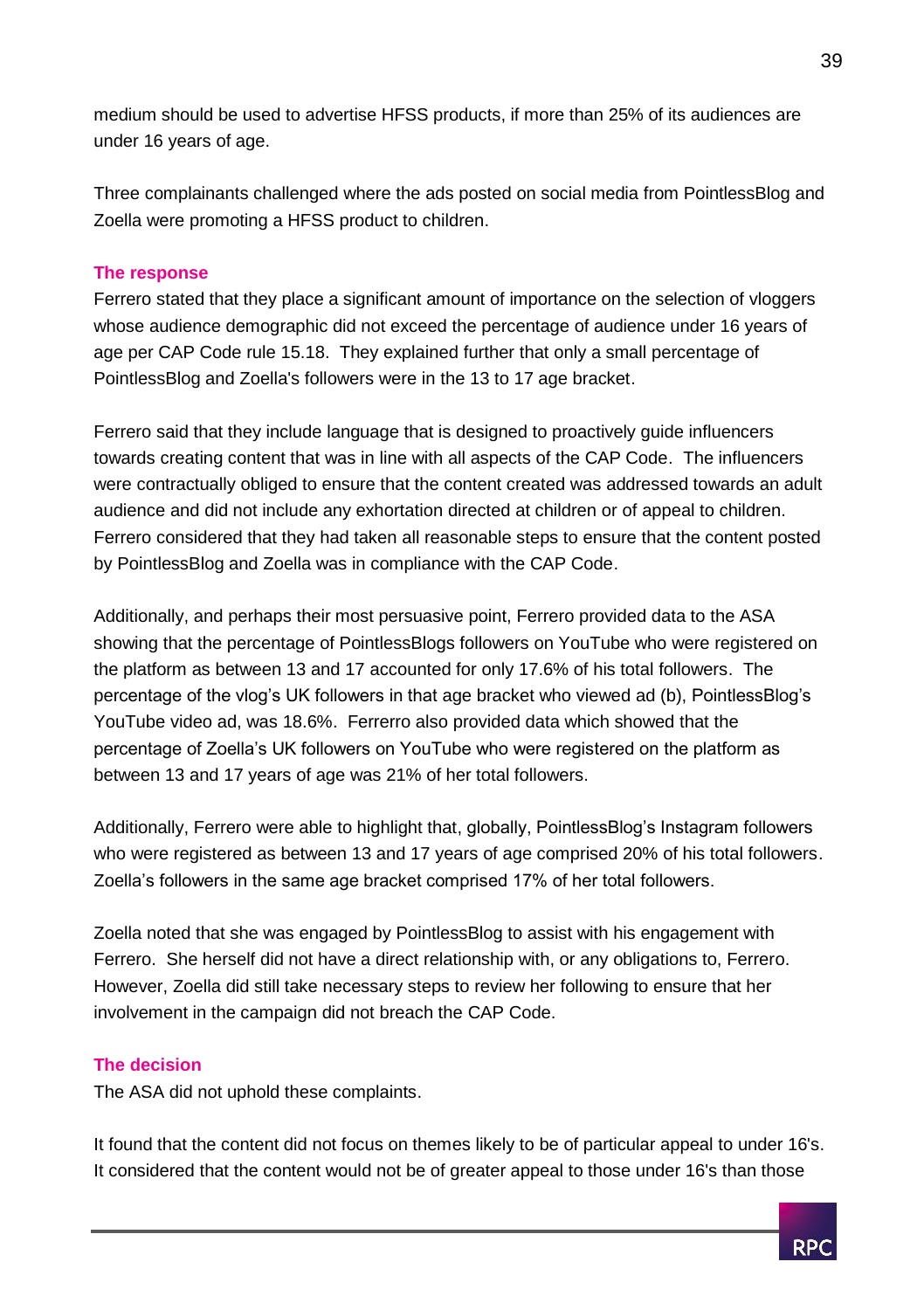over the age of 16. Furthermore, the ASA assessed each ad's compliance with the Code based on the specific ways in which consumers interacted with the different platforms, the targeting tools available on each platform and the data relating to the age profile of the influencers audience.

The ASA further noted with regards to the YouTube posts, that less than 25% of PointlessBlog's registered UK subscriber base and users who view the post while logged in were registered as being under 18 and therefore an even smaller proportion were under 16. The ASA also clarified that while they could not establish the age of the viewers that were not logged in, they did not have a basis on which to believe that there would be a significant difference between the demographic profile of users viewing the post while not logged in and those that were logged in.

Moreover, for those posts that were non-paid for posts ((a) and (d) above), neither the influencer nor Ferrero would have been able to utilise the age restrictions or interest based targeting available on Instagram for paid-for ads. The same applied for the twitter posts posted by the influencers ((c) and (e) above).

In addition to the above, it was considered that the advertiser has used the most robust demographic data available to them and had ensured that they were responsible when targeting their advertising. The ASA concluded that, in association with PointlessBlog and Zoella, Ferrero had taken reasonable steps to target the ads appropriately and therefore did not breach the CAP Code.

#### **Why is this important?**

This is a helpful decision for both advertisers and online platforms. It shows how much emphasis the ASA places on demographic data and how reasonable inferences can be made across platforms, as well as across both users that are logged into a platform, and those that are not. The latter is a particularly useful development.

The ASA noted the reasonable steps taken by both Ferrero and the influencers; including the inclusion of language in the contract between Ferrero and PointlessBlog that obliged PointlessBlog to ensure that in his performance of the Contract he was creating content that was in line with the CAP Code specifically regarding the addressing of the content to an adult audience.

Furthermore, in the current HFSS advertising climate, with a proposal for a 9pm watershed on HFSS advertising amongst other developments in this area, it is important for advertisers and influencers to ensure that they are targeting their advertising towards the appropriate demographic, and to be able to present such demographic data to regulators if necessary. Moreover, highlighting positive use of targeting tools available via each social media platform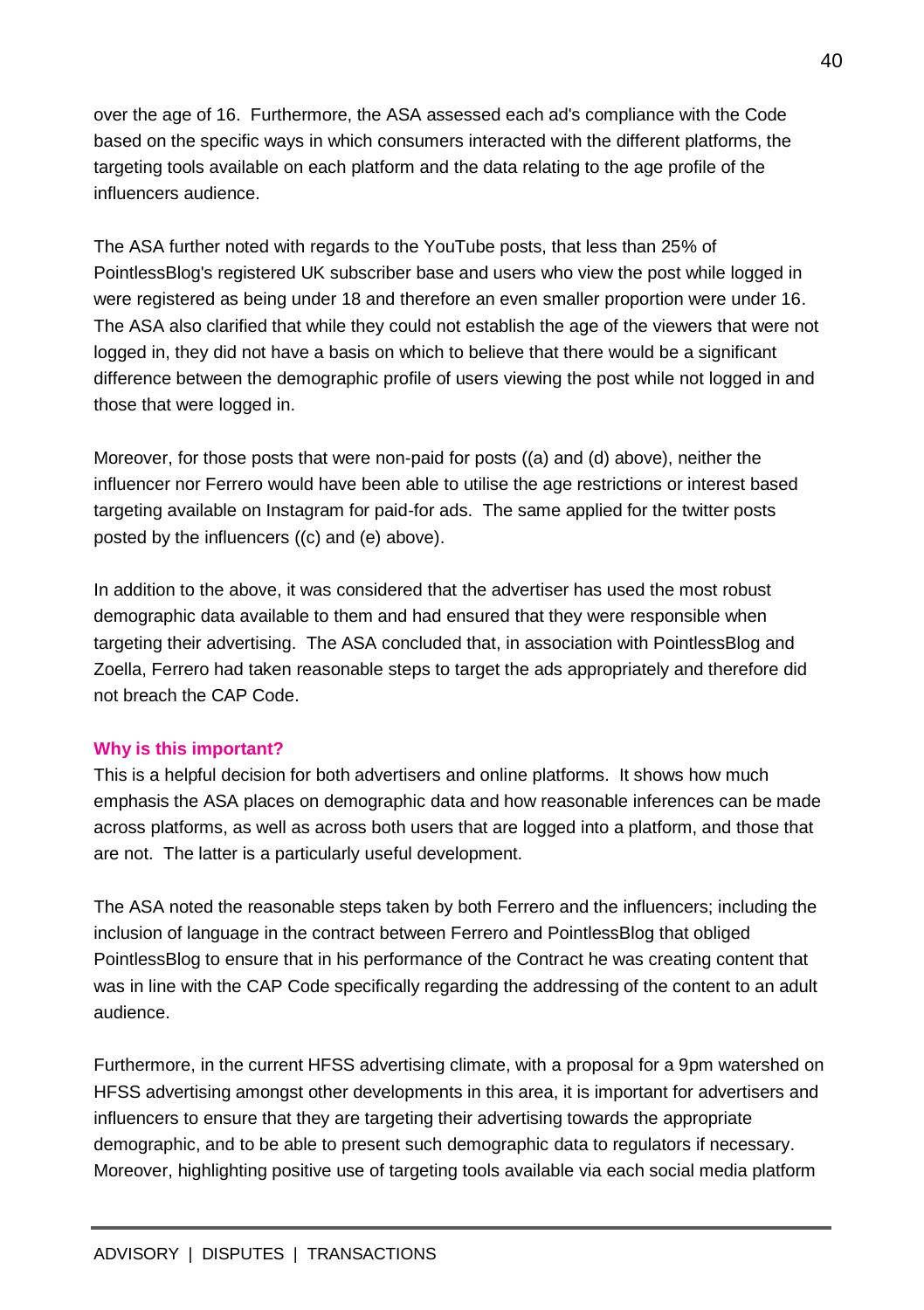on which the ads appears should go a long way to demonstrating to regulators that an advertiser has acted responsibly with regard to HFSS products.

#### **Any practical tips?**

Advertisers should ensure that when engaging influencers they incorporate language that obliges influencers to create content that is in line with the CAP Code. Not only does this mean appropriate advertising disclosures so that any content is recognisable as an ad, but also specifically obliging the promotion of any HFSS products only to an adult audience (or at least a 16+ audience). Taking these obligations into the influencer contract, and highlighting them separately in correspondence with the influencer, may also prove important.

Furthermore, utilising appropriate age targeting tools on each social media platform will help ensure that HFSS ads are not directed at an under-16 audience. It will also show to regulators that the advertiser is utilising the tools available to ensure compliance with HFSS regulations.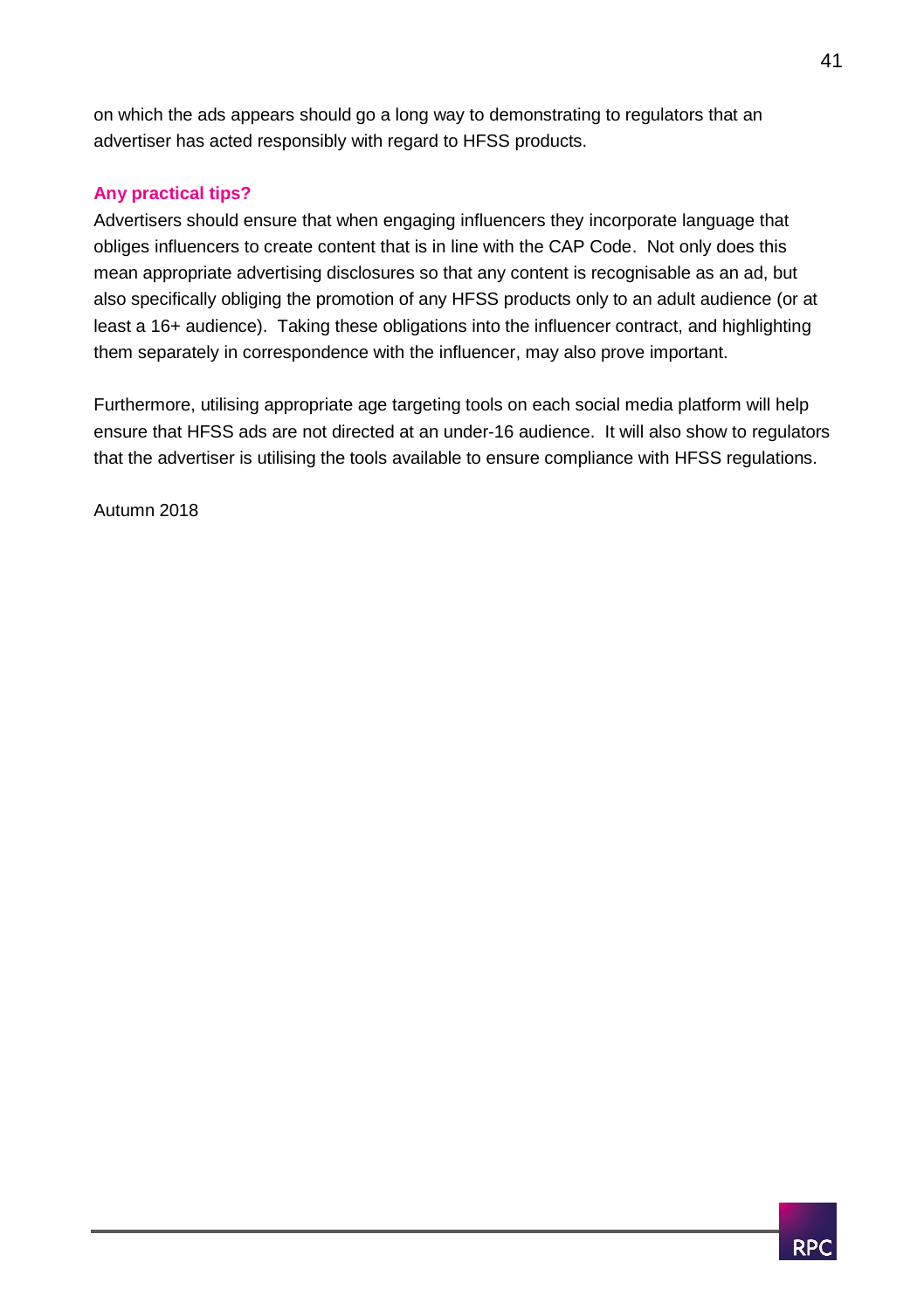## <span id="page-42-0"></span>**ASA**  *ASA ruling on prize promotions: Highland Spring*

#### **The question**

What information must be made available to prospective participants of a prize promotion in order to avoid unnecessary disappointment?

#### **The background**

A prize draw (seen on 23 February 2018 on the label of a Highland Spring water bottle) offered entrants the chance of an 'instant win'. The label stated: 'Win prizes with H20omph, 10,000 to be won'. Further text on the label stated:

'Open 01/02/18 - 30/06/18. Enter online "instant" win at www.highlandspring.com/H20omph & enter details, bottle batch code and time stamp. Prizes: 50 3-night stays for 4 (2 adults, 2 children 2-11 yrs) in an unusual location; 50 train journey experiences (2 adults); 9,900 experiences for 2-4D cinema, aqua assault course or Segway. Restrictions apply. Not all prizes may be won. Retain bottle to claim. No purchase necessary, NI and ROI only. Bonus draw 01/07/18-31/12/18. Ts&Cs on website.'

#### **The complaint**

The complainant challenged whether the promotion was misleading, on the basis that he/she understood than an entrant's time stamp would have to correspond with the "moment" randomly selected by a computer system.

#### **The response**

Highland Spring made the following statements:

- there were ten thousand prizes available to be won from 1 February 2018 to 30 June 2018, with a final 'bonus draw' between 1 July 2018 and 31 December 2018;
- entrants needed to submit a promo code found on their bottle, which consisted of a time code and batch stamp;
- the promo code needed to be submitted during a winning "moment", being a second-long period selected at random, to win a prize;
- the terms and conditions were provided on the bottle, and full terms and conditions were available on the promotional website. The relevant section in the full terms and conditions stated: *'Prizes are allocated randomly to predetermined winning moments ('Winning Moments') via a secure, independently verified computer system. The entry submitted at the relevant Winning Moment will win a Prize.*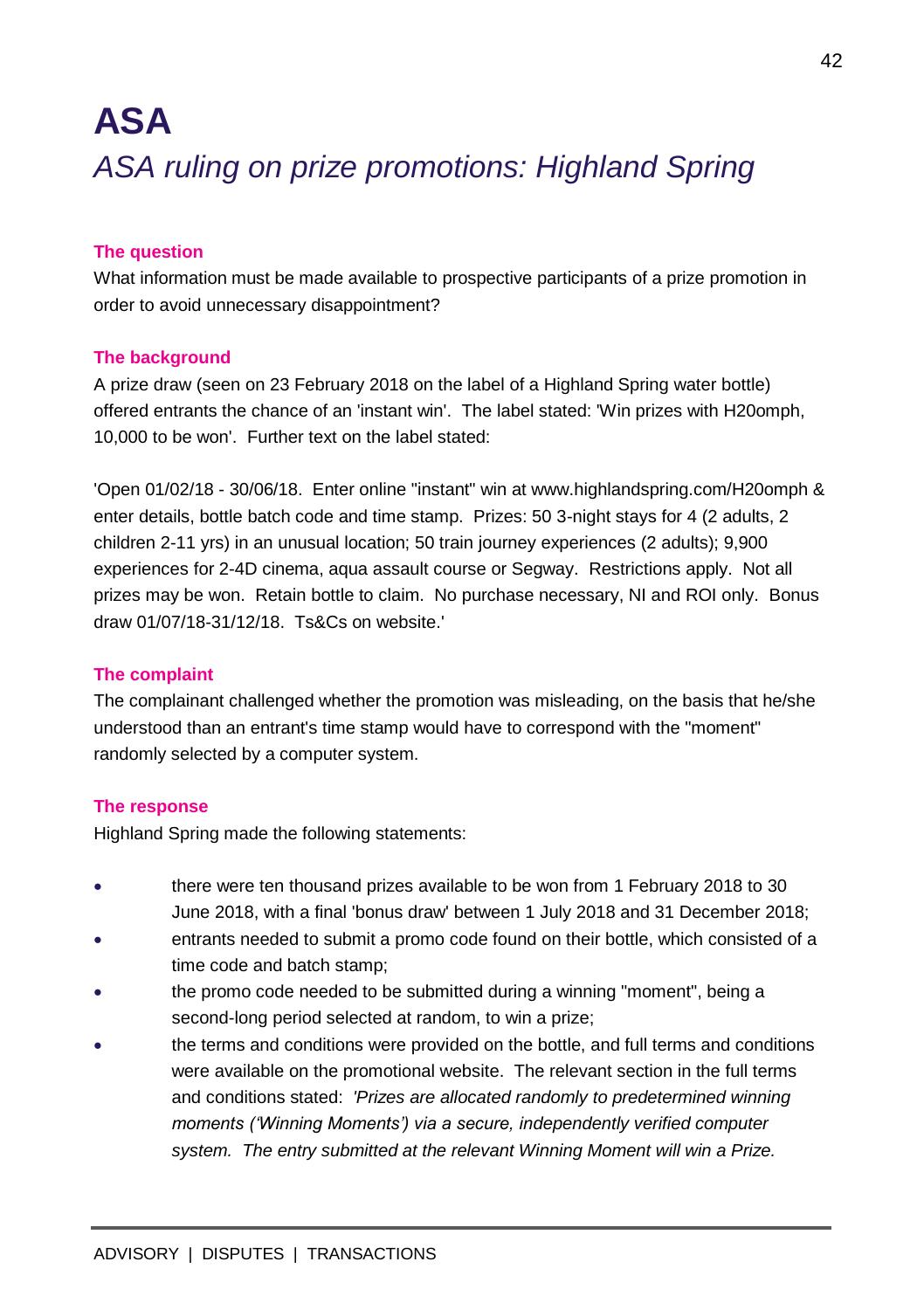*Although all Prizes are available to be won, there is no guarantee they will all be won';* and

 there was an expectation that consumers would read the terms and conditions of a promotion and the packaging stated prizes were available to be won, but not guaranteed.

#### **The development**

The complaint was upheld.

The CAP Code states marketers must be seen to deal fairly and honourably with participants and potential participants, and must avoid causing unnecessary disappointment. Further, marketing communications must communicate all applicable significant conditions or information was likely to mislead participants.

The ASA noted that the back of the label stated 'not all prizes may be won', but the short terms and conditions on the label did not give any information regarding how the promotion would work or explained how likely a participant was to win a prize. The ASA considered that the information provided on the label meant the most likely expectation was that the bottle batch code would determine whether a prize would be won, and not all prizes would be won because not everyone with a winning code would claim their prize.

The ASA understood that neither the batch code nor any other information on a specific bottle determined whether a participant won a prize. A prize was instead awarded if a participant entered their details at exactly the same second as randomly determined by a computer. Each prize was linked to a 'winning moment' and if no participant entered their details during a 'winning moment', the relevant prize would not be won.

Therefore, the ASA considered that it was possible that the number of prizes which would be won could be significantly lower than 10,000 and the chances of winning a prize were much lower than the information on the label suggested. The ASA further considered that terms relating to the awarding of prizes were likely to significantly influence a consumer's understanding and decision to participate in a prize promotion. As such, it was not sufficient for significant conditions to only appear in the full terms and conditions available on the website.

As the bottle's label did not make it clear how prizes would be allocated or to otherwise manage prospective participants' expectations of the likelihood of winning, the ASA considered the promotion was misleading and that it had caused unnecessary disappointment for participants.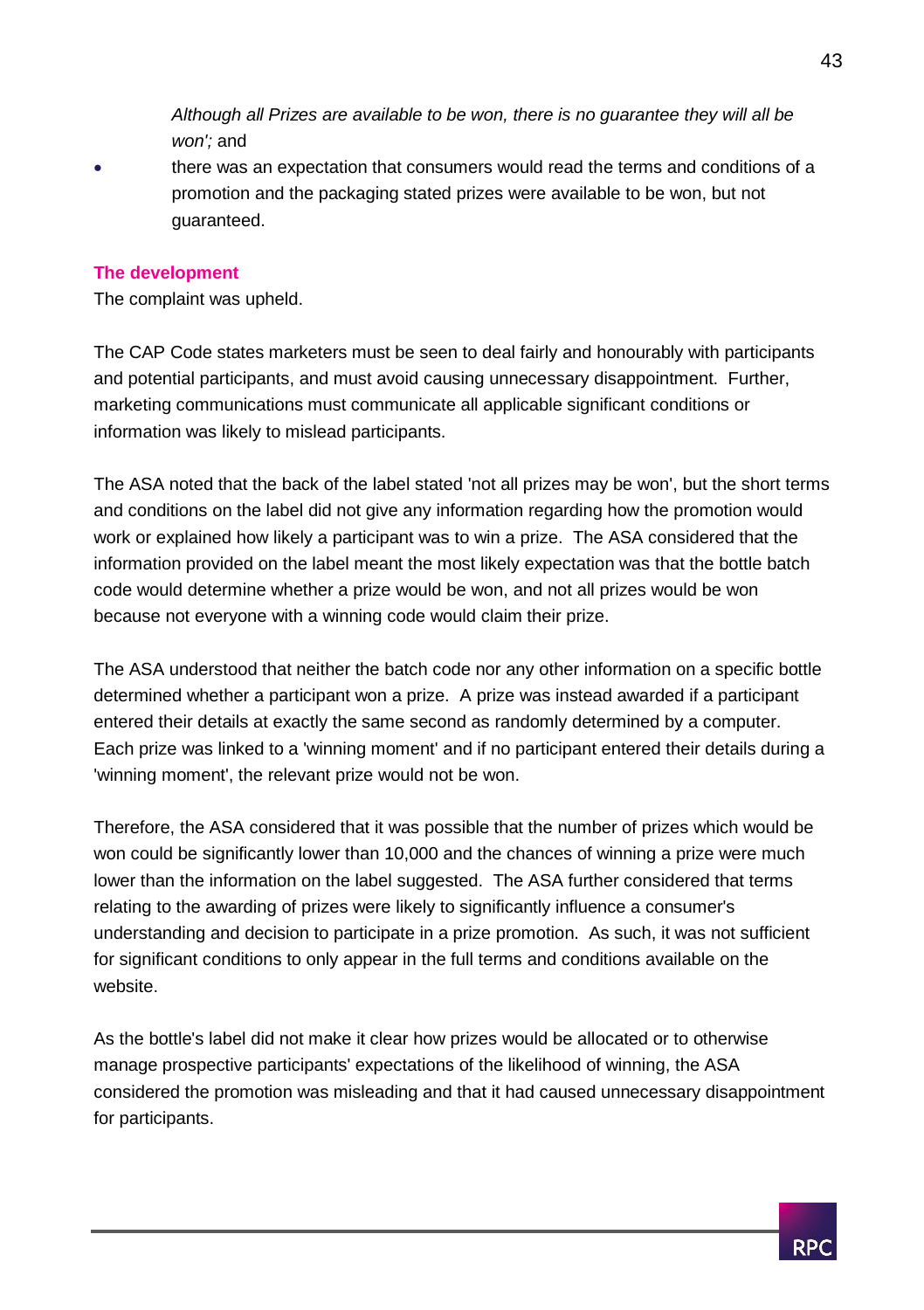#### **Why is this important?**

Despite the packaging stating not all prizes may be won, and the full terms and conditions being provided on the promotional website, the ASA considered that this was still not enough information to avoid unnecessary disappointment to participants. The ASA confirmed all significant conditions need to be communicated to prospective participants in order for them to understand how prizes will be allocated and to decide whether to participate in the prize promotion.

#### **Any practical tips?**

Ensure that all significant information is communicated to prospective participants, particularly on labelling/short form terms and conditions. Where a prize promotion utilises specific mechanics to allocate prizes that may affect a participant's decision to enter the promotion, promoters need to ensure that these are communicated to participants, or to otherwise manage participants' expectations of the likelihood of winning.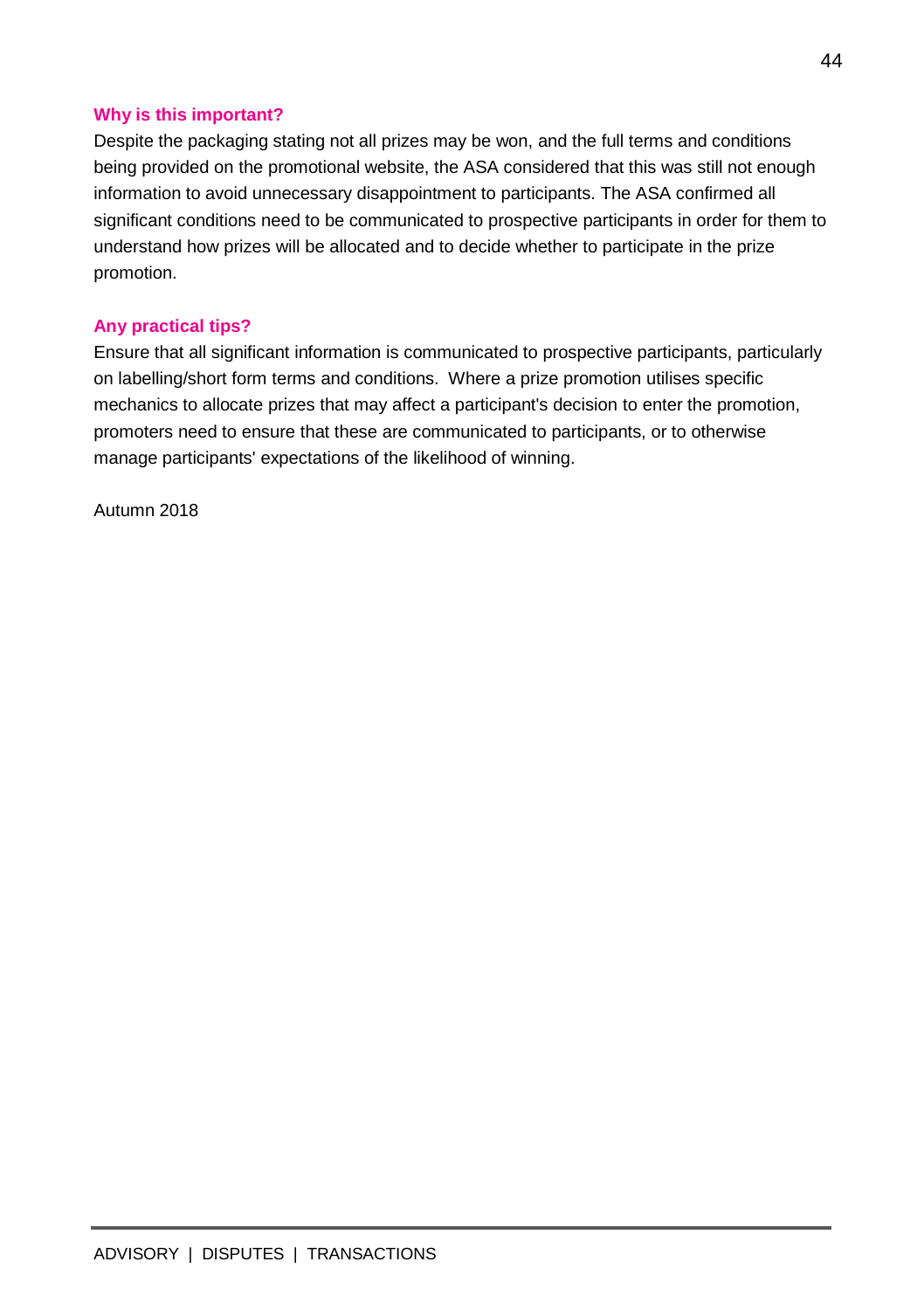## **ASA**

## <span id="page-45-0"></span>*The ASA's ruling on Amazon's "one day delivery" service for Prime customers*

#### **The question**

Will a 'One-Day Delivery' claim be misleading if not all products under the relevant service are delivered the next day?

#### **The background**

Following receipt of 280 complaints from disgruntled Amazon customers, the ASA has reprimanded Amazon, ruling that claims relating to its "One-Day Delivery" service, when presented as a benefit to taking up Amazon Prime membership, are misleading. The ASA told the e-commerce giant that going forward it will need to make clear to its customers that some 'Prime' labelled products are not available for next day delivery.

The ruling related to various claims on Amazon's website regarding its "One-Day Delivery" service seen in December 2017. In particular, Amazon's home page featured the claims "One-Day Delivery for Christmas" and "get unlimited One-Day Delivery with Amazon Prime", with the latter accompanied by a link to the 30 day free Amazon Prime trial. A webpage providing information on the Amazon Prime service also included the claim: "Unlimited One-Day Delivery on millions of eligible items at no extra cost. Depending on the time of day that you place your order and your delivery address, if in stock it'll be dispatched that same day and delivered the next day." The ASA also noted other claims related to the "One-Day Delivery" service on various Amazon webpages, often accompanied by text and links prompting customers to take up a free 30-day Amazon Prime trial.

Amazon explained that the One-Day Delivery service at no charge was one of a number of benefits offered to Prime members, ie Prime members were able to select the One-Day Delivery option for free, whereas normal customers would have to pay a flat fee per order if they wanted this service. Amazon stated that they thought customers were likely to understand that:

- the option was only available on a selection of items and that the various ads did not promise a particular speed of delivery of a particular product; and
- individual forecast delivery dates were displayed for each product and that customers would need to check the individual items to find out whether One-Day Delivery was available and what the delivery date to their selected address would be at the particular time that they placed an order.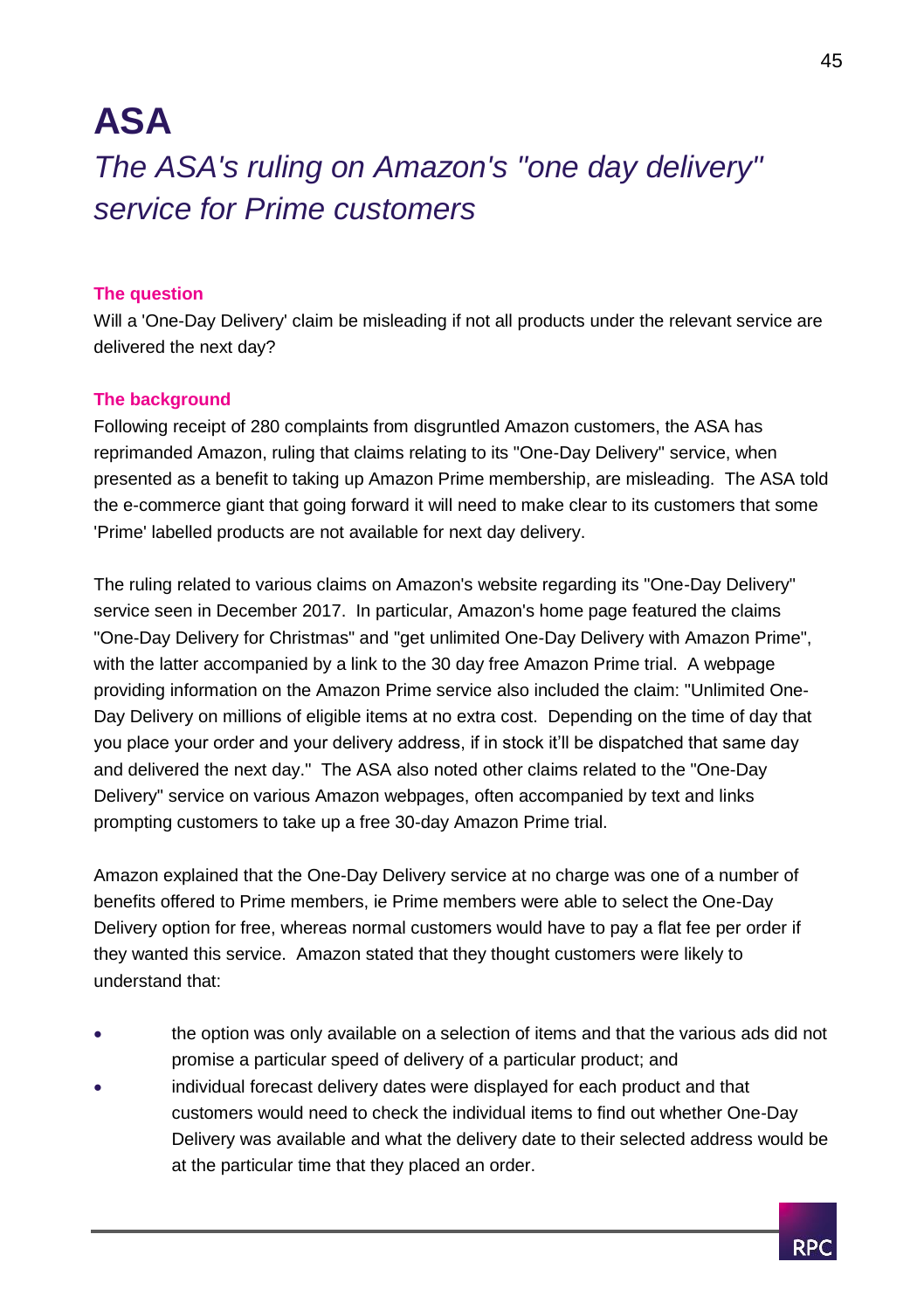Amazon did not believe that the speed of a future order could form part of a customer's decision about whether or not to sign up to the Prime service. They also said that they did not think that a customer's later disappointment about the speed of a One-Day Delivery order should render their marketing misleading.

Amazon provided the ASA with various information and data relating to forecasted delivery dates communicated to customers as well as the figures for their on-time deliveries during 2017. They stated that customers were provided with a forecast delivery date throughout the customer journey (including in the search listings, product listing page and confirmation emails). Amazon supplied the percentage of orders with a forecast delivery date of 1 day after the order was placed. The data supplied covered orders placed at various times of the day, from before 2pm to before 8pm. The figures showed that the later in the day that an order was placed, the less likely it would be that the forecast delivery date displayed to the customer would be the next day. Amazon stated that their "About One Day Delivery" webpage made clear to customers that the time of day that the order is placed affects whether or not dispatch will occur the same day (which in turn would impact on whether the delivery occurred the next day).

Amazon explained that for a delivery to be recorded as 'on time' it would need to have been received by the customer one day after it was dispatched. This was confirmed in the UK Help page of their website (two clicks away from the Home page). The dispatch date would also depend on a number of factors, including item type, storage location and delivery location. Additionally, Amazon said that there could be a number of reasons for late deliveries and that these were often outside of their control (eg bad weather, carrier failure and human error). They supplied data which demonstrated that weeks with lower on-time deliveries coincided with snow and ice in the LIK

#### **The decision**

The ASA upheld the complaints against Amazon.

In reaching its decision, the ASA confirmed that the term "One-Day Delivery" in the context of the various claims on Amazon's website would be understood by consumers that all Prime labelled items would be available for delivery by the end of the day after the order was placed, provided that the customer did not (1) order too late in the day; or (2) order for a Sunday delivery.

The ASA accepted that the inclusion of forecast delivery dates for specific items (often in the search listings and throughout the customer journey) meant that customers were unlikely to be misled when purchasing a specific item. However, the ASA found that the presentation of the One-Day Delivery claim as a benefit of Amazon Prime membership elsewhere on the website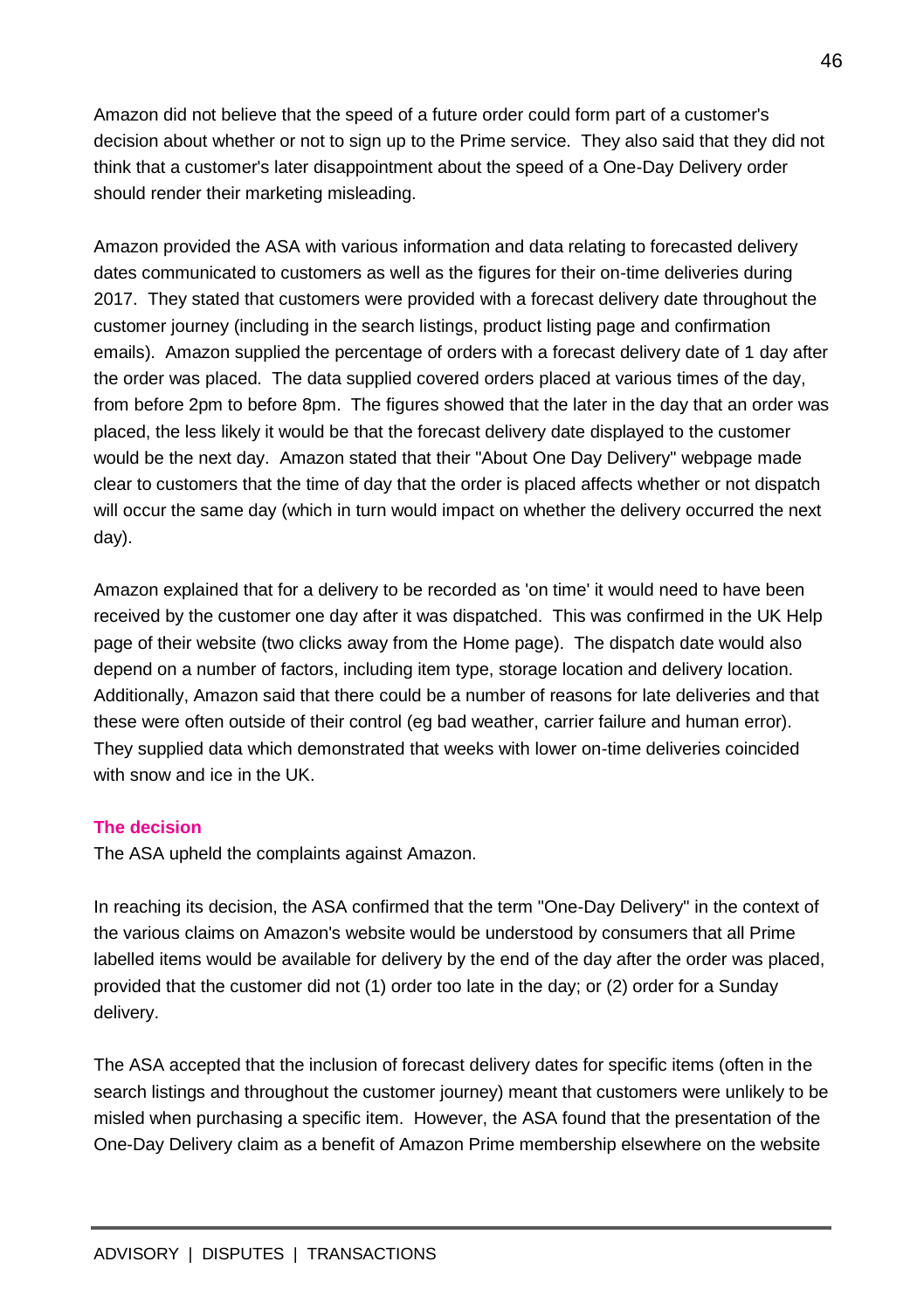was likely to cause consumers to make a transactional decision in relation to taking up a Prime membership.

The ASA reviewed the evidence and data provided by Amazon and considered that there was a small, but significant, proportion of Prime orders which were not forecast for delivery the subsequent day (including in circumstances where orders were placed before 2pm). This meant that there were a significant proportion of Prime labelled items which were not available for delivery the next day after placing an order. The ASA therefore concluded that the claim for One-Day Delivery could not be supported and was misleading given the proportion of Prime labelled items which were not in fact available for delivery the next day.

The ASA also noted the information provided on the various Amazon webpages. They said that the reference to being delivered one day after dispatch was unlikely to be of use to consumers because it did not tell them how soon after placing their order they would receive the product. They also commented that in any event many consumers would not actually visit those webpages before making a decision on whether or not to purchase an Amazon Prime subscription.

#### **Why is this important?**

It's easy to see why e-commerce businesses would want to present a speedy delivery service as part of their offering to help them to remain competitive. However, retailers should take care to ensure that they can fully support any claims that they make in their advertising, particularly when the claims are presented absolutely. That's not to say that all deliveries would need to be on time to avoid the claim being considered misleading, but retailers will need to have sufficient data to demonstrate that a significant proportion of deliveries are within the advertised timeframe. A complaint against Royal Mail Group in March 2018 relating to their Two Day Delivery "Express48" service was not upheld by the ASA because Royal Mail was able to supply data which showed that the service had a success rate of 97-24-98.37%.

The decision also makes clear that delivery timescales are a feature capable of influencing a transactional decision by consumers. In this instance, the ASA confirmed that the claim was likely to cause consumers to make a transactional decision in relation to whether or not to purchase Amazon Prime. Whilst not expressly stated in the adjudication, this language would suggest that an unsupportable delivery claim could also amount to a breach of the Consumer Protection from Unfair Trading Regulations 2008 in addition to the CAP Code.

#### **Any practical tips?**

Take care when making claims about delivery dates, particularly where these are presented in your advertising as an incentive to customers to encourage them to purchase from you. If you do want to include claims about delivery timescales you will need to ensure you hold robust data to support them! Do not assume that you can rely on clarifications or qualifications later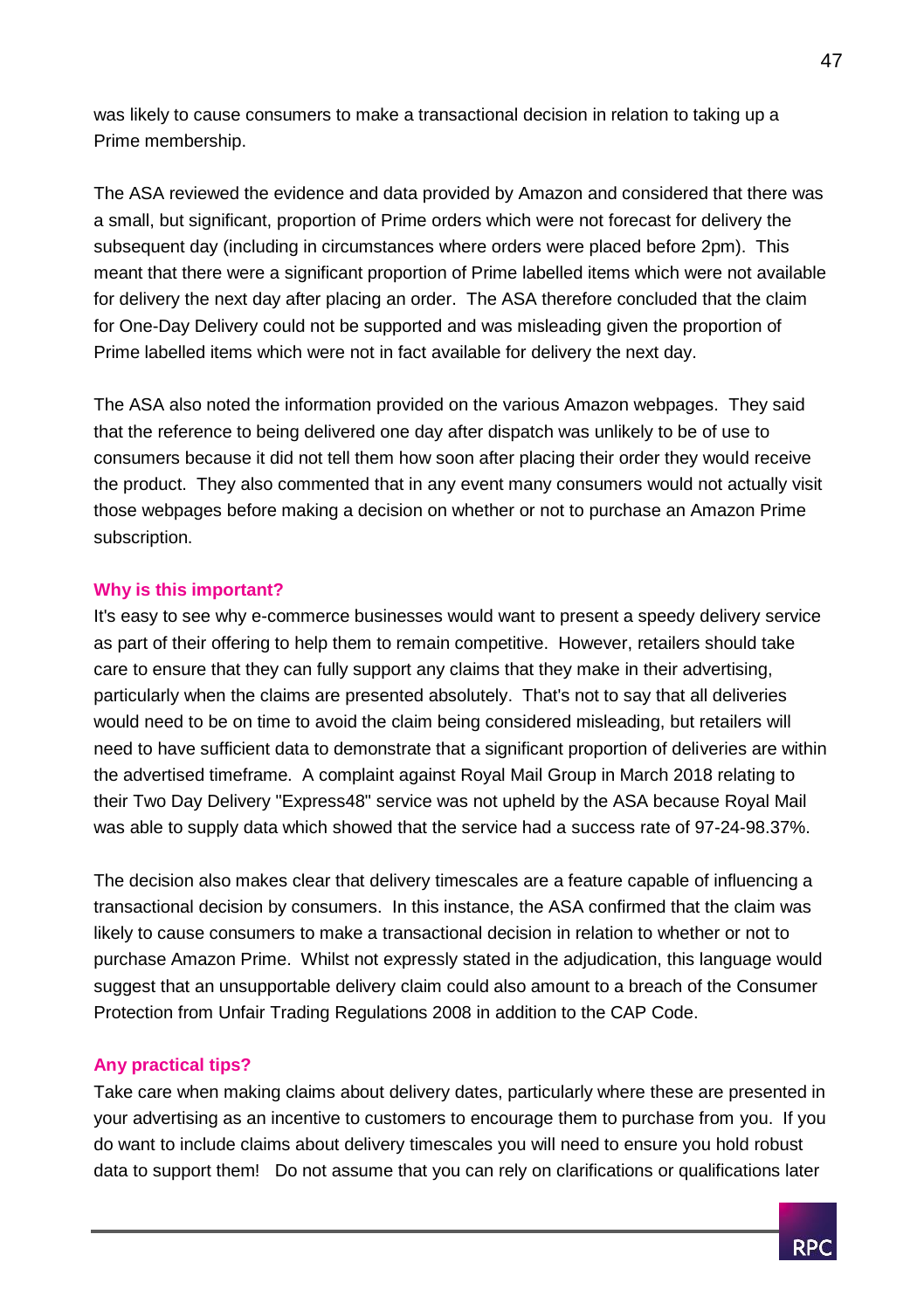in the customer journey, even if they are very clearly presented before a customer actually makes a purchase. In the Amazon decision it is worth noting that the inclusion of the forecast delivery dates which were communicated throughout the customer journey when purchasing specific items was insufficient to prevent the claims from being considered misleading elsewhere (eg on the Amazon home page).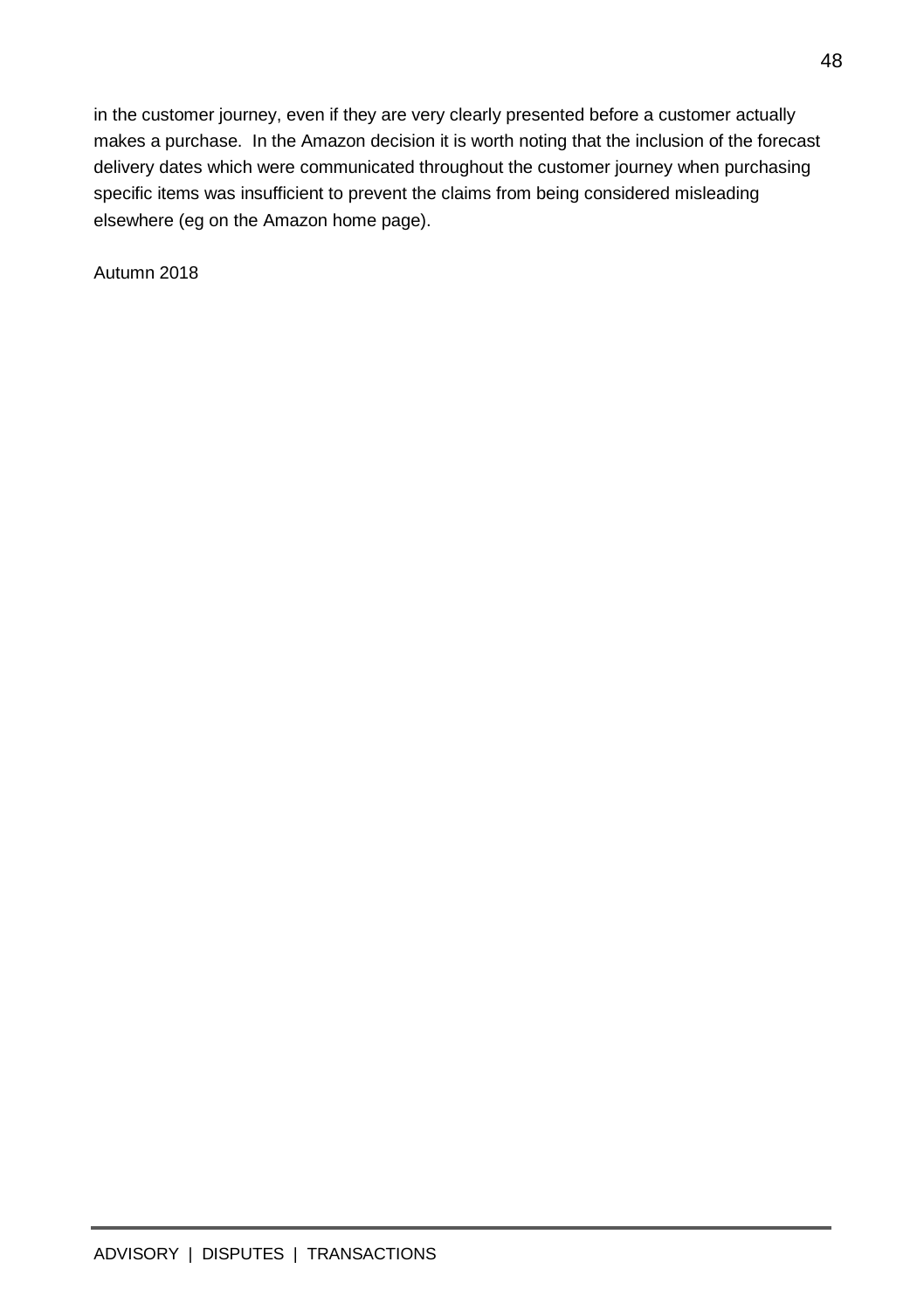## <span id="page-49-0"></span>**ASA**  *ASA ruling on significant information: I Can Have It Ltd*

#### **The question**

Is including significant information on a competition landing page enough? Or do you need to include this information in an individual competition listing? And how clear do you have to be if there is no closing date about how a competition is administered and the potential length of each competition?

#### **The background**

Four competitions listed on the website 'www.icanhaveit.com' were seen on 28 November 2017. These were competitions for: (a) a Ford Ecosport Titanium; (b) a Microsoft Surface Pro 4, which was labelled as 'New' and text stated 'play to win the latest from Microsoft: the Surface Pro 4 128GB'; (c) a Canon EOS7D Digital SLR; and (d) a Citroen C4 Cactus. All four competitions included a link labelled 'Need Help – How to Play', which when clicked caused a pop-up box to appear which stated '3 Simple Steps Pick a Category Answer a Question Pick a number Correct answer + lowest unique number wins Watch Video'.

The complainant, who had paid to enter a number of competitions in 2016, challenged whether the competition breached the CAP Code as they were still being promoted.

#### **The response**

I Can Have It stated the relevant competitions were not date driven, and were instead driven by the number of tickets sold. As such, they could not provide fixed end dates of the competitions as they were dependent on the popularity of the relevant prize. It was explained that the four to six month competition period referenced in the FAQs section of the website was only an indication of what was expected, and not a guarantee. I Can Have It stated that their website explained 'everywhere' that a competition closed when all tickets had been sold. They further explained that they were unable to put a closing date on any competition and did not have the information in order to base an estimated closing date. It was confirmed that as at June 2018, competition (b) had closed but the other adverts had only sold a few hundred tickets. I Can Have It stated they would amend the website to show the opening date and a live update of how many tickets had been sold for each listing.

#### **The decision**

The complaint was upheld.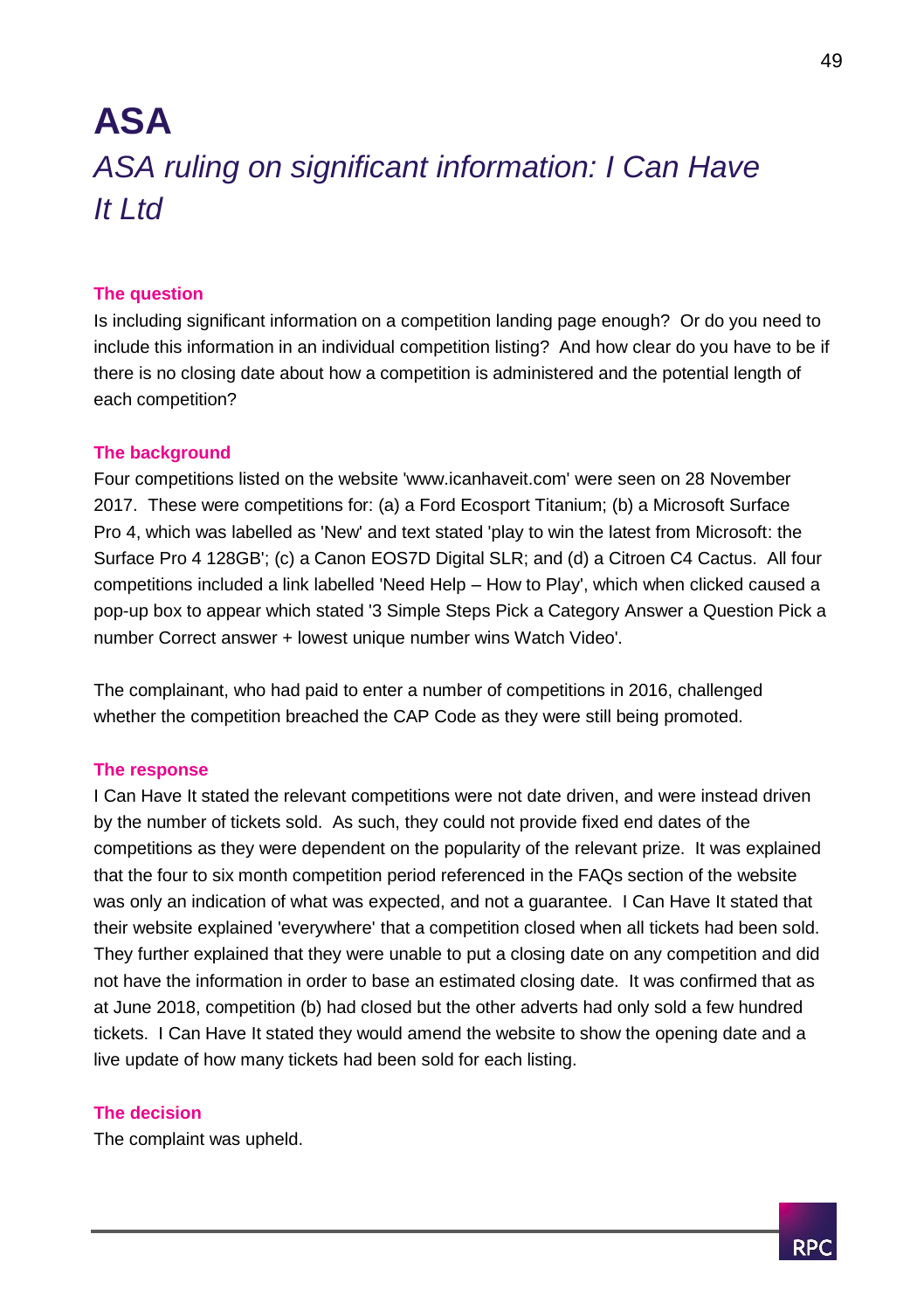The ASA understood consumers would access the competitions via a page which stated 'each competition has many prizes to choose from and a limited number of tickets. When all the tickets in a competition are played, the competition closes and the winner is announced'. The ASA considered consumers would therefore understand there were a limited number of tickets, and the competition would end when all the tickets were sold. However, that information was not included on the specific listings of individual competitions. Instead, the 'Need Help – How to Play' link on individual listings meant that consumers would understand from individual listings that to enter they needed to purchase a ticket, answer a question and select a number.

The ASA noted the FAQs stated competitions could last up to four to six months, but also that the complainant had entered a number of competitions in 2016 which were still being promoted in November 2017. The 'winners' page on the website stated none of the high value items had been won, and the ASA further noted that there had only been six winners in 2016 and one winner in 2017 (but no winners of high value items). The ASA noted that the competition for the Microsoft Surface Pro 4 had closed in June 2018, but the other three competitions had only sold a few hundred tickets and were still open.

The ASA considered that as competitions could be open for years before all tickets were sold, the lack of clear information regarding the length of the competition and no information about the number of tickets sold, plus the absence of any closing date meant that consumers were disadvantaged as they could not make an informed decision about whether or not to purchase a ticket. As such, the ASA concluded that the ads omitted significant information about how the competitions would be run and their likely closing dates, and were therefore misleading.

#### **Why is this important?**

The ASA considered that the competition access page on the I Can Have It website made it clear that there were a limited number of tickets and a competition would end when those tickets had been sold. However, because the individual competition listings did not include this information, the ASA considered that consumers were at a disadvantage and significant information had been omitted, meaning the adverts were misleading. This highlights the importance of including all significant information on the relevant pages, and not just a cover page.

#### **Any practical tips?**

Ensure that specific pages or listings for promotions include all significant information (in this case, if competitions are likely to run for a long time, include this information in each ad) in order not to be considered misleading. It is not enough to have a landing page which sets out such information; instead, it must be restated for each individual promotion/competition.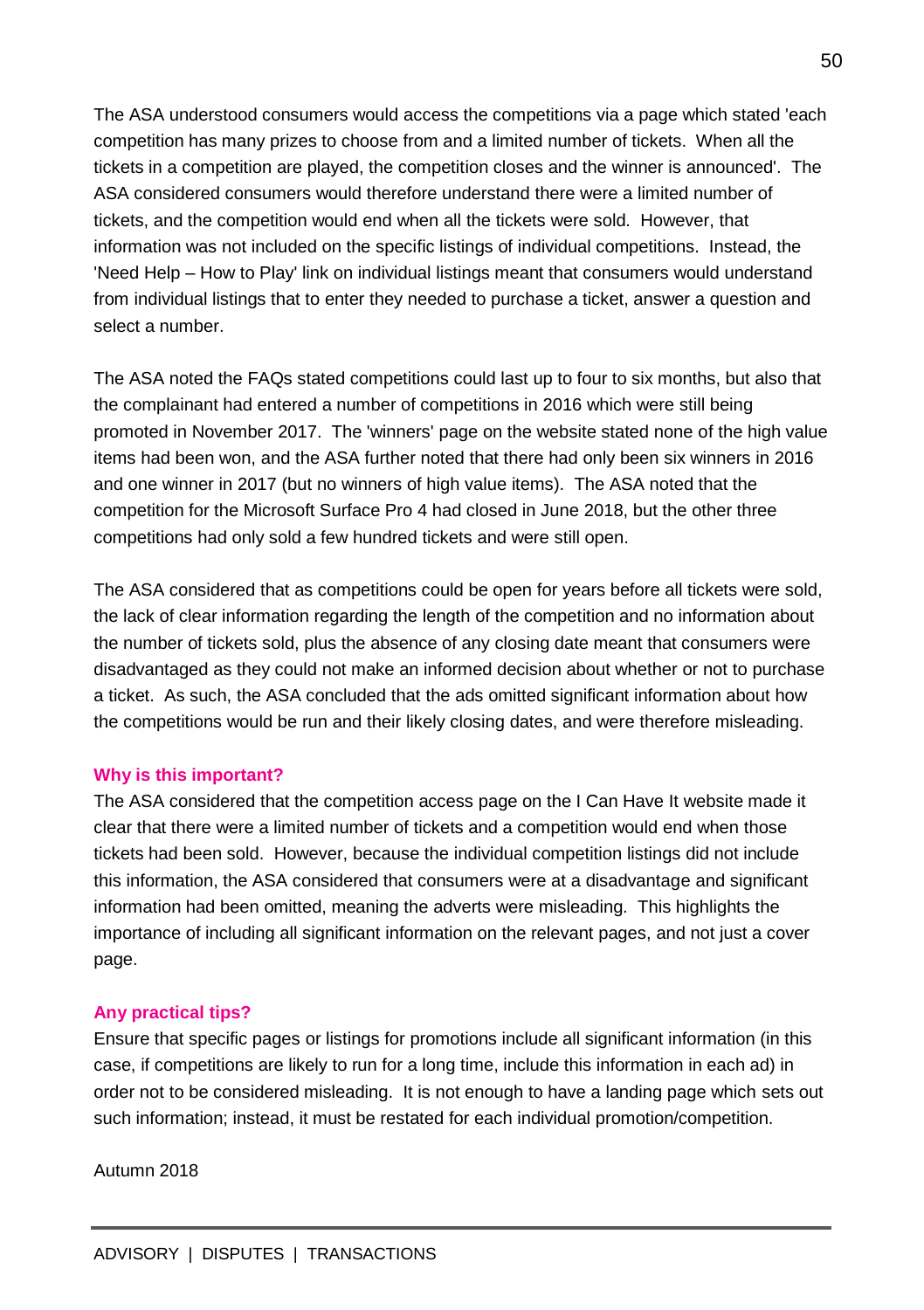## **ASA**

## <span id="page-51-0"></span>*Fairly administering a prize promotion: Walkers Snacks Ltd t/a Quaker Oats*

#### **The question**

What steps are needed for a prize promotion to be fairly administered in accordance with the terms and conditions of the promotion?

#### **The background**

A TV ad, Facebook post and website ad were run for Quaker Oats' 'show us your oats' competition:

- the TV ad featured four people sharing their different oats recipes, and a voice-over sated: "your recipe, your rules. Share your ideas for the chance to win £10,000 every week with Quaker. Come on, show us your oats";
- the image on the Facebook post featured the text "SHOW US YOUR OATS to WIN £10,000 every week create, snap & upload a photo of your unique bowl for a chance to win" and an image of a bowl of oats being captured on a mobile phone; and
- the webpage www.quaker.co.uk featured the same text and image as the Facebook post, along with an online entry form.

#### **The complaints**

The ASA received six complaints challenging whether the promotion was fairly administered in accordance with the judging criteria. One of the complainants challenged whether the promotion was in breach of the Code as they believed the prize was not awarded in accordance with the terms and conditions.

#### **The response**

Quaker Oats stated consumers were invited to submit a photo of their dishes via Facebook, Instagram or online and each week valid entries were judged according to set criteria, with the winner being announced on Facebook, Instagram and the website. Entries were also published online. It was confirmed that the promotion was open to everyone in the UK and Republic of Ireland over 18, except for those set out in the exclusions in the terms and conditions (such as employees of the promotor). Quaker Oats further contended that a robust and fair approach was taken for the judging of the entries, with entries being judged under four criteria clearly set out in the terms and conditions, being that images should: (a) be practical to make; (b) display a balanced range of toppings; (c) display a balanced range of flavours; and (d) be visually appealing. Each criterion constituted 25% of the final score of each image.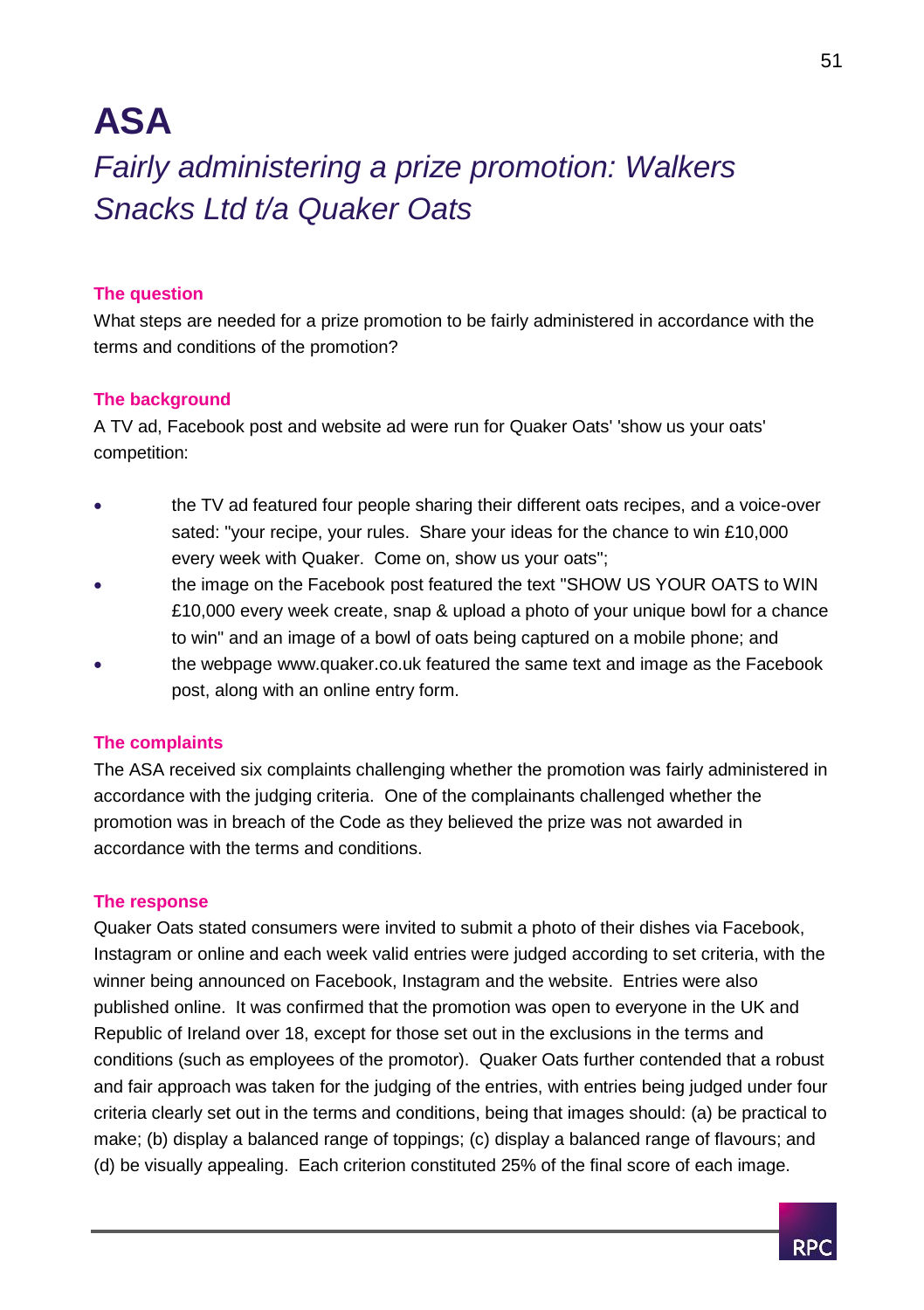Quaker Oats confirmed that because one of the criterion related to the visual appeal of the image, the application of such a criterion could have contributed to winning entries having a professional appearance. Further, the standard of images was generally very high and entries needed high scores in all four categories to win, which may have further led to winning entries having a 'quality' or 'professional' appearance. The TV ad featured entries in which care had been taken over the visual appeal of the images, and Quaker Oats considered this was an accurate representation of the nature of the promotion and the judging criteria which would be applied. Further, once a provisional winner had been selected, an external agency was used to conduct verification checks to ensure the selected winner and entry complied with the terms and conditions (including checks for photo editing, image searches for any prior publication and confirming no employment of the provisional winner by the promoter).

Quaker Oats explained that following the announcement of the winner for the fifth week of the competition (whose entry was checked and verified), the relevant image appeared on the blog of another individual. Following investigations and discussions with the winner, it was confirmed that the image belonged exclusively to the winner, who had been helped by a friend who subsequently featured the image on their blog and there was no evidence the image had been posted online before entering the promotion. Quaker Oats recognised this situation could cause some participants to be disappointed and so an additional winner was selected for that week who also received a prize of £10,000.

Clearcast had assessed the TV ad to ensure it complied with the BCAP code, and the competition was set up to follow the terms and conditions of the promotion.

#### **The development**

The complaints were not upheld.

The ASA noted that one of the judging criteria referred to the visual appeal of entries, and that complainants noted that the winning entries appeared to be professional quality images submitted from industry professionals. The ASA considered that even though the TV ad portrayed entries being captured using a smartphone, that did not preclude participants from using other devices to take an image, such as a high resolution camera.

The ASA considered that it would be reasonable to expect that winning entries would be of a high visual quality and the terms and conditions of the promotion did not state that industry professionals would be excluded from entering the competition. As such, the ASA concluded the promotion was conducted in accordance with the judging criteria and was fairly administered.

The ASA acknowledged that in one instance during the promotion, further investigation were required to ensure the winning entry complied with the terms and conditions of the promotion,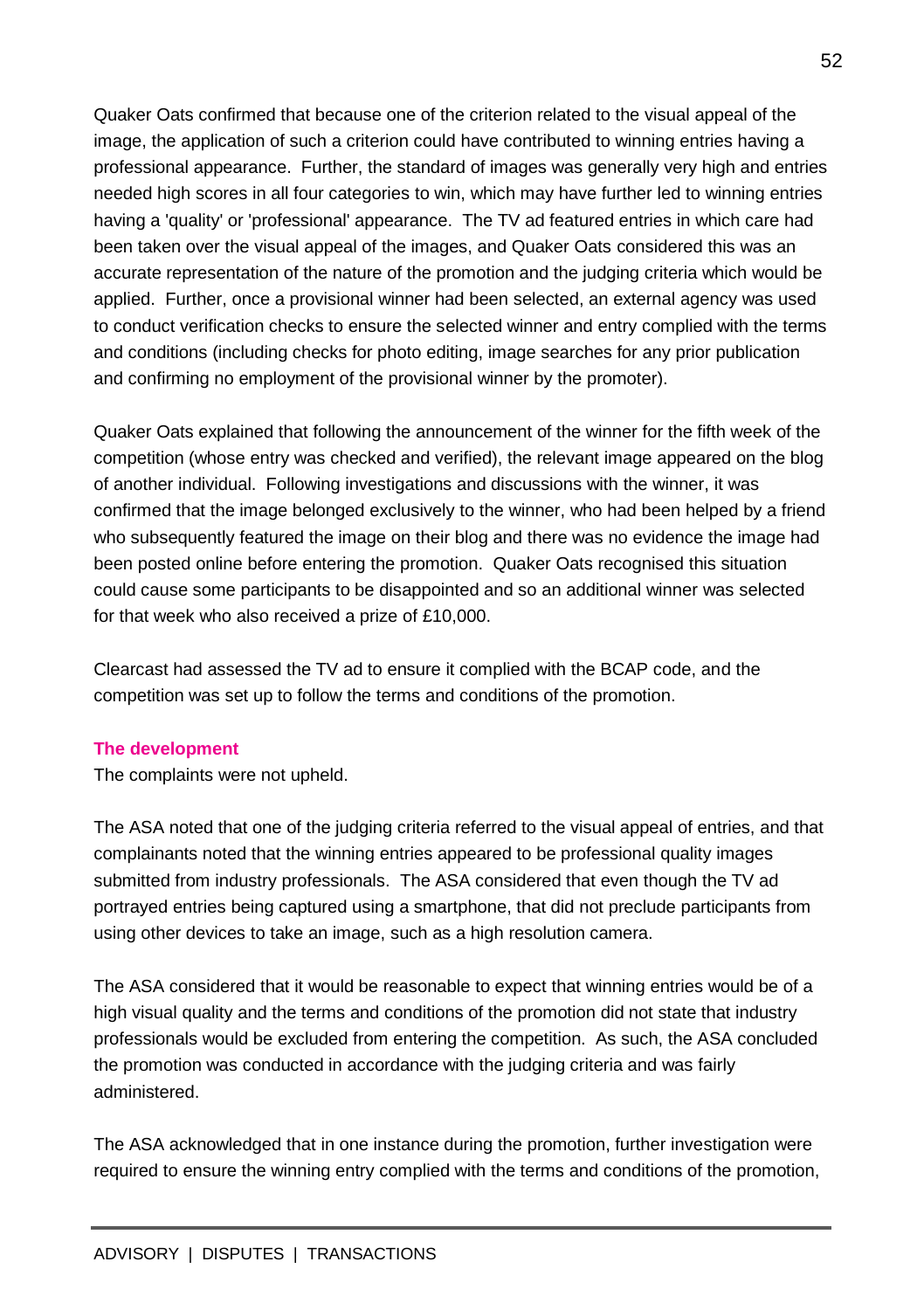and it was confirmed that there had been no breach of the terms. Nevertheless, Quaker Oats took further steps in announcing an additional winner to ensure no unnecessary disappointment was caused to consumers. As such, the ASA concluded the promotion was not in breach of the Code.

#### **Why is this important?**

This ruling highlights the importance of setting out clear terms and conditions when running a prize promotion; the terms and conditions of the prize promotion clearly declared visual appearance as a judging criterion, which the ASA confirmed meant winning entries would likely be of a 'quality' standard. Further, industry professionals were not explicitly excluded from taking part in the promotion. The ruling also demonstrates how, by taking proactive steps to verify promotion entries and address any possible unnecessary disappointment, regulatory action may be avoided when running a prize promotion.

#### **Any practical tips?**

Take care when drafting and reviewing prize promotion terms and conditions; well-drafted terms will help avoid the wrath of the ASA following any complaints regarding fairly administering promotions. Further, a proactive approach to verifying prize promotion entries and checking any possible breaches of the promotion's terms will enable you to minimise the risk of complaints and a regulatory investigation. In addition, these steps should help you avoid having to offer up an additional prize (or prizes) to avoid causing disappointment by other entrants.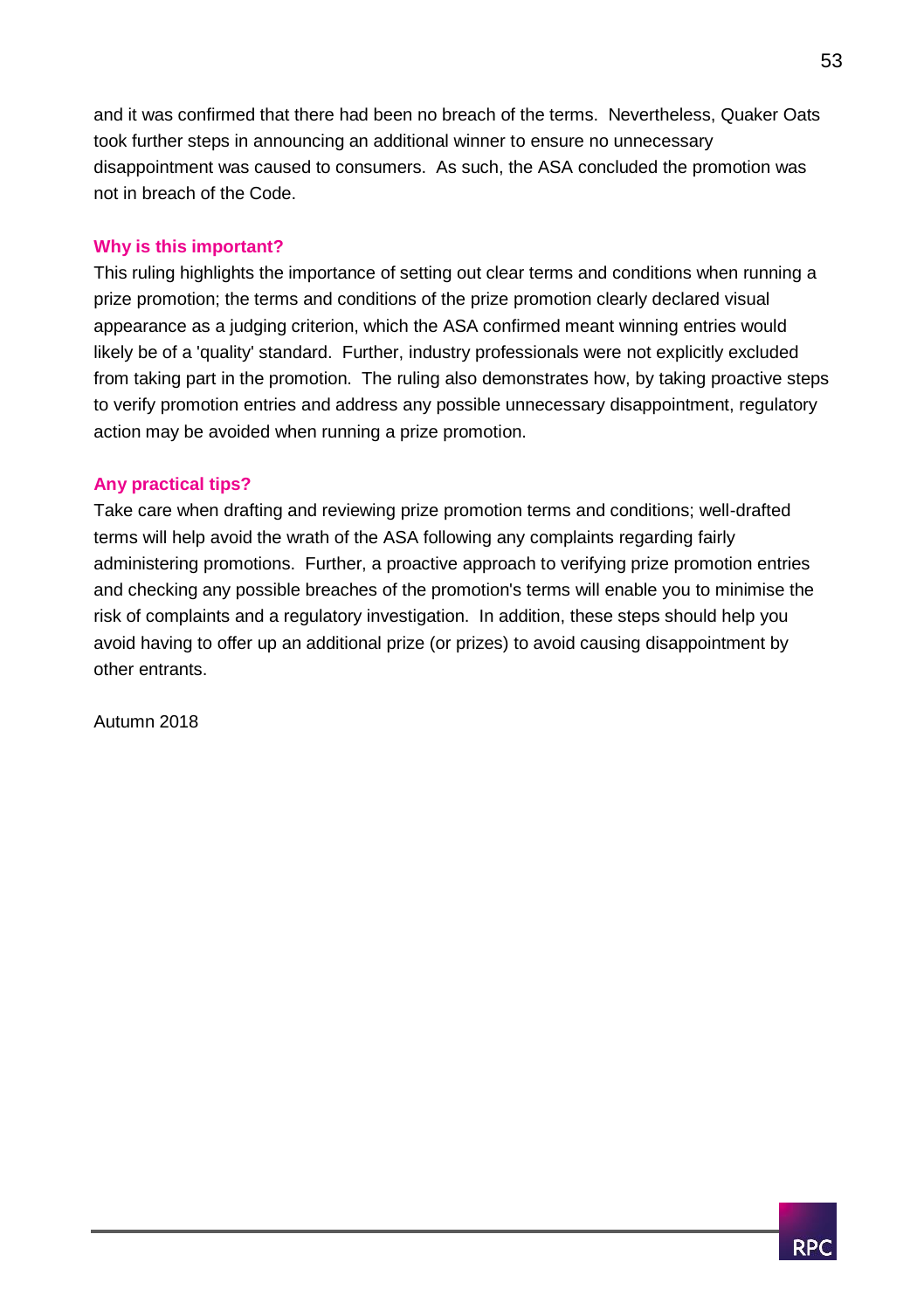## **ASA**

<span id="page-54-0"></span>*Gambling acts of "particular appeal" to children: ProgressPlay Ltd t/a m88.com & TGP Europe Ltd*

#### **The question**

How easy is it for gambling websites to stray into creating content which is of "*particular appeal*" to children and therefore banned under the CAP Code?

#### **The background**

The CAP Code states at Rule 16.1 that "*marketing communications must be socially responsible, with particular regard to the need to protect children…*". Additionally, Rule 16.3.12 states that marketing communications for gambling must not "*be likely to be of particular appeal to children or young persons, especially by reflecting or being associated*  with youth culture." Gambling ads therefore must not appeal more strongly to under-18s than they do to over 18's.

#### **The complaints**

ProgressPlay Ltd t/a m88.com is a gambling website which in January 2018 promoted three different games: Fairytale Legends Red Riding Hood (which showed an animated image of a wolf and a pixie); Fairytale Legends Hansel and Gretel (which showed an animated image of a forest); and Fairies Forest (which showed an animated image of a fairy in a forest).

In a separate complaint, two online gambling websites run by TGP Europe (www.fun88.co.uk and www.letou.co.uk) were seen in January 2018 promoting eight games that featured animated content that included animated images of "fairy-tale" type characters as well as various animated images of Santa clause and other Christmas/winter characters. Five of the ads featured on www.fun88.co.uk and three of the ads featured on www.letou.co.uk.

The complainants challenged whether or not the use of the animated characters meant that these ads were likely to be of particular appeal to children, and therefore in breach of the CAP Code.

#### **The response**

m88.com explained that their games, and their graphics, were thoroughly reviewed in order to ensure that there was nothing within them that was likely to be of particular appeal to children. Any images that were considered problematic were altered or removed altogether. If m88.com could not remove graphics in certain games, they would not launch the game on their website.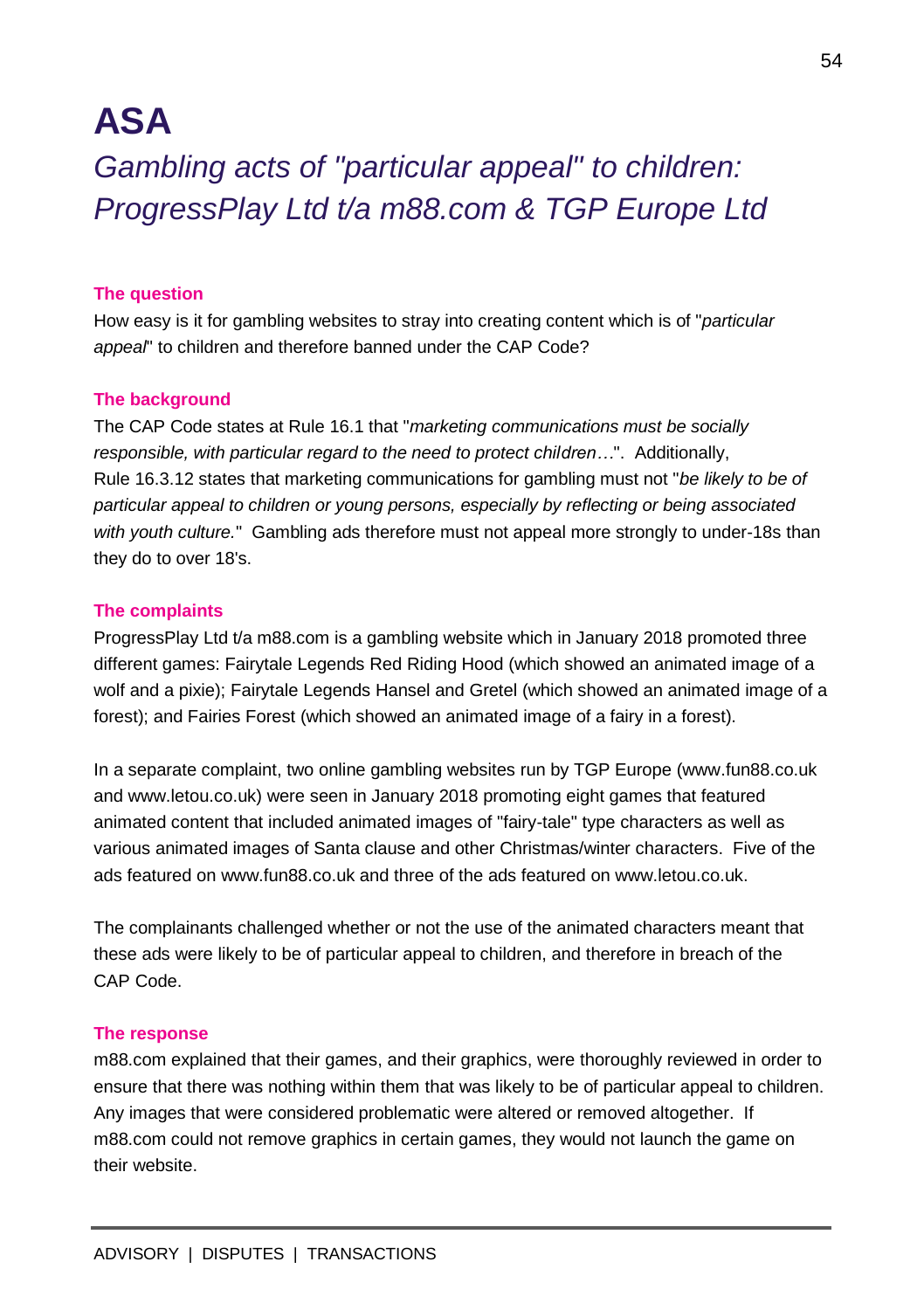In respect of the ads, m88.com was of the view that, of the three ads, none contained any content that was likely to be of particular appeal to children and therefore the removal of the images was not necessary.

In their complaint, TGP Europe stated that they had removed the advertised games before details of the complaint were received. However, TGP Europe went on to state that assessing whether or not a gambling ad had particular appeal to children was highly subjective, and disagreed that anything to do with Santa Claus was automatically of greater appeal to children than to adults. Additionally, TGP argued that the themes of castles and dragons were currently very popular due to a famous TV program aimed at adults.

#### **The decision**

Throughout their assessment the ASA judged each advert using the test of whether or not each advert is likely to appeal more strongly to under 18's than over 18's.

In their assessments across both complaints, the ASA placed a lot of emphasis on (i) the subject matter (eg Little Red Riding Hood) being highly popular amongst children and (ii) the design and graphics of the characters shown. It was noted prominently throughout both assessments that the animated characters were highly stylised, with exaggerated facial features and large eyes, some of which resembled similar characters from films/TV programmes aimed at under 18s, particularly children. The ASA concluded that such ads were indeed likely to be of particular appeal to children.

The ASA did find that two of the ads of TGP Europe did not feature animated images that were likely to be of appeal to under-18's and therefore concluded that these did not breach the CAP code. One of these adverts for 'Secret Santa Online Slot' featured a generic Christmas environment that did not associate Santa Claus with today's youth culture. Additionally, the ASA considered that the concept of a secret Santa was much more associated with adults than to under 18's. Furthermore, the second advert for 'Santa's Wild Ride' featured a standard image using a mild colour scheme that did not feature any graphics that would be of particular interest in today's youth culture. Due to this, the ASA considered that this ad was unlikely to appeal more strongly to under 18's than to over 18's.

#### **Why is this important?**

The rulings reinforce how the ASA will assess ads that could potentially be of interest to children and the elements it will focus on when making its decisions. This approach builds on precedents set in rulings such as *Bear Group Ltd, 27 May 2015* and *Ever Adventure IOM Ltd, 30 September 2015*, which featured colourful and exaggerated cartoon-style graphics.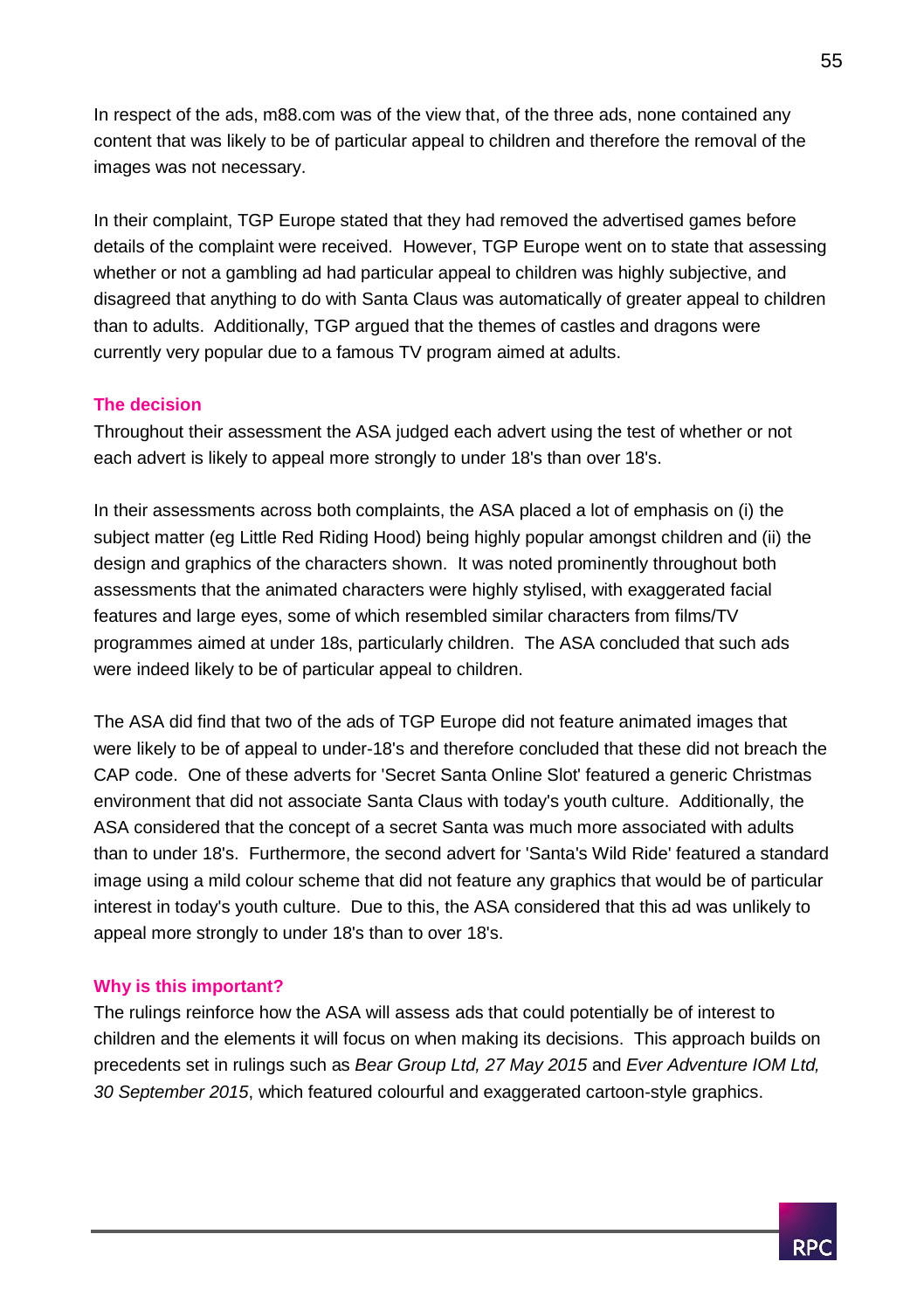Additionally these rulings show advertisers that more care needs to be taken when it comes to the content of advertising materials. As well as the content, the names of the games that are being advertised can also be a source of contention with the ASA.

#### **Any practical tips?**

Don't appeal to kids when creating gambling content! Whether it's the design of cartoon graphics which appeal to children, or the use of stories and themes (eg fairies), it's critical to approach these with care. Anything which strays into the popular-with-children category is likely to eventually land you with an upheld ASA adjudication – and potentially wasted game development costs if the infringing elements are embedded in the game itself.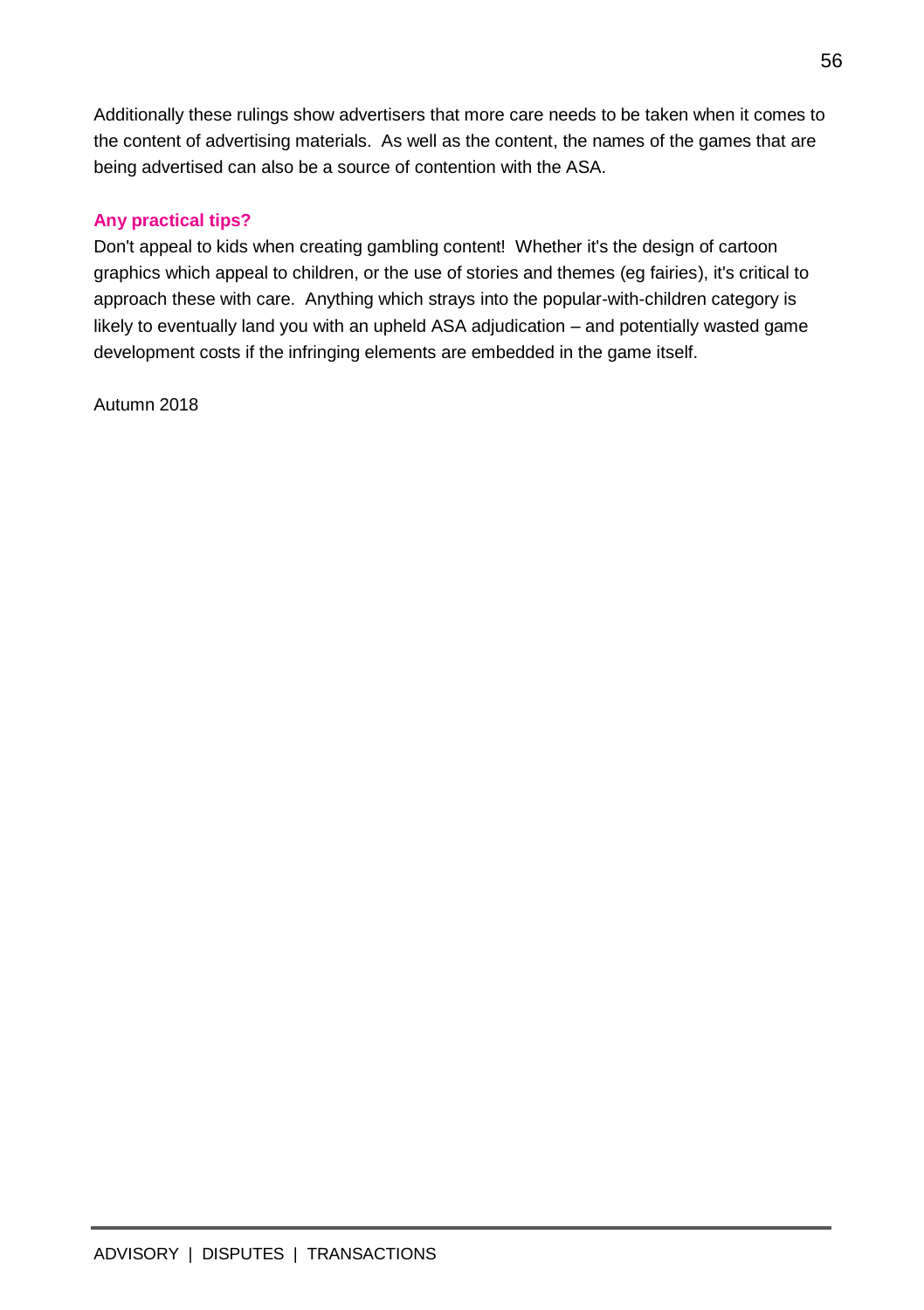## <span id="page-57-0"></span>**ASA**  *Ruling on Mondelez UK Ltd t/a Cadbury and Swizzels Matlow*

#### **The question**

When engaging influencers to promote a high in fat, salt or sugar (HFSS) product, how can advertisers ensure that they will not be promoting their product to children?

#### **The facts**

On 22 March 2018 Cadbury and the National Trust for Scotland ran a website for a joint promotion, which featured downloadable content for Cadbury. There were three main elements:

- (a) the website featured the heading "Enjoy Easter Fun" and an image of a rabbit holding an Easter egg wrapped in purple foil with the words "join the Cadbury Easter Egg Hunt" written on it, using the Cadbury logo. Further down the page, website visitors could download a storybook and an activity pack;
- (b) the storybook featured an image on its cover of the Easter bunny wearing a purple waistcoat, holding a purple egg. The story featured children on an Easter egg hunt looking for purple Easter eggs that were hidden by the bunny who lived in a purple warren with a purple chest full of purple Easter eggs; and
- (c) the activity pack, titled "eggciting activities" featured an image of a rabbit holding a Cadbury branded purple egg on its first page, with smaller Cadbury branded purple chocolate eggs.

#### **The complaints**

In 2007 the advertising of high in fat salt and sugar (HFSS) products aimed at children under 16 was prohibited. In 2017 the ASA expanded these rules to cover non-broadcast media including online and social media. CAP Code rule 15.18 prohibits product advertisements that are directed at people under 16 though the selection of media or the context in which they appear. Additionally, no medium should be used to advertise HFSS products, if more than 25% of its audiences are under 16 years of age.

The Obesity Health Alliance challenged whether the ads were for HFSS products that were directed at children.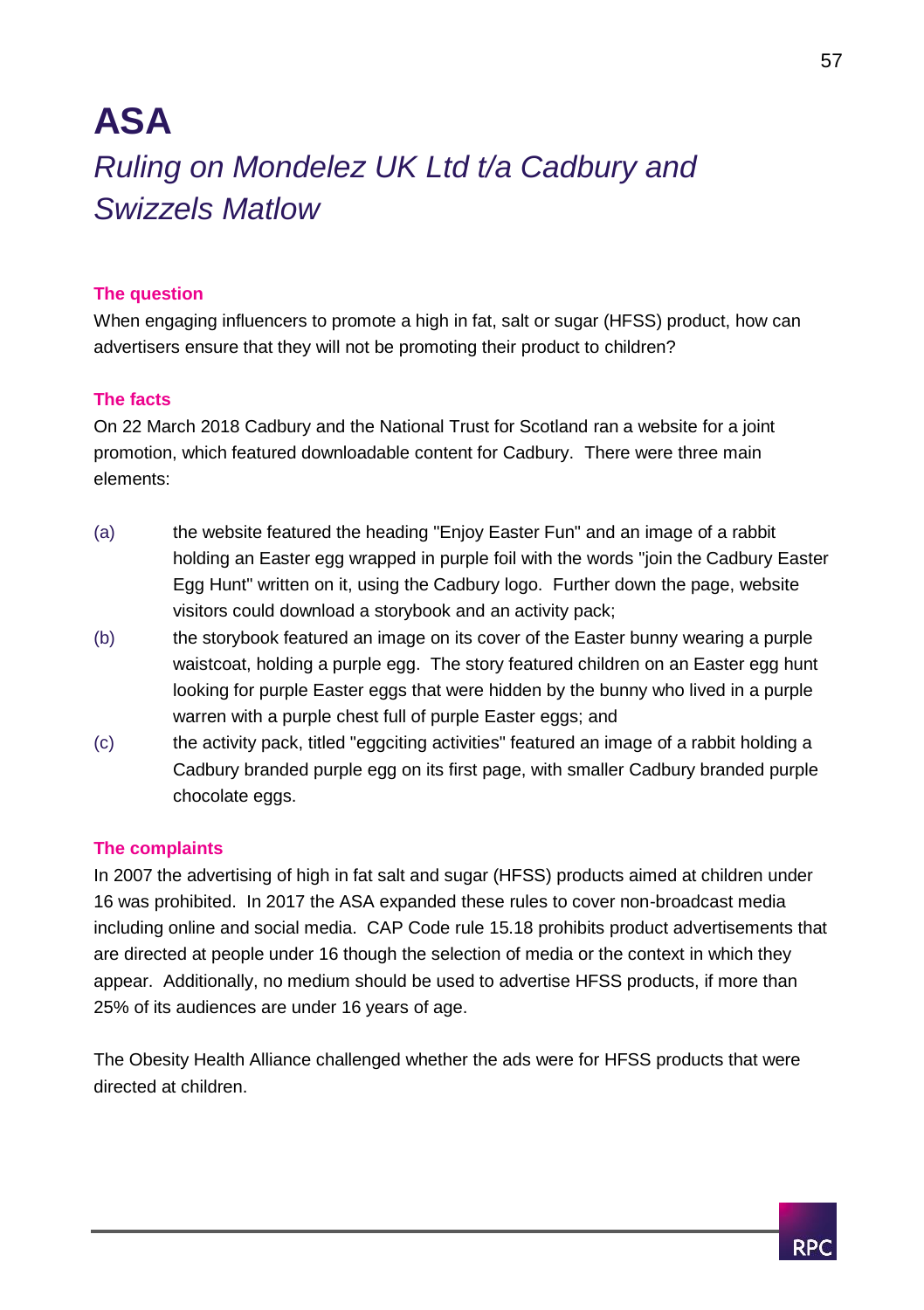#### **The response**

Cadbury stated that all their promotional campaigns were targeted at parents and adults rather than children. The ad was part of the Cadbury website and advertised their partnership with the National Trust for Scotland, specifically the Cadbury Easter Egg Hunts and trails that took place at National Trust for Scotland's properties.

Cadbury explained that the website was advertised only in media targeted to adults: Facebook and Instagram ads targeted to users registered as over 18 and categorised as a 'Parent'; ads on a parent-targeted section of a news website; and in a TV ad which had not been shown around programmes for under 16s or programmes likely to appeal particularly to under 16s. Due to this, it was the belief of Cadbury that only adults were likely to have visited the website. They noted that the website and the content on it were aimed a parents and adults as inspiration and tools for them to use with their families in the lead up to and across the Easter weekend. They said the website and its content were not of particular appeal to children and the content was designed for adult family members considering whether or not to take the family on an outing.

Cadbury highlighted that the content on the website was designed to encourage families across the nation to spend some time together over the Easter weekend. Additionally, Cadbury maintained that the downloadable storybook was designed as a book for the family to enjoy together

#### **The decision**

The ASA upheld the complaints in relation to ads (b) and (c) only.

The CAP code requires that HFSS product ads cannot be directed at children though their choice of media or the context in which they appear. No medium should be used to advertise HFSS products if more than 25% of the audience would be under the age of 16.

Ad (a) was a section from the Cadbury website, which featured Cadbury Easter-themed chocolate products and branding, all of which were HFSS. However, the website was focused on providing information regarding a Cadbury-sponsored Easter Egg Hunt at National Trust Properties and the website was directed at adults through its content and presentation. It was not directed at children through the selection of media or context in which it appeared. Furthermore, data from Cadbury showed that over a third of visitors had done so through the National Trust website, a third through search engine results and a quarter arrived on the website directly. The ASA therefore decided it was unlikely that over 25% of its visitors were under the age of 16.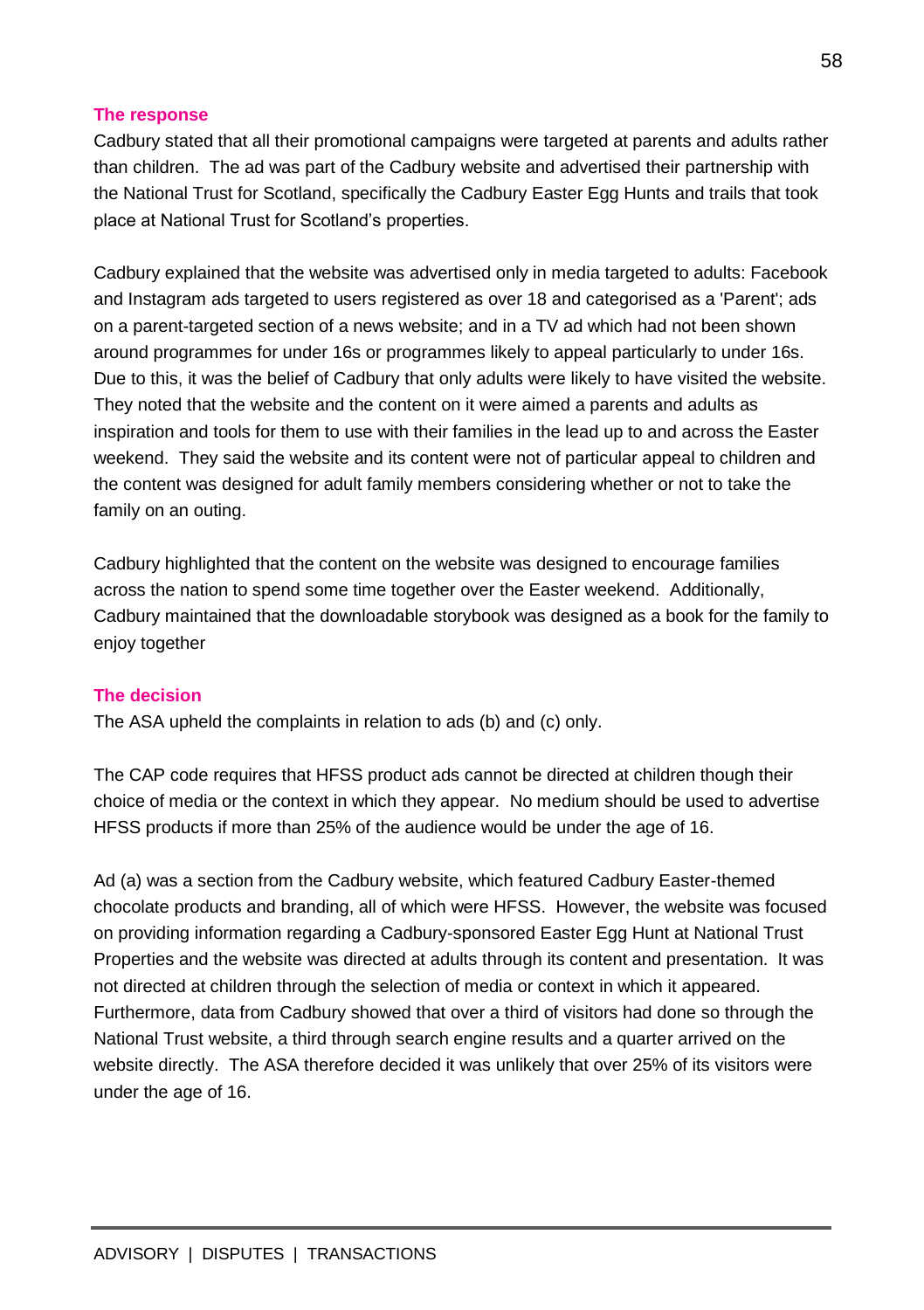Ad (b), the storybook, featured Cadbury's purple throughout, including a border with Cadbury milk 'splash' on each page. The final page stated "Cadbury wishes you a happy Easter" on their purple background. Given the products were identifiable as Cadbury; the storybook was an HFSS product ad under the Code.

Ad (c), the activity pack, also featured Cadbury's branding and images of Easter-themed HFSS products. Consequently, this was also an HFSS product ad under the Code.

The ASA acknowledged that the storybook and activity pack were accessible only through the website, and would likely be used by children under the supervision of an adult. However, both were created for children and would be given to children to use. The ASA concluded that ad (b) and (c) were both directed at children, and breached CAP Code rule 15.18. Both ads had to be removed in the form complained about.

#### **Why is this important?**

The ruling gave some indication as to what the ASA will and will not tolerate when it comes to HFSS advertising, particularly with assets created specifically for children.

The decision comes amid separate UK government talks on the potential ban of junk food advertising on TV before 9pm, and an announcement by CAP that they will be reviewing how effective the rules have been. It is clear that HFSS advertising will continue to be a contentious topic, and strict enforcement is almost certain to continue.

#### **Any practical tips?**

Advertisers should ensure that a cautious approach is adopted when promoting HFSS products. Promotional material aimed at children should use minimal branding if it is an HFSS product. If there is the possibility that the ad for the HFSS product could be accessed by children, then utilising age targeting tools on each media platform should help ensure that it will not be directed at an inappropriate audience.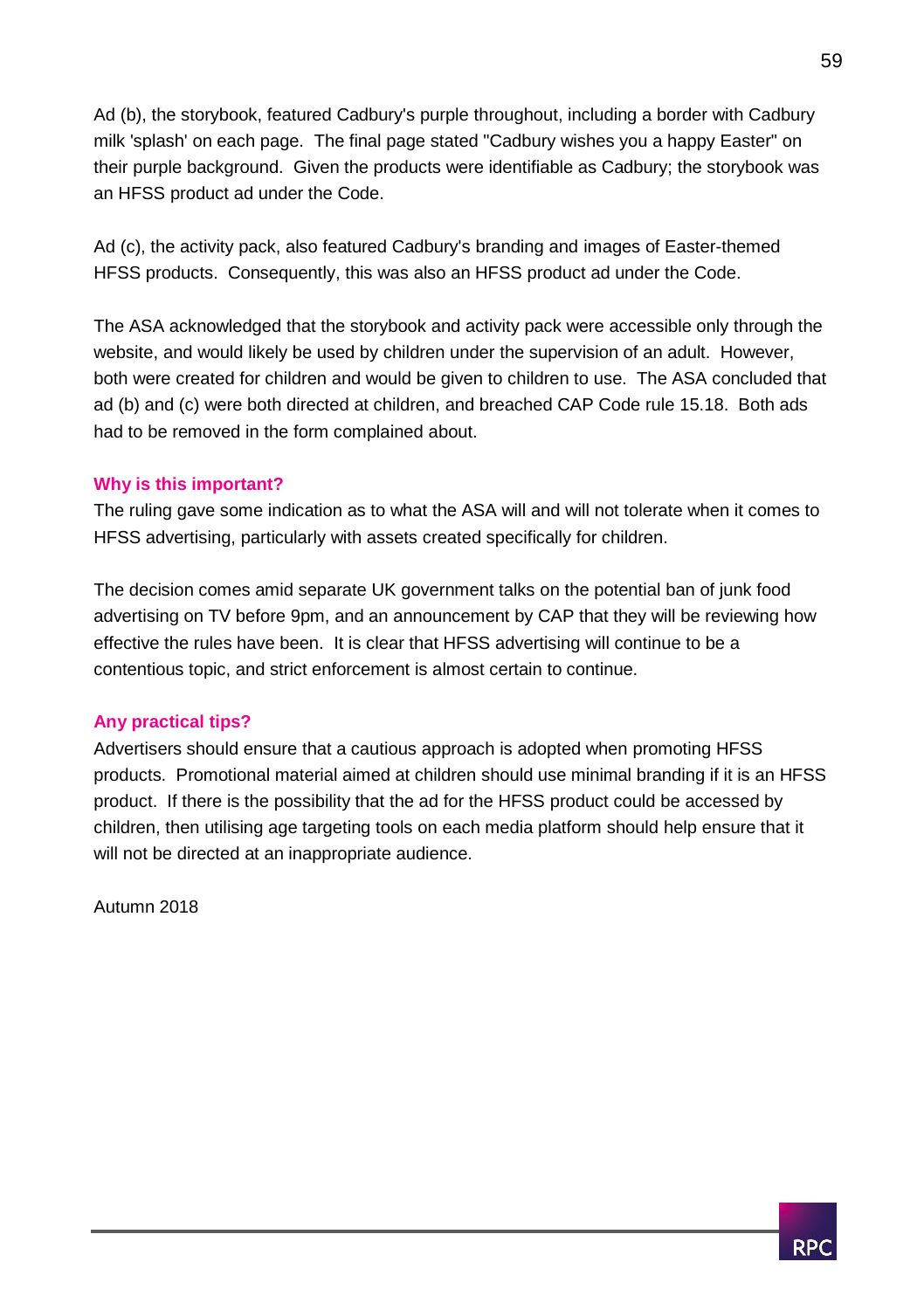## <span id="page-60-0"></span>**Advertising**

## <span id="page-60-1"></span>*The Breaching of Limits on Ticket Sales Regulations 2018*

#### **The question**

What are the new rules banning the automated purchasing of tickets in the UK for reselling at a higher price?

#### **The background**

The Breaching of Limits on Ticket Sales Regulations (the Regulations) came into force in July 2018. The Regulations seek to criminalise the use of automated software ('bots') by ticket touts to bypass security measures and purchase larger volumes of tickets for UK recreational, sporting or cultural event tickets than permitted by the event organisers, and then to sell these on for inflated prices.

#### **The development**

The Regulations apply where:

- (a) tickets for a recreational, sporting or cultural event in the UK are offered for sale;
- (b) a purchase is made wholly or partly by a process that the purchaser makes using an electronic communications network or electronic communications service (the meaning of which is set out in s.32 of the Communications Act 2003); and
- (c) the offer is subject to conditions limiting the number of tickets a purchaser may buy.

Where the above conditions are satisfied, the Regulations create a new criminal offence for a person:

- to use software that is designed to enable or facilitate completion of any part of a process within (a) to (c) above; and
- to do so with intent to obtain tickets in excess of the sales limit, with a view to any person obtaining financial gain.

The Regulations make it clear that for the purpose of this offence, it does not matter whether the offer in (c) above is made, or anything is done to obtain tickets, either inside or outside of the United Kingdom. The Regulations also set down the applicable sanction for the new offence to be 'a fine' in England and Wales, and a fine not exceeding £50,000 in Scotland.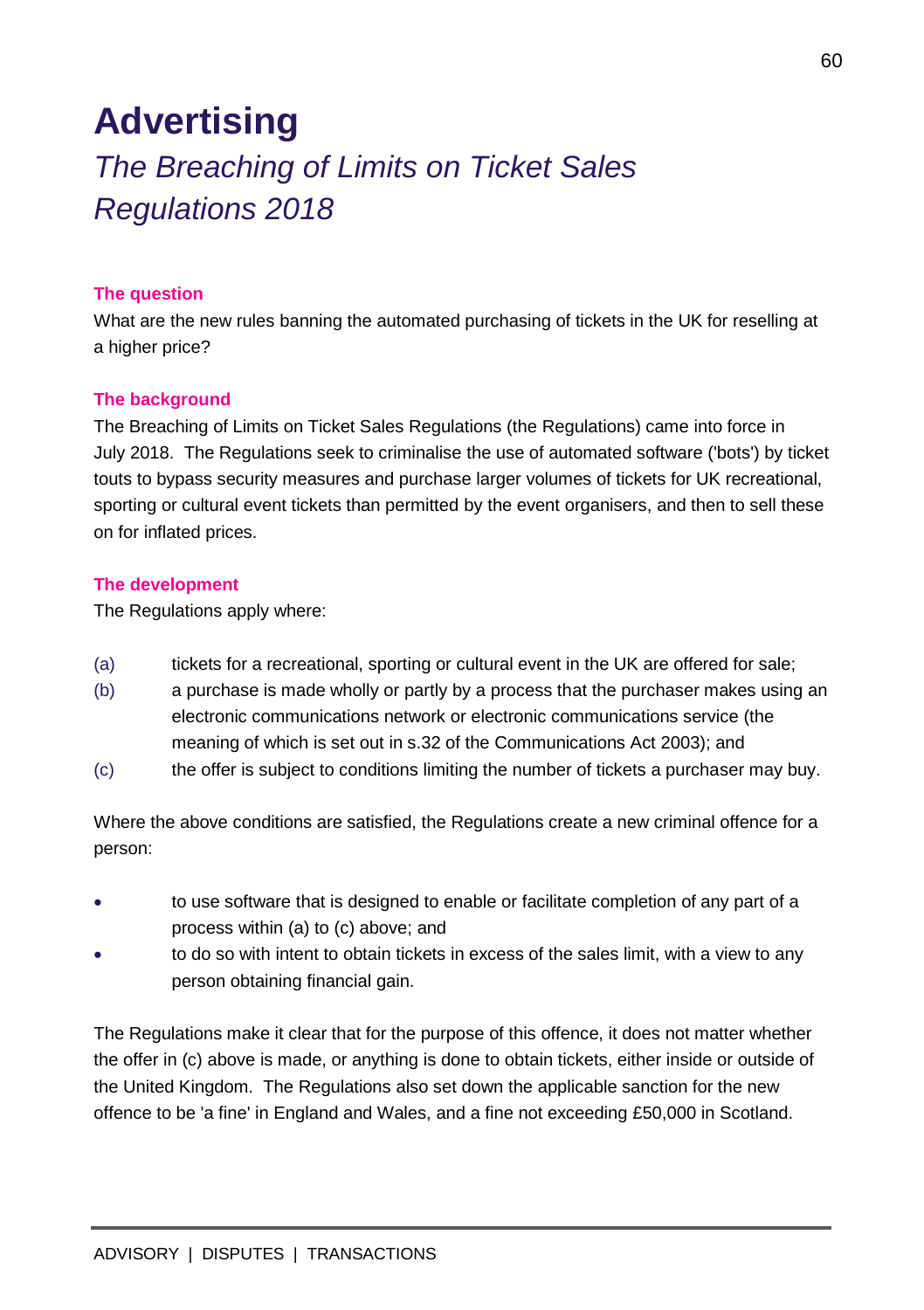#### **Why is this important?**

The purchase of tickets using bots and the tickets then appearing almost immediately on reselling websites for vastly inflated prices has been a prevalent issue for many years. Whilst this is very frustrating for the consumer, there has been little regulatory or industry action on the issue until recently.

In 2018, many events (particularly in the music industry) have been refusing entry to audience members who have purchased tickets from re-selling websites. Whilst these steps have angered many paying customers, it shows that event organisers and indeed the artists themselves have decided to take action against the use of bots and the re-selling of tickets.

Now, the Regulations have brought the legal framework in line with the prevailing industry attitude, providing a criminal offence for purchasers using software to facilitate the purchasing process with the intent of breaching sales limits and gaining financially. Whilst it remains to be seen how effectively the Regulations will be implemented, and how easy it will be to prove the use of such software, the passing of the Regulations shows definitive steps towards increasing legal protection for both consumers and event organisers.

#### **Any practical tips?**

If you operate in the sphere of ticket selling or re-selling, you need to become familiar with the Regulations and be sure that you do not fall foul of the new offence they introduce. Further, for re-selling platforms, the government may yet introduce further obligations to identify individuals who they believe may be breaching this new offence, and so this may place further practical obligations on website operators further down the line.

For event organisers, the new offence provides some further protection, but the event needs to include a ticket sales limit in order for the Regulations to bite; be sure to include such a limit in any terms and conditions of sale.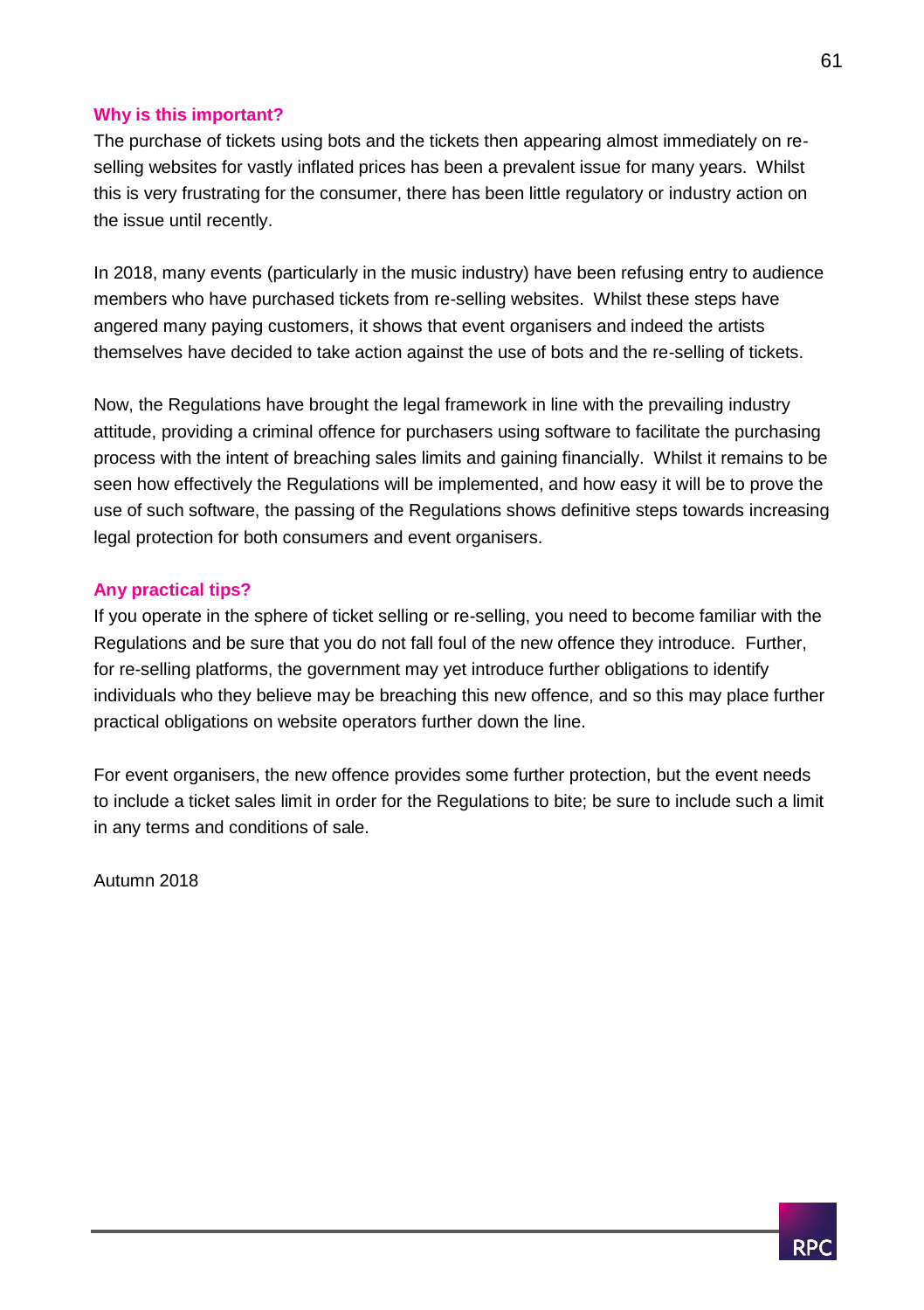## <span id="page-62-0"></span>**OFCOM**

## <span id="page-62-1"></span>*Restriction on "political advertising" – Saudi Centre for International Communication*

#### **The question**

When will an advert fall foul of the prohibition on political advertising?

#### **The background**

During an official visit to the UK by Crown Prince Mohammed bin Salman in March 2018, the Saudi Centre for International Communication placed a TV ad on Sky on behalf of the Kingdom of Saudi Arabia for its Vision 2030 strategy. The ad was part of a wider campaign during the Crown Prince's visit.

The advert was broadcast on the Sky 1 channel 56 times during the three days of the Crown Prince's visit. It comprised a series of images and footage of historic and contemporary Saudi Arabia which included: cityscapes; women driving; cinemas; entertainment; cultural events; industry; the Vision 2030 logo; members of the Saudi Royal Family; and the flags of Saudi Arabia and the UK. These were accompanied by the following voiceover:

"Things are undoubtedly changing in Saudi Arabia. Economy and daily life are shifting quickly. Saudi women have been allowed to drive and cinemas are set to open again this year, after a 35-year ban. The entertainment sector is bracing itself for a new era – one of concerts and cultural events. The Kingdom is reducing its reliance on oil by investing in various projects to achieve the 2030 vision of turning Saudi Arabia into a hub connecting three continents. Led by King Salman and Crown Prince Mohammed Bin Salman, these action-oriented goals are within reach. Key world partnerships are at the heart of this shift, mainly with the United Kingdom. Our longstanding relationship brings increased prosperity and security for both countries".

Ofcom received three complaints from viewers who complained that the ad was political advertising, in breach of the Communications Act 2003 (the Act) and as reflected in the UK's Broadcasting Code (the BCAP Code). In most circumstances the BCAP Code is enforced by the Advertising Standards Authority, but Ofcom retains responsibility for enforcing the rules on political advertising.

#### **The development**

The complaints were upheld.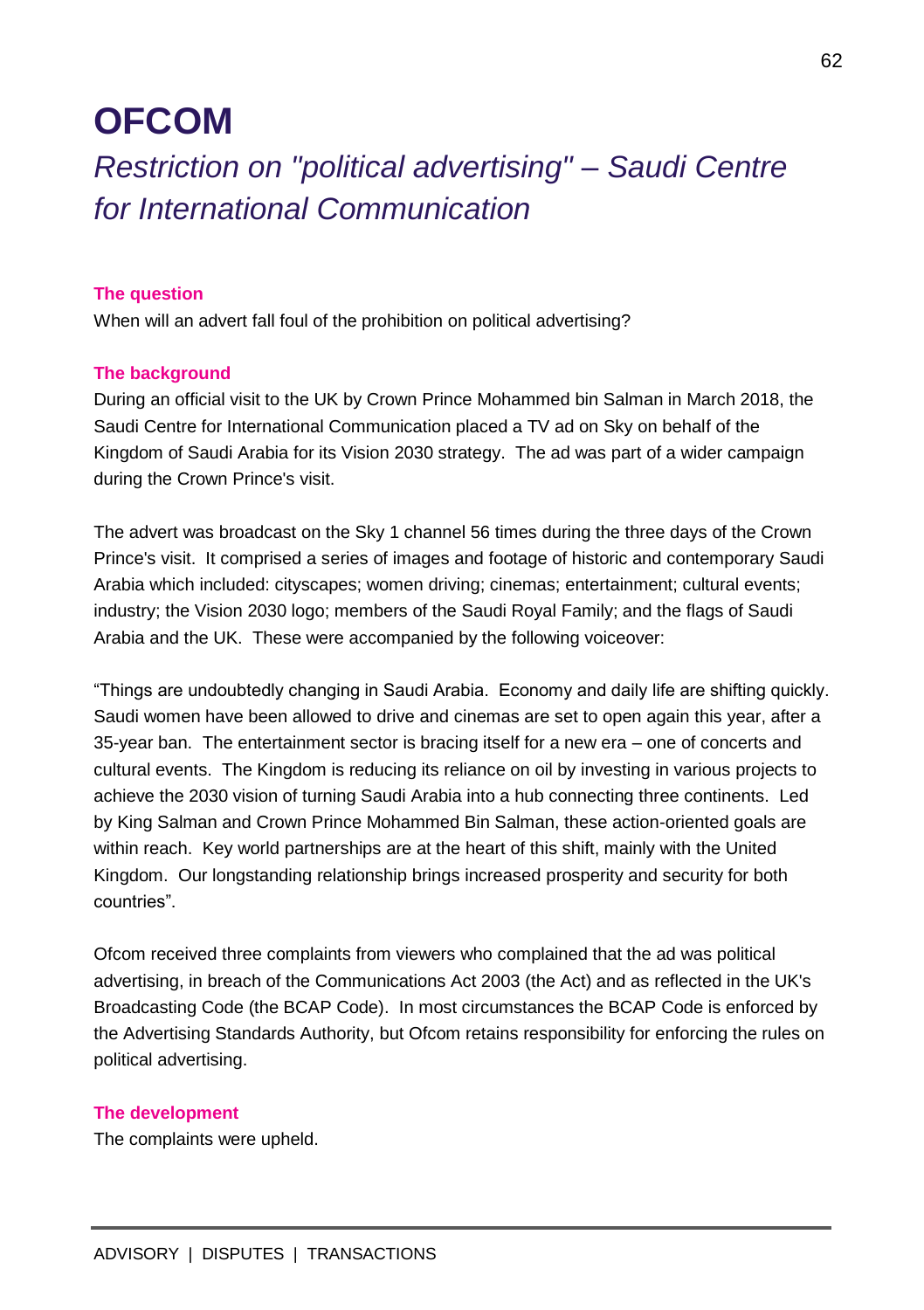Ofcom held that the ad infringed the Act, on the basis that it breached the prohibition on political advertising. Under the Act, an ad contravenes this prohibition if it is "an advertisement directed towards a political end" (section 321), which is defined as including "influencing public opinion on a matter which, in the United Kingdom, is a matter of public controversy".

Ofcom found that the ad did not fall within the exemption for ads of a "public service nature" inserted by or on behalf of a government department (ie where the intention is to inform and educate the public by providing information that is in the public interest). To the contrary, Ofcom held that the ad's primary purpose appeared to be to "promote the Kingdom positively to the UK audience and to endorse the benefits of maintaining a relationship with the Kingdom at a time of heightened public controversy in the UK". In reaching that decision Ofcom considered the ad's content and context, in particular the fact that the ad's broadcast coincided with the official visit to the UK by the Crown Prince.

As to whether the ad constituted political advertising, Ofcom rejected submissions that the ad was primarily concerned with trade between the UK and the Kingdom. Instead it found that the focus was "on the longstanding relationship between the UK and the Kingdom of Saudi Arabia generally…". Ofcom noted that the ad made no express reference to trade but rather referred to issues which were a matter of public controversy at the time of the broadcast, for example freedom of speech and women's rights. Ofcom stated that the ad "appeared designed to promote positively the Kingdom of Saudi Arabia and to persuade UK viewers of the benefits of the UK maintaining a relationship with it, at a time when such a relationship was a matter of contention". For those reasons Ofcom took the view that the ad was intended to influence public opinion in the UK on matters of public controversy.

#### **Why is this important?**

The decision presents certain difficulties for advertisers, not least because the ad in question was pre-approved by Clearcast (the UK's TV clearance body). As Clearcast argued in its submissions to Ofcom, the decision presents a significant challenge to its future pre-clearance work, not least as advertising which at the point at which it is cleared may not be controversial, but may become so by the time at which the ad is broadcast.

The decision also raises challenges for governments, companies and individuals alike who may find themselves the subject of public controversy, given the wide-ranging definition of "political advertising" under the Act.

#### **Any practical tips?**

Beware the broad definition of 'political advertising' in the Act! Remember that this goes much further than 'politics' in the traditional sense, but extends to "influencing public opinion on a matter, which in the United Kingdom, is a matter of public controversy" (section 321).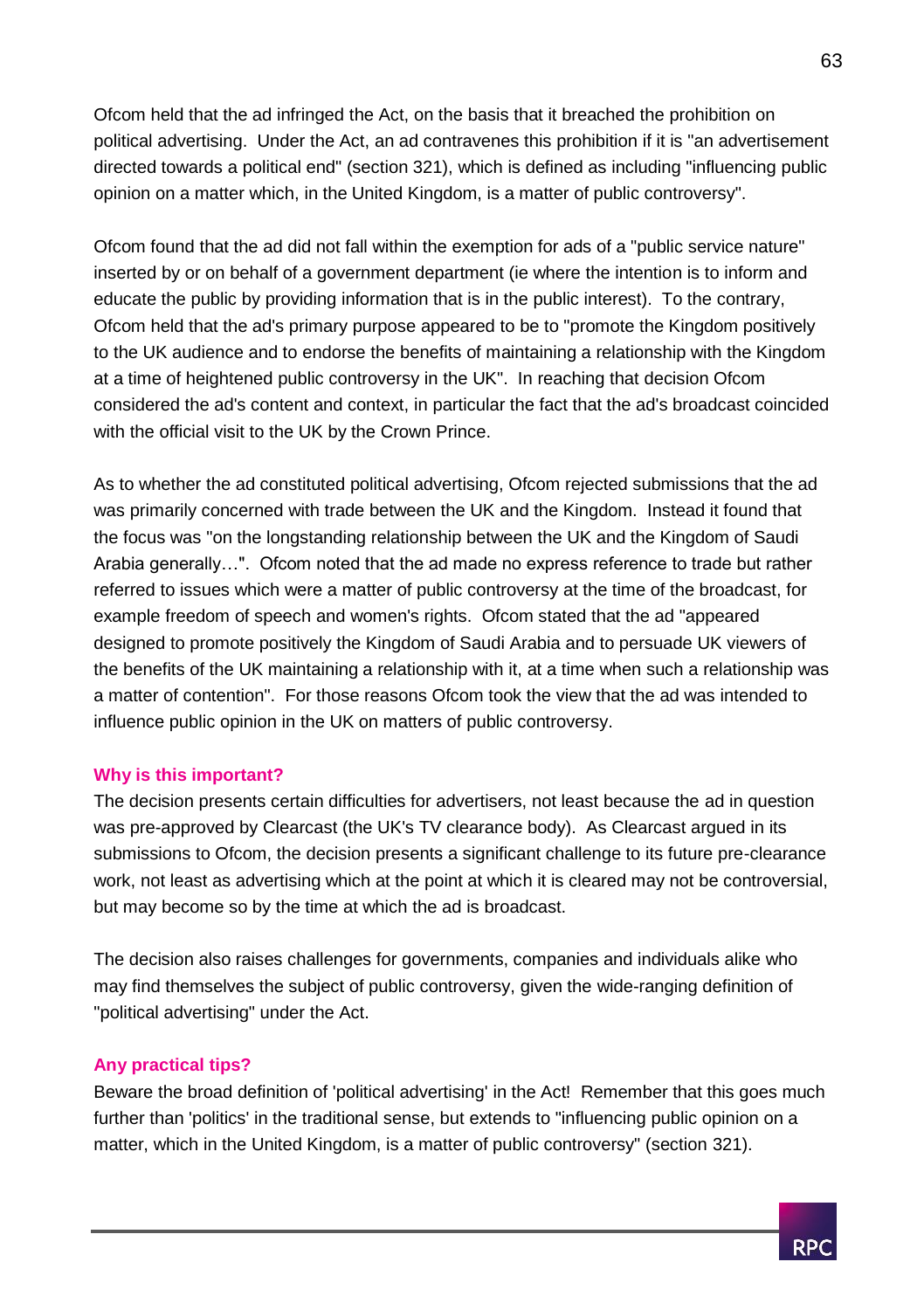Ofcom makes clear in its decision that "context is crucial". When planning an advertising campaign which has the potential to excite public controversy, marketers should carefully consider the timing and content of their ads to avoid falling foul of the prohibition on political advertising. In this case, if the TV ad had focused more on trade between the UK and Saudi Arabia and less on matters of heightened public controversy (eg women drivers), it may have had more chance of surviving when assessed under section 321. It might have helped also if the ad had not been compressed into a particularly tight time-frame (during the Crown Prince's visit), but had been broadcast for a longer period around his visit.